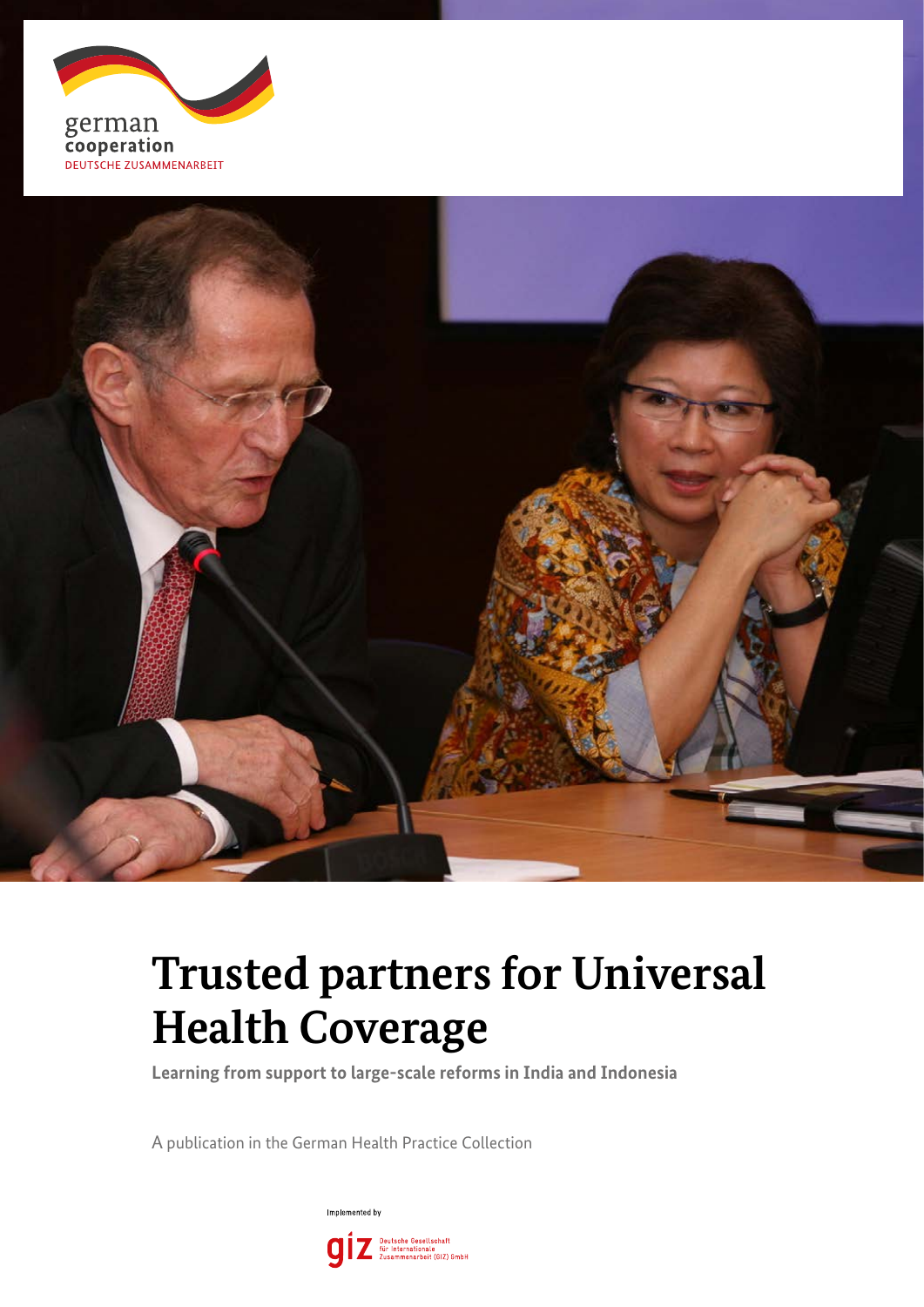[health.bmz.de/ghpc](http://health.bmz.de/ghpc/) **www**

[@HealthyDEvs](https://twitter.com/HealthyDEvs)

[fb.com/HealthyDEvs](https://www.facebook.com/HealthyDEvs/)

More information about the German Health Practice Collection can be obtained by contacting the Managing Editor at [ghpc@giz.de](mailto:ghpc%40giz.de?subject=German%20Health%20Practice%20Collection) or by visiting the Collection's homepage ([health.](http://health.bmz.de/ghpc/) [bmz.de/ghpc\)](http://health.bmz.de/ghpc/) where all case studies, as well as related materials, are available for download.



#### **GERMAN HEALTH PRACTICE COLLECTION**

#### *Working together to generate and share learning*

The German Health Practice Collection (GHPC) is a joint initiative of the German Federal Ministry for Economic Cooperation and Development (BMZ) and its implementing agencies, the *Deutsche Gesellschaft für Internationale Zusammenarbeit (GIZ) GmbH* and KfW Development Bank (KfW), which are known collectively as German Development Cooperation (GDC). Since 2004 the Collection has involved experts working in German-supported health and social protection programmes in a collaborative knowledge management process, seeking to identify, document and share knowledge generated during the implementation of programmes around the globe.

#### *From 'good practice' to learning from implementation*

In 2015 the Collection shifted its emphasis from trying to capture 'good practice' towards generating new knowledge about the delivery of development interventions. Guided by 2-3 key questions, each case study in the Collection analyses how German programmes and their partner institutions have approached a specific development challenge, how they dealt with difficulties and adapted their approaches accordingly, and what they learned in the process about effective implementation.

#### *Creating ownership through a collaborative process*

Since its establishment more than a decade ago, the Collection has helped to catalyse a vibrant community of practice among health and social protection experts through its inclusive and participatory selection and production process.

Every one or two years GIZ and KfW staff from around the world are invited to submit and jointly discuss proposals for experiences they believe should be documented in detail. Through their active participation in the selection process, they help to turn the Collection into a co-creation whose case studies reflect issues and themes which the community regards as worthwhile.

Guided by this assessment of the proposals' merits, BMZ decides which proposals will be documented. Professional writers are contracted to develop the case studies in cooperation with programme staff and their partner institutions. Prior to publication, independent peer reviewers who are international experts in their fields review the case studies and comment upon the new insights which have been generated.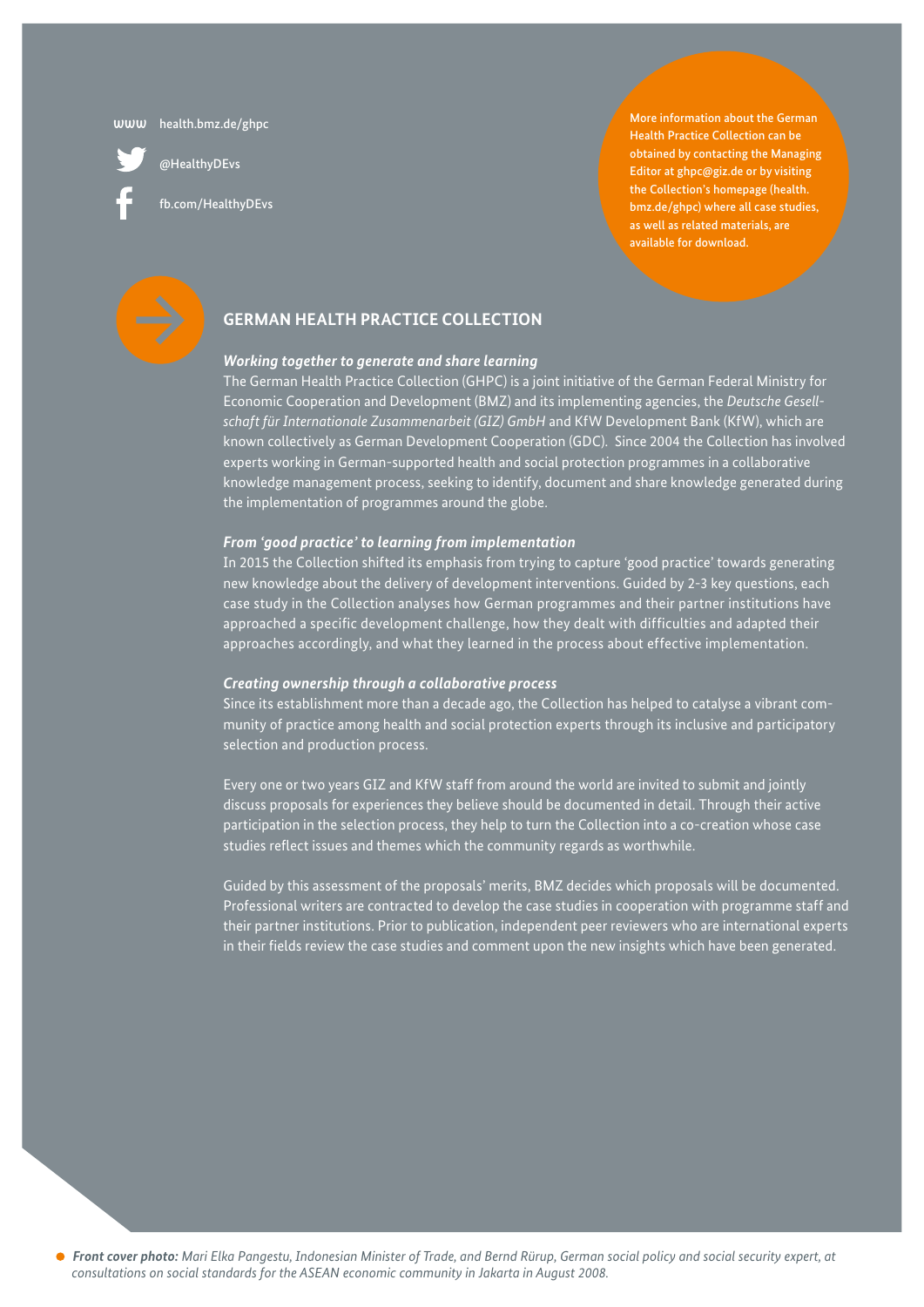### Contents



| <b>EXECUTIVE SUMMARY</b>                                                                        | 04 |
|-------------------------------------------------------------------------------------------------|----|
| <b>RATIONALE FOR THIS CASE STUDY</b>                                                            | 06 |
| UNIVERSAL HEALTH COVERAGE: DEFINITION, DETERMINANTS AND<br><b>PROGRESS AT GLOBAL LEVEL</b>      | 10 |
| TWO COUNTRIES' JOURNEYS TOWARDS UNIVERSAL HEALTH COVERAGE                                       | 13 |
| SUPPORTING LARGE-SCALE SOCIAL HEALTH PROTECTION REFORMS:<br><b>LEARNING FROM IMPLEMENTATION</b> | 18 |
| WHAT'S NEXT FOR INDIA AND INDONESIA – AND FOR GDC – ON THE ROAD TO UHC?                         | 29 |
| <b>PEER REVIEW</b>                                                                              | 30 |
| <b>ACKNOWLEDGEMENTS</b>                                                                         | 31 |
| <b>REFERENCES</b>                                                                               | 32 |

#### **Acronyms and abbreviations**

| <b>AOK</b>      | Allgemeine Ortskrankenkasse (major public health insurance company), Germany                          |
|-----------------|-------------------------------------------------------------------------------------------------------|
| <b>BAPPENAS</b> | Badan Perencanaan Pembangunan Nasional ('Ministry of National Development and Planning') Indonesia    |
| <b>BMZ</b>      | Federal Ministry for Economic Cooperation and Development, Germany                                    |
| <b>BPJS</b>     | Badan Penyelenggara Jaminan Sosial ('Social Security Carrier'), Indonesia                             |
| CEO             | Chief Executive Officer                                                                               |
| <b>DDD</b>      | Doing Development Differently                                                                         |
| <b>DJSN</b>     | Dewan Jaminan Sosial Nasional ('National Social Security Council'), Indonesia                         |
| GDC             | German Development Cooperation (comprising BMZ, GIZ and KfW)                                          |
| GDP             | <b>Gross Domestic Product</b>                                                                         |
| GIZ             | Deutsche Gesellschaft für Internationale Zusammenarbeit GmbH                                          |
| GTZ             | Deutsche Gesellschaft für Technische Zusammenarbeit GmbH (now GIZ)                                    |
| ILO             | International Labour Organization                                                                     |
| <b>InWEnt</b>   | Internationale Weiterbildung und Entwicklung GmbH / Capacity Building International (now part of GIZ) |
| <b>JKN</b>      | Jaminan Kesehatan Nasional ('National Health Insurance'), Indonesia                                   |
| <b>KfW</b>      | <b>KfW Development Bank</b>                                                                           |
| <b>MIS</b>      | Management Information System                                                                         |
| <b>MP</b>       | Member of Parliament                                                                                  |
| <b>NHA</b>      | National Health Authority (India)                                                                     |
| OOP             | Out-of-pocket                                                                                         |
| PM-JAY          | Pradhan Mantri Jan Arogya Yojana ('Prime Minister's Health Programme for People'), India              |
| QR              | Quick Response                                                                                        |
| <b>RSBY</b>     | Rashtriya Swasthya Bima Yojana ('National Health Insurance Programme'), India                         |
| SDG             | Sustainable Development Goal                                                                          |
| <b>SECC</b>     | Socio-Economic Caste Census (India)                                                                   |
| <b>SHA</b>      | State Health Agency (India)                                                                           |
| <b>SNA</b>      | State Nodal Agency (India)                                                                            |
| <b>UHC</b>      | Universal Health Coverage                                                                             |
| <b>UN</b>       | <b>United Nations</b>                                                                                 |
| <b>UNEP</b>     | <b>UN Environment Programme</b>                                                                       |
| <b>USP</b>      | Universal Social Protection                                                                           |
| <b>UNDP</b>     | United Nations Development Programme                                                                  |
| <b>WHO</b>      | World Health Organization                                                                             |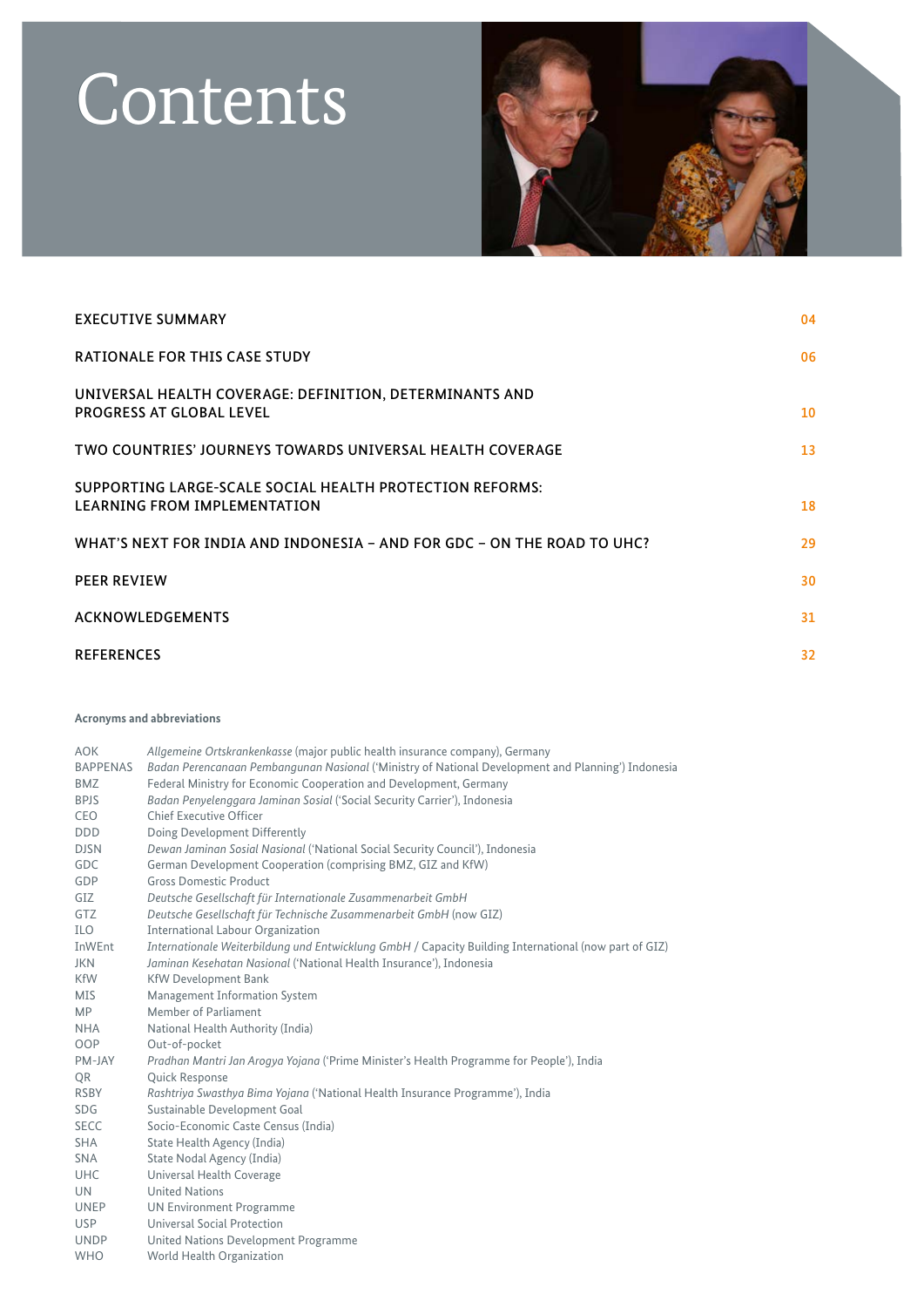# <span id="page-3-0"></span>Executive Summary

#### **BOX 1. KEY LEARNINGS**

This comparative review of GDC's experience in India and Indonesia yields four broad lessons for how German technical cooperation can position itself and what type of support it can deliver to advance social health protection in partner countries:

**• The pursuit of Universal Health Coverage (UHC) is primarily a political, rather than a technical undertaking**. German Development Cooperation (GDC) support to UHC reforms in India and Indonesia has been most effective when the advisors had a deep understanding of the dynamics of the local context and purposefully engaged in the political-administrative reform process with a solution-focused, adaptive, and politically informed approach.

**• Working through well-connected and respected national staff with deep subject-matter expertise yields results**. Indian and Indonesian advisors and team leaders have been central to the effectiveness of GDC's support. They have facilitated change processes and helped to translate and link GDC's international expertise and experiences to local reform processes. Even where inputs from international advisors proved to be critically important, they took care to maintain a low profile and ensured that GDC's work was seen as part of and supportive of the agenda driven by the respective country.

**• The effectiveness of GDC's support was built on long-term in-country commitment, flexibility, responsiveness to partners' needs, and trust**. GDC advisors were respected as 'neutral brokers' who were committed to their partner's UHC agenda. GDC staff were granted insights into many of the core decision-making processes and were allowed to provide technical support to shape both countries' health schemes in pursuit of UHC because the partners trusted them. Short-duration projects and narrowly defined results frameworks could undermine the defining characteristics of what made GDC support to large-scale UHC reforms effective in India and Indonesia: taking a long-term, impact-focused approach and committing to genuinely partner-led processes with flexibility over time and resources.

**• While GDC's work with individual 'champions' has significantly helped to advance UHC efforts in each country, strengthening institutional capacities has proven to be critical to ensure sustainability** of the progress towards UHC. When leading figures transition out of their UHC roles or their political fortunes change, institutional mechanisms must be in place to maintain the reform momentum and manage the social health protection schemes.

#### THE CHALLENGE: THE COMPLEXITY OF PURSUING UNIVERSAL HEALTH COVERAGE

Health is a human right. Yet nearly half the world's population currently does not have full coverage of essential health services and about 100 million people are pushed into extreme poverty (having to live on US\$1.90 or less a

day) each year due to healthcare expenditures. In 2005, India and Indonesia, along with other World Health Organization (WHO) member states, subscribed to the goal of Universal Health Coverage (UHC): ensuring that all people have access to healthcare without suffering financial hardship paying for it.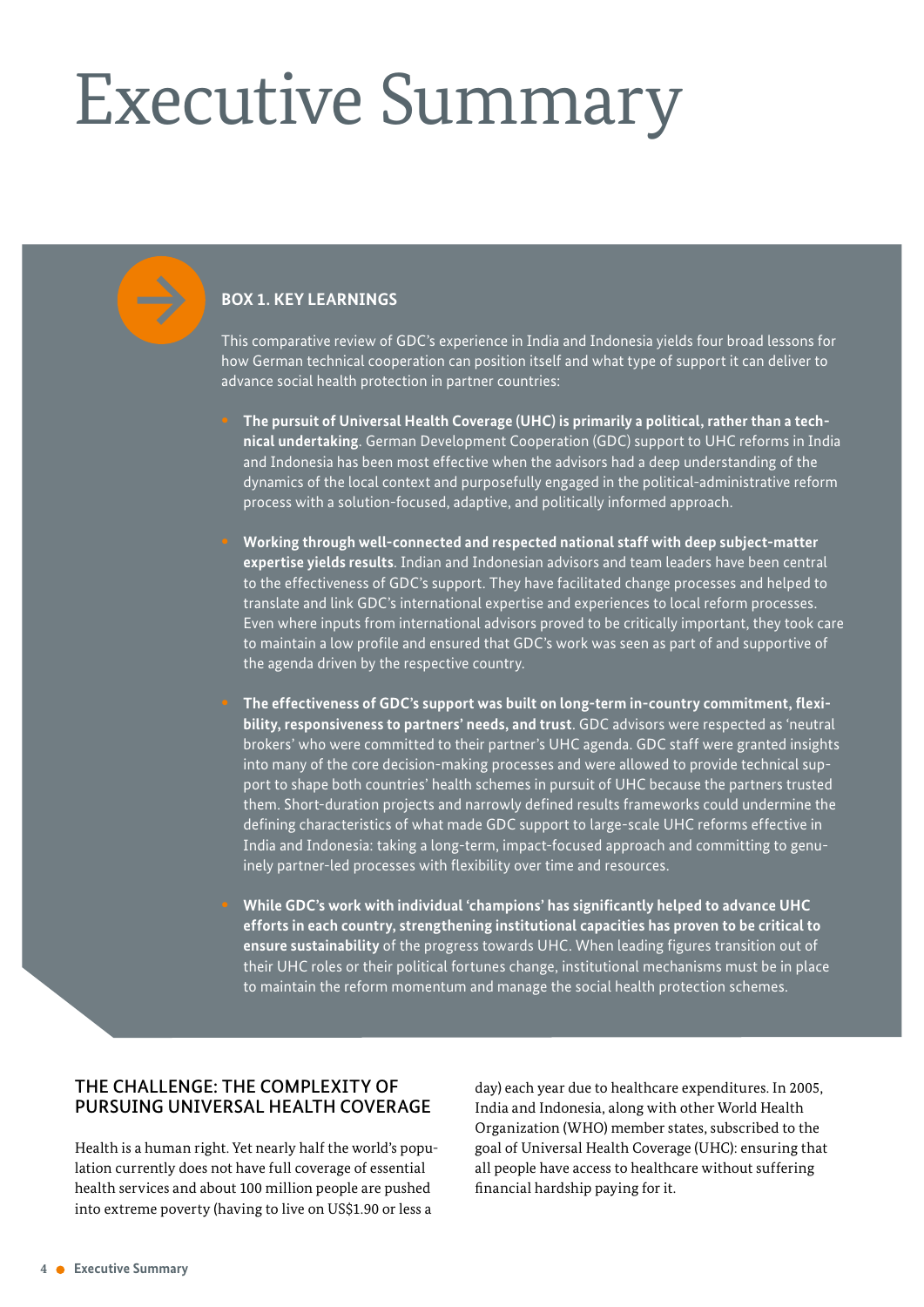Attaining UHC is a highly complex and lengthy undertaking that raises numerous systemic – and redistributive – questions about how a state intends to fulfil a basic human right of its citizens. Therefore, supporting UHC reforms as a development partner is not merely a technical but also a political task.

German Development Cooperation (GDC)<sup>1</sup> has accompanied India's and Indonesia's efforts to reach UHC since the beginning of their endeavours in this direction. This case study retraces key moments, successes and challenges experienced by the GDC teams supporting the two countries' UHC reforms and seeks to generate insights into how technical cooperation can position itself and what it can deliver to effectively support large-scale, long-term social health protection reforms in partner countries.

#### THE RESPONSE: FLEXIBLE, LONG-TERM SUPPORT TO LARGE-SCALE SOCIAL HEALTH PROTECTION REFORMS

In India, the government introduced *Rashtriya Swasthya Bima Yojana* (RSBY) in 2008 to provide publicly funded health protection to poor and informal workers and their families. At its peak, the scheme was operational in 25 out of 36 Indian states and union territories and covered 41 million households, or about 135 million individuals. After some political and administrative changes, a more comprehensive national health scheme was launched in September 2018 as part of the *Ayushman Bharat* ('Long Live India') initiative: *Pradhan Mantri Jan Arogya Yojana* (PMJAY) provides coverage for inpatient care to over 500 million poor and vulnerable beneficiaries. As of December 2019, 110 million individuals had already been verified as eligible and have been issued a card confirming their entitlement to receive benefits under PM-JAY. The second component of *Ayushman Bharat* reflects the government's plan to provide comprehensive primary care, with the planned establishment of 150,000 'Health and Wellness Centres' across India.

In Indonesia, the fragmentation of the country's health and social protection system – catering only to selected groups, such as civil servants and the military – left large parts of the population exposed to the devastating effects of the 1997 Asian financial crisis. It took over 10 years and a delicate political process to arrive at a new social security law that mandated universal coverage for all, the establishment of a National Social Security Council, the transformation of some of Indonesia's most powerful parastatal companies and service providers into public trusts and finally the 2014 launch of *Jaminan Kesehatan Nasional* (JKN), the national social health insurance scheme that aims to cover all 270 million Indonesians. By March 2020, JKN had insured 223 million people, or 83% of the universal coverage target.

In both countries, German-supported advisors stayed engaged for over 10 years and provided flexible technical assistance, as legal frameworks needed to be developed and administrative procedures drafted. Vast amounts of data had to be analysed and management structures set up that could ensure the functionality and operational viability of the new schemes to serve over half a billion users.

### WHAT HAS BEEN ACHIEVED

By acting as 'neutral brokers', GDC has enabled processes and platforms that **brought divergent interests together to establish common ground**, and helped its partners find viable, durable solutions to regulatory and operational UHC challenges.

GDC has contributed substantial technical expertise to India's and Indonesia's UHC reforms, grounded in extensive experiential learning. German-supported national advisors have played decisive roles in **contributing knowledge, translating international expertise into the local context**. They have **facilitated change processes as respected conveners and subject matter experts** and helped to design solutions that were technically sound and politically viable.

GDC advisors helped their partners find **viable solutions to regulatory and operational challenges** by committing themselves to partner-led processes - often of unknown duration and uncertain outcome – which they helped to advance as 'honest brokers without a hidden agenda'. While always maintaining their impartiality, they clearly positioned themselves as proponents of the ultimate goal of attaining UHC.

**Strengthening partners' institutional capacities has enabled them to take social health protection to scale**. In some instances, GDC advisors became integral parts of India's and Indonesia's UHC management and implementation arrangements, in India so much so that they filled key roles in supporting the government to operate the scheme while dedicated institutional capacity was not yet available. GDC then worked closely with the Indian government in setting up the National Health Authority as the responsible body to manage PM-JAY. In Indonesia, dedicated efforts to strengthen institutional capacities were successful for certain actors, empowering the National Social Security Council during a critical phase of the UHC reform process.

<sup>1</sup>GDC comprises the German Federal Ministry for Economic Cooperation and Development (BMZ) and its implementing agencies, the *Deutsche Gesellschaft für Internationale Zusammenarbeit (GIZ) GmbH* and KfW Development Bank (KfW).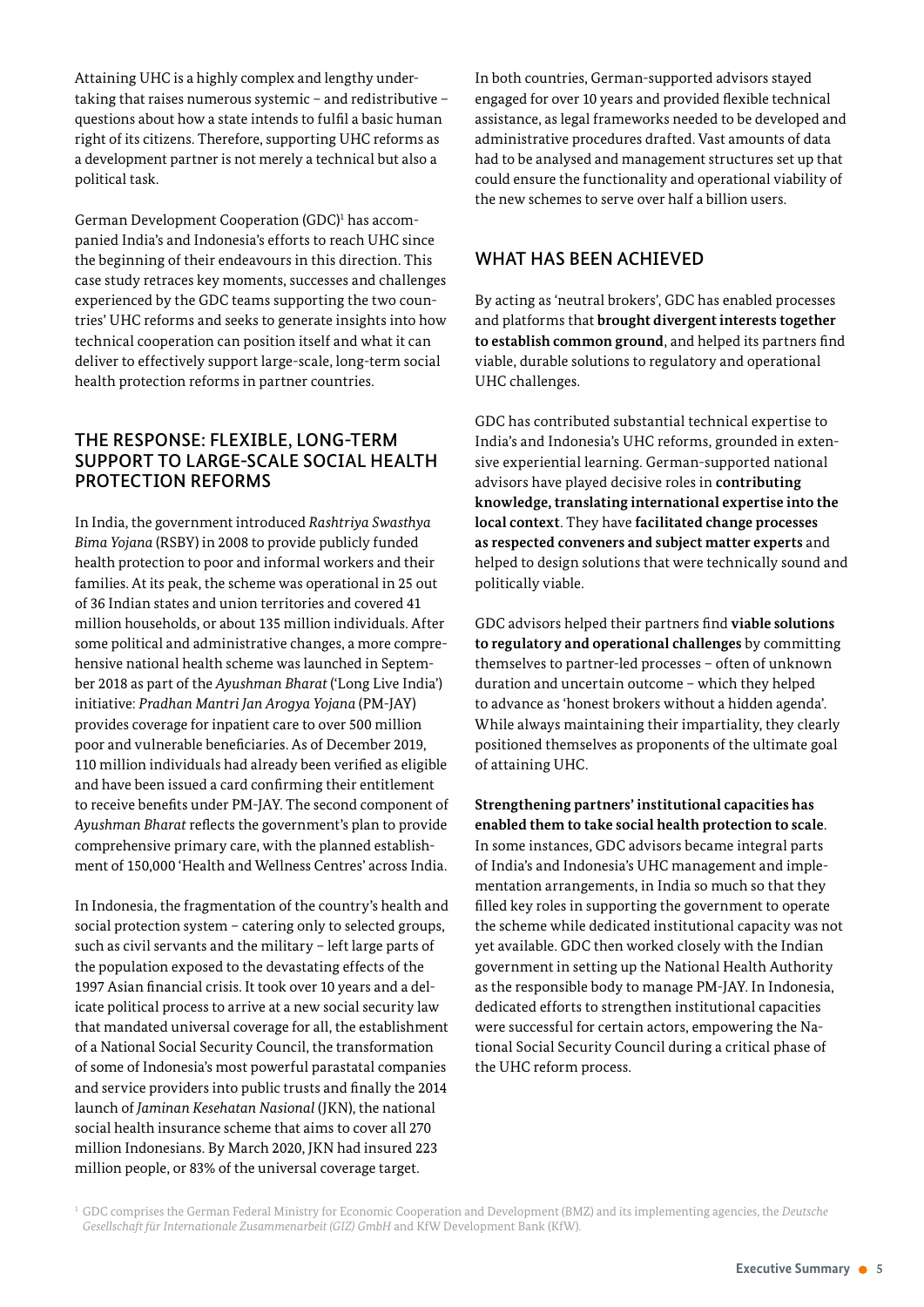# <span id="page-5-0"></span>Rationale for this case study

In late 2018, a group of experts from the German Federal Ministry for Economic Cooperation and Development (BMZ), the *Gesellschaft für Internationale Zusammenarbeit (GIZ) GmbH* and the KFW Development Bank (KFW) came together to discuss the situation in countries where German-supported technical cooperation had contributed to social health protection reforms. The group was particularly interested in learning from the examples of India and Indonesia, both of which had recently undertaken major initiatives to move towards Universal Health Coverage (UHC). German Development Cooperation (GDC) has supported both countries from the early stages of their UHC endeavours.

This case study was commissioned to explore and compare the lessons that can be learned from technical cooperation in accompanying two very different countries on their

paths towards UHC. It seeks to answer the question of how technical cooperation can position itself and which ways of working are effective to support large-scale, long-term and complex social health protection reforms in partner countries.

#### SIX SLEEPLESS MONTHS TO MAKE IT **HAPPEN**

One September evening in 2018, a small group of senior Indian government officials, development partners and health sector professionals were gathered at a private residence in New Delhi. The atmosphere was joyful as glasses clinked and light-hearted conversation filled the room. The guests' faces beamed with expressions of accomplishment and relief, but they also bore the signs of



→ National Health Authority CEO Dr Indu Bhushan (centre) lights a ceremonial lamp to open a workshop on national health *insurance, together with GIZ principal advisor Dr Nishant Jain (bottom left) and staff members of the NHA.*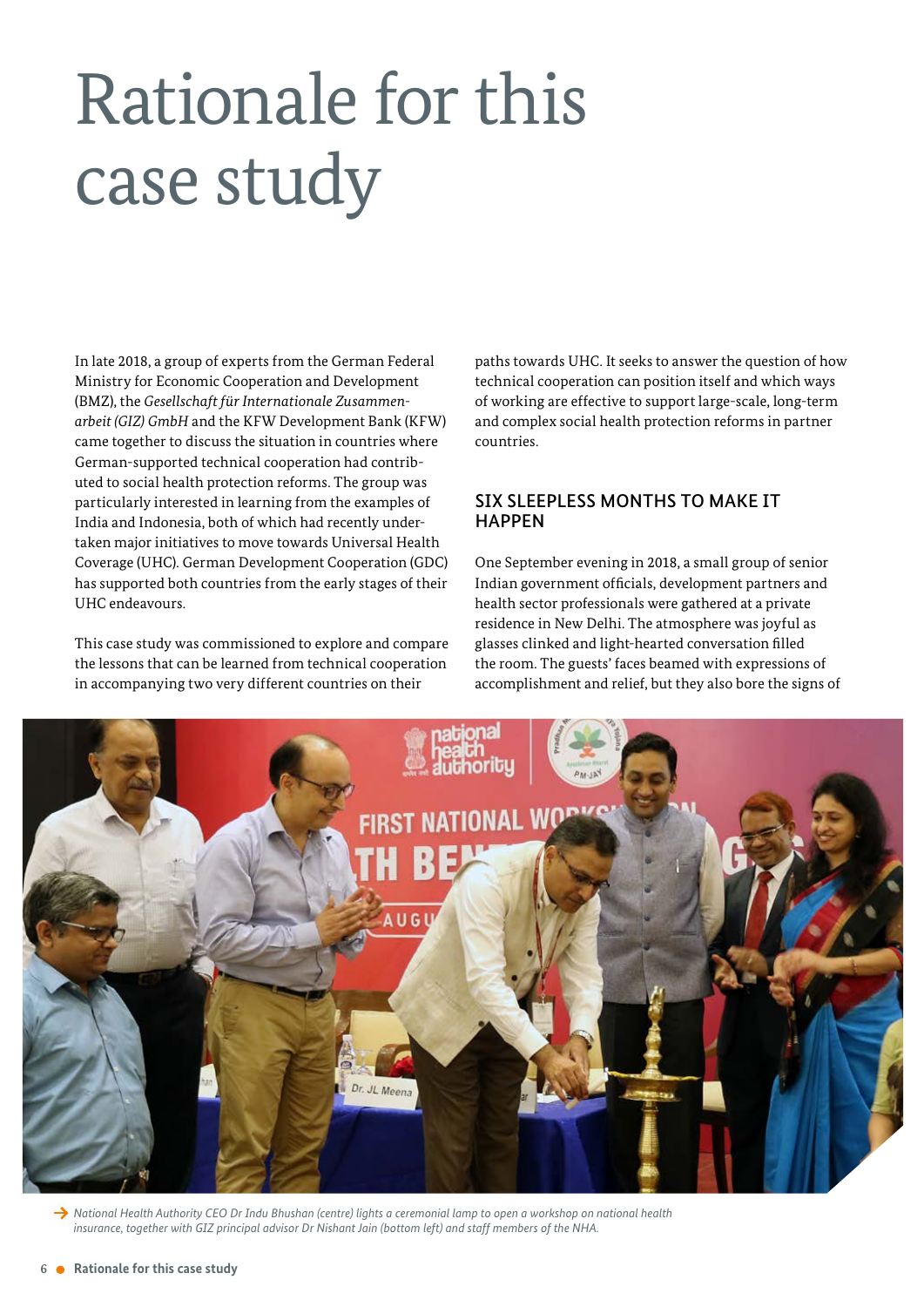countless sleepless nights. For the past half year, this group of individuals had worked together tirelessly and at times frantically, determined to achieve the goal that had been set for them and the people of India. What had seemed impossible at first, given the short timeframe and the immensity of the task, had become a reality. The host of the informal gathering proposed a toast: 'Today, we have launched *Ayushman Bharat, Pradhan Mantri Jan Arogya Yojana* (PM-JAY), India's new national health scheme. Over 500 million people will have better access to healthcare, thanks to your hard work, dedication and professionalism. It is also thanks to GIZ without whose support this would not have been possible' said Dr Indu Bhushan, Chief Executive Officer (CEO) of India's National Health Authority.

Six months earlier, Dr Nishant Jain, programme director of the GIZ-supported Indo-German Social Security Programme<sup>2</sup> , had felt a jolt of excitement when he heard the budget speech of India's late finance minister Arun Jaitley on 1st February 2018. Somewhere in the middle of his address, in merely five sentences, the minister announced a grand new National Health Protection Scheme to be funded by the government in its efforts towards attaining UHC. In the course of the 2018/19 fiscal year, he said that the scheme would be established to provide family health coverage worth up to 500,000 rupees for half a billion poor and vulnerable families (Government of India, 2018, p. 11).

News outlets around the world picked up on the momentous promise buried in Jaitley's speech. The same day, the Washington Post reported on the 'potentially transformative upgrade' of India's health system, but also quoted a sceptical economist who predicted 'there's no way this can happen in a year' (Doshi, 2018). Yet Jain felt confident because he had supported a similar effort once before: in 2007 GDC had started working with the Indian government in designing and implementing an earlier health protection scheme, *Rashtriya Swasthya Bima Yojana* (RSBY), at the time dubbed one of the 18 most innovative social security schemes worldwide by the United Nations Development Programme (UNDP) and the International Labour Organization (ILO). Therefore, Jain was determined to enlist GDC support again to make PMJAY become a reality.

**The Washington Post reported on the** 'potentially transformative upgrade' of India's health system, but also quoted a sceptical economist who predicted 'there's no way this can happen in a year'.

#### 62 FORMAL MEETINGS AND INNUMERABLE COFFEE TALKS

GIZ's advisors in Indonesia often felt similarly awed by the challenges but also the opportunities they encountered, albeit over a longer time span. For decades, post-independence Indonesia had grappled with highly fragmented health and social protection schemes that covered only selected segments of the population. When a constitutional amendment in 1999 established the right to healthcare and social security for all, Paul Rueckert, German technical cooperation's then principal advisor for health, saw an opening. While many regarded the constitutional change as a lofty, distant promise that would take years to materialise, Dr Rueckert began working with a small number of Indonesian experts who had started to develop ideas on how social health protection could become a reality. Finally, in 2002, a further amendment to the constitution mandated the state to introduce a social security system, creating the political space to begin working in earnest towards a national social health protection scheme.

As this was new territory for stakeholders in Indonesia and one of the first ventures into national health insurance for GDC at the time, a sense of exhilaration often filled those involved. Rueckert recalls having to meet many of his counterparts in the early hours of the morning, usually around 6 AM, to brainstorm options for what a national health insurance scheme could be like. Then everyone had to go back to their 'day jobs'. Their work culminated in the passing of Indonesia's landmark social security law of 2004, providing the legal grounds for establishing the National Social Security Council (*Dewan Jaminan Sosial Nasional*, DJSN) and laying the foundations for the 2011 social security carrier law that did away with the fragmentation of Indonesia's social protection landscape. The 2011 legislation also envisaged the creation of one coherent national health insurance scheme by 2014. However, it had not been decided *how* this transformation should be organised.

Cut Sri Rozanna (henceforth referred to as Ibu Aya, as her colleagues and counterparts call her), current principal advisor of the GIZ-supported social protection project in Indonesia, played a key role in preparing the country's strategic 'Roadmap' towards national health insurance. The process of developing the Roadmap provided a platform for stakeholders from the different government ministries and agencies who were managing the existing social security schemes (all with strong vested interests in the status quo) to exchange ideas and concerns and to reach a consensus about the makeup of the new system.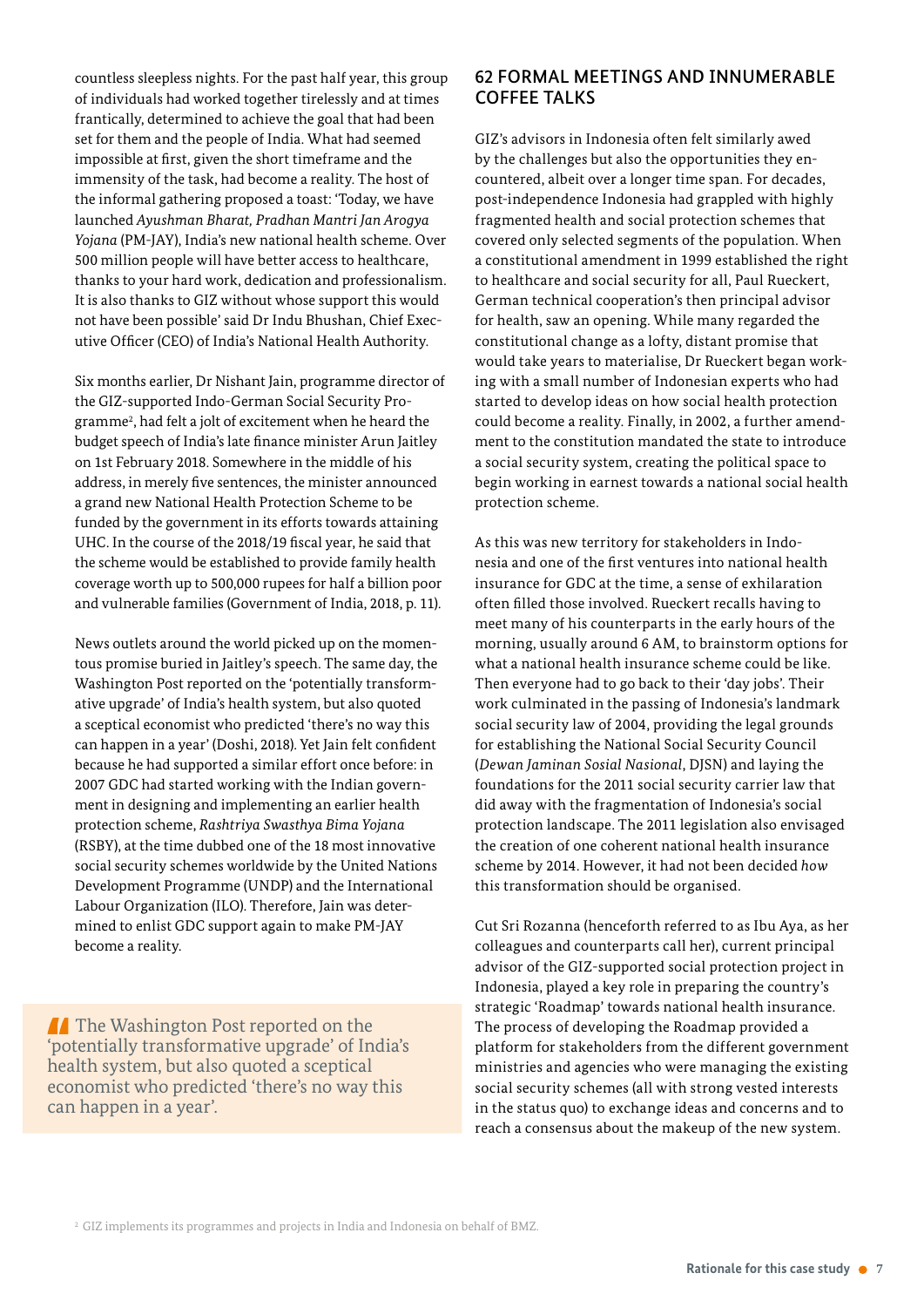

→ *Dr Chazali Situmorang, then Chairman of Indonesia's National Social Security Council, at the launch of the 'Roadmap' towards national health insurance, 2012.* 

To come to an agreement, Ibu Aya recalls that it took her and the team of experts who drafted the roadmap together with DJSN a series of 62 formal meetings plus countless 'coffee talks' – as the informal off-site gatherings are called that allow sensitive issues to be discussed frankly and directly while avoiding the formalities of bureaucratic proceedings.

The Roadmap was finalised in 2012, jointly launched by six ministers, and constituted a major milestone in operationalising the previous legal commitments to universal social health protection. The document charted the necessary steps that had to be taken to realise the launch of Indonesia's national health insurance *Jaminan Kesehatan Nasional* (JKN) in 2014, signifying a big leap forward towards UHC.

A *Lancet* review of the evolution of social health protection in Indonesia summarises the experience: 'In Indonesia, the pathway towards UHC was marked by a combination of political opportunism, local experimentation, compromise, and sheer coincidence' (Agustina et al., 2019).

#### HOW CAN TECHNICAL COOPERATION ADD VALUE TO COMPLEX SOCIAL HEALTH PROTECTION REFORMS?

The progress made by India and Indonesia towards UHC is spectacular. Two of the world's largest and most populous nations took on the challenge of providing social health protection for hundreds of millions of people in record time. They could partly build on existing schemes but had to develop many components from scratch. In both countries, legal frameworks needed to be elaborated and administrative procedures drafted, vast amounts of data had to be analysed, and management structures set up that could ensure the operational viability of the new schemes to serve up to half a billion users.

Germany has supported India's and Indonesia's efforts towards UHC from the outset, cognisant that the pursuit of UHC is as much a political as a technical issue (Kirton & Kickbusch, 2019). GDC advisors in both countries understood that sustainable social health protection systems cannot be set up 'from the outside' but emerge from local initiative, ownership and technical leadership.

This case study examines the experiences of GDC teams in India and Indonesia as they supported their partners in advancing the UHC ambitions of their countries. Neither example is a perfect success story, but by retracing key moments in their trajectories the study seeks to generate insights into where and how technical cooperation can make a difference, given the complexity and non-linearity of large-scale social health protection reforms. Therefore, this case study takes an inductive approach to learning from implementation. Through the lens of a simplified cyclical model of public policy management, the study critically reviews the contributions and challenges of German technical cooperation at each stage of the UHC reform process.

In both countries, the mode of engagement of the German-supported advisors often resembled a 'smart implementation' approach. 'Smart implementation', first used by German technical cooperation around 2009 (Ernsthofer & Stockmayer, 2009; Frenken & Müller, 2010) is closely aligned with the Doing Development Differently agenda that has emerged in the international development field since 2010 (DDD Manifesto, 2014: see Box 2).

Smart implementation acknowledges that development initiatives unfold in complex environments and that programmes and projects need to take complexity into account, fundamentally acknowledging the non-linearity of development. To be successful, they must be problemdriven, adaptive, and politically informed, responding to the dynamics and conditions of local contexts (Andrews et al., 2017). GIZ thus encourages partners and advisors to take joint responsibility for programme implementation, adapting management based on iterative learning loops and developing incremental approaches and instruments instead of ready-made solutions that are 'transplanted' as 'best practices' from elsewhere. Smart implementation also means that, as partners and advisors pursue their goals incrementally, milestones and results may differ from what the original programme design had envisaged (Kirsch et al., 2017), an issue that can sometimes lead to tensions between the technical implementing agency (GIZ) and the commissioning institution (BMZ).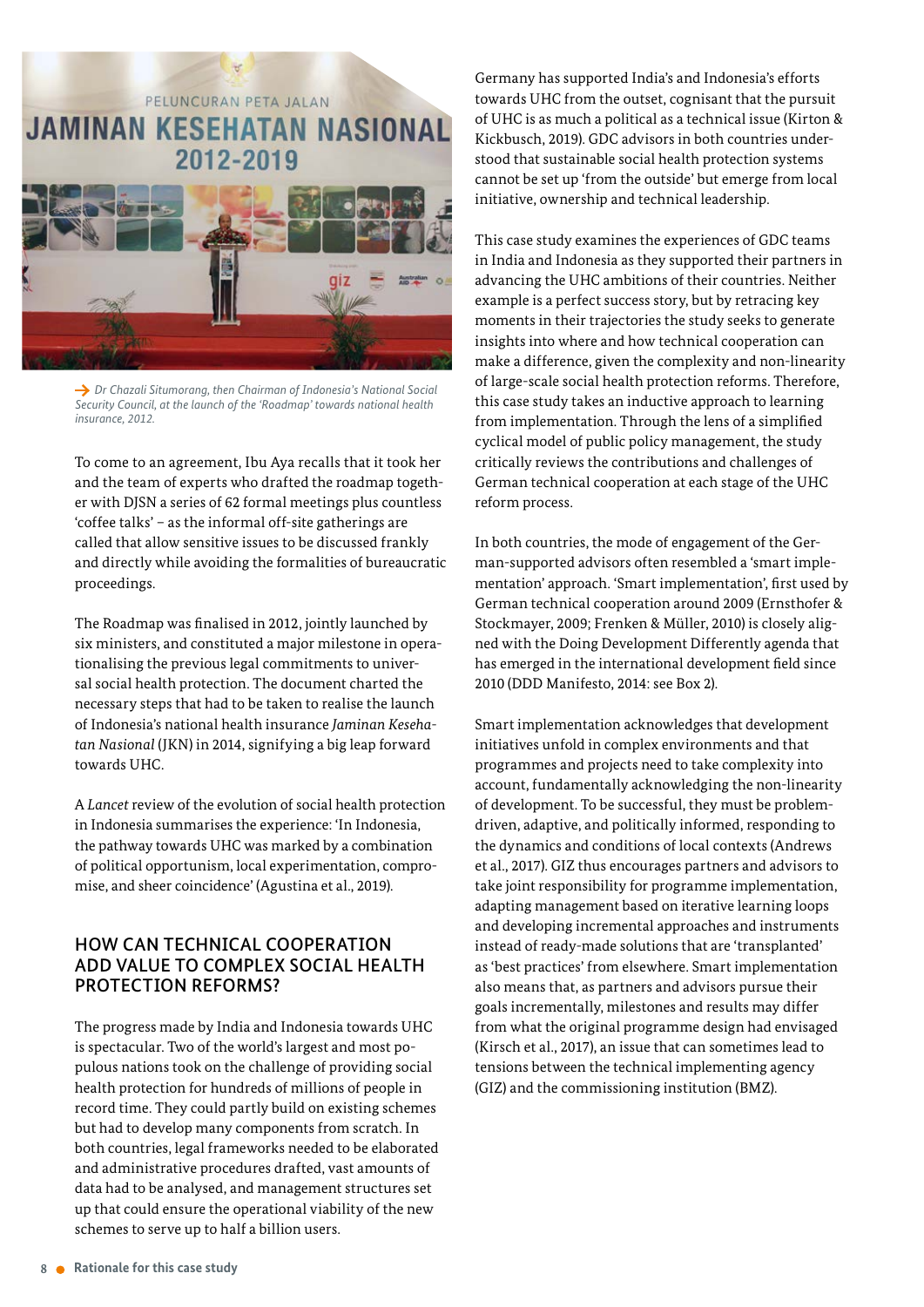#### CASE STUDY METHODOLOGY AND **STRUCTURE**

This paper pursues a qualitative, project implementation case study approach, applying a simplified policy cycle model (cf. chapter on 'Supporting large-scale social health protection reforms: learning from implementation'). The study is based on 28 in-depth key informant interviews in India and Indonesia and a thematic review of literature on UHC and social health protection mechanisms in both countries, as well as a review of project documentation.

The case study is structured as follows. The next chapter provides an overview of the UHC concept: what it is, how countries can make progress towards UHC and how it is measured. The following chapter reviews the steps taken by India and Indonesia to attain UHC and where they currently stand. The next chapter is the centrepiece of the case study: it retraces the implementation process of the large-scale social health protection reforms in India and Indonesia through the lens of a simplified policy cycle, identifying where and how technical cooperation was able to add value to the partner-led UHC endeavours. A brief final chapter outlines the two countries' remaining challenges on the path to UHC and GDC's potential role in this journey. The study wraps up with a peer review by two independent experts in the domain of social health protection.

### BOX 2. THE DOING DEVELOPMENT DIFFERENTLY (DDD) MANIFESTO

An emerging community of development practitioners and observers found that development initiatives that achieve real results usually involve many players - governments, civil society, international agencies and the private sector - working together to deliver real progress in complex situations and despite strong resistance.

In practice, successful initiatives reflect common principles for more effective development cooperation in complex settings:

- Focus on solving local problems that are debated, defined and refined by local people in an ongoing process.
- Legitimise reform at all levels (political, managerial, social), building ownership and momentum throughout the process to be 'locally owned' in reality (not just on paper).
- Work through local 'convenors' who mobilise all those with a stake in progress (in both formal and informal coalitions and teams) to tackle common problems and introduce relevant change.
- Blend design and implementation through rapid cycles of planning, action, reflection and revision (drawing on local knowledge, feedback and energy) to foster learning from both success and failure.
- Manage risks by making 'small bets', pursuing activities with promise and dropping others.
- Foster real results real solutions to real problems that have real impact: build trust, empower people and promote sustainability.

(DDD Manifesto, 2014)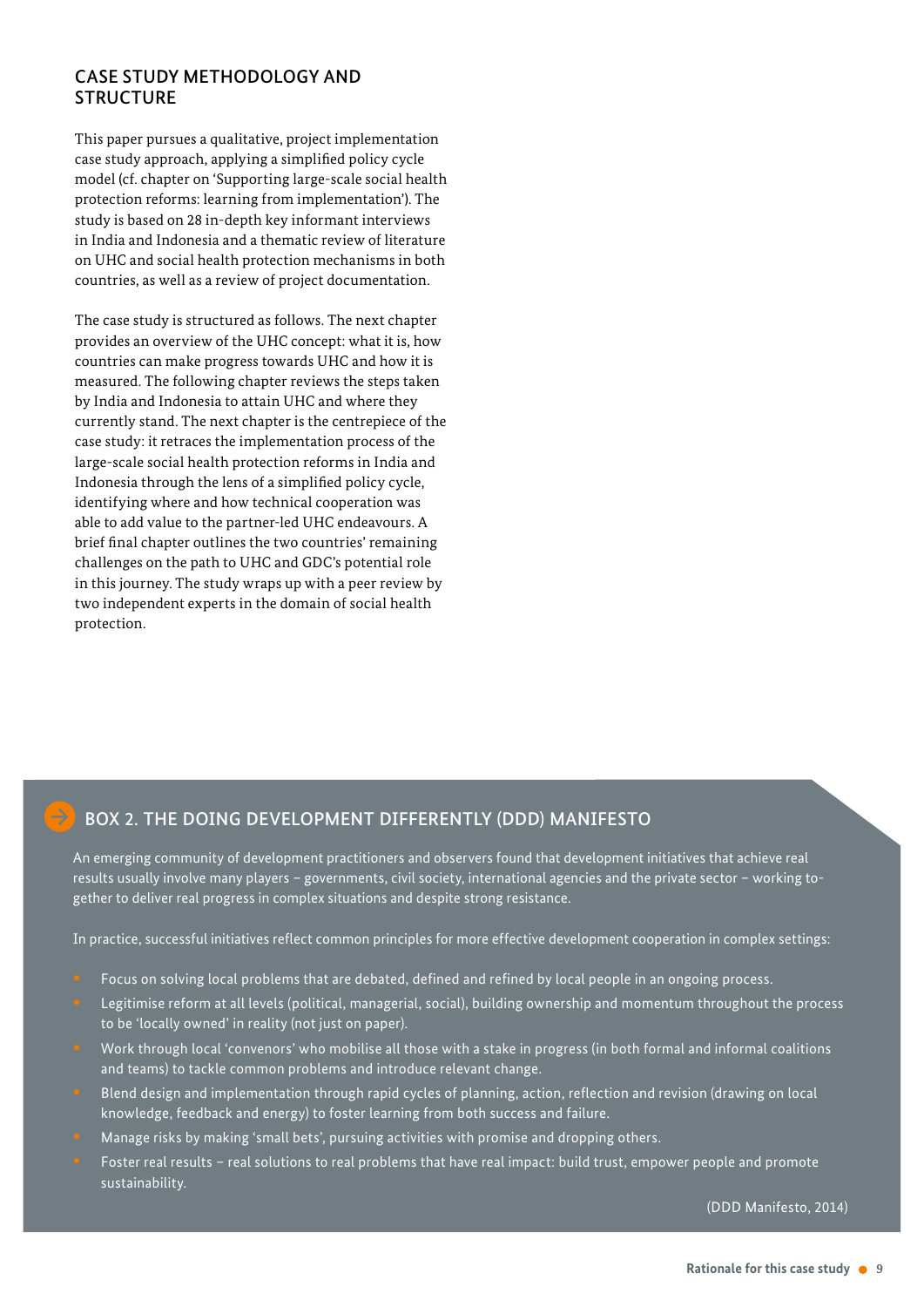# <span id="page-9-0"></span>Universal Health Coverage: definition, determinants and progress at global level

People in most countries rate health as one of their highest priorities, second only to economic concerns such as low incomes, unemployment or not being able to maintain one's living standard (Brodie et al., 2007). For many, healthcare is – even before poverty and education – the primary reason to become politically active (Pew Research Center, 2018). It is therefore not surprising that health frequently becomes a political issue as governments try to meet the expectations of their constituents. In 2005, World Health Organization (WHO) member states committed to develop their health financing systems so that all people would have access to health services and not suffer financial hardship paying for them (WHO, 2005), a principle that later culminated in the globally accepted goal of UHC (WHO, 2010; UN General Assembly, 2015).

About 100 million people worldwide are pushed into extreme poverty each year due to catastrophic health expenditures.

The relevance and urgency of UHC has been extensively researched and widely publicised (for references see WHO, 2014): while nearly half the world's population currently does not have full coverage of essential health services, each year about 100 million people are still being pushed into extreme poverty (having to live on US\$1.90 or less a day) because of their healthcare costs (WHO, 2019f). More than 800 million people spend at least 10% of their household budgets to pay for health-related expenses (Ibid.). Consequently, all UN member states have included UHC among their Sustainable Development Goals (SDG) and have committed to try to achieve universal coverage by 2030. UHC forms an integral building block of Universal Social Protection (USP), that aims to cover all people for all risks (Ulrichs & White-Kaba, 2019).

#### WHAT IS UHC?

For a time, policy-makers, practitioners and academics did not agree on a common definition of what constitutes UHC. Disagreements existed, for example, on which services should be included in the benefit package and which population groups should be covered. Countless concepts were in use (Stuckler et al., 2010). Despite the initial conceptual differences, WHO's aspirational and comprehensive definition has eventually become widely accepted (WHO, 2010) (Box 3).

### BOX 3. CORE CONCEPTS OF UHC

'Universal health coverage (UHC) means that all people and communities can use the promotive, preventive, curative, rehabilitative and palliative health services they need, of sufficient quality to be effective, while also ensuring that the use of these services does not expose the user to financial hardship' (WHO, 2019g).

UHC does not mean that coverage is necessarily free for everyone and for all possible health interventions, regardless of the cost. No country could maintain a system that offers all services without any user contributions on a sustainable basis.

This definition of UHC embodies three related objectives:

- Equity in access to health services  $-$  everyone who needs services should get them, not only those who can pay for them;
- The quality of health services should be good enough to improve the health of those receiving services; and
- People should be protected against financial risk, ensuring that the cost of using services does not put people at risk of financial harm.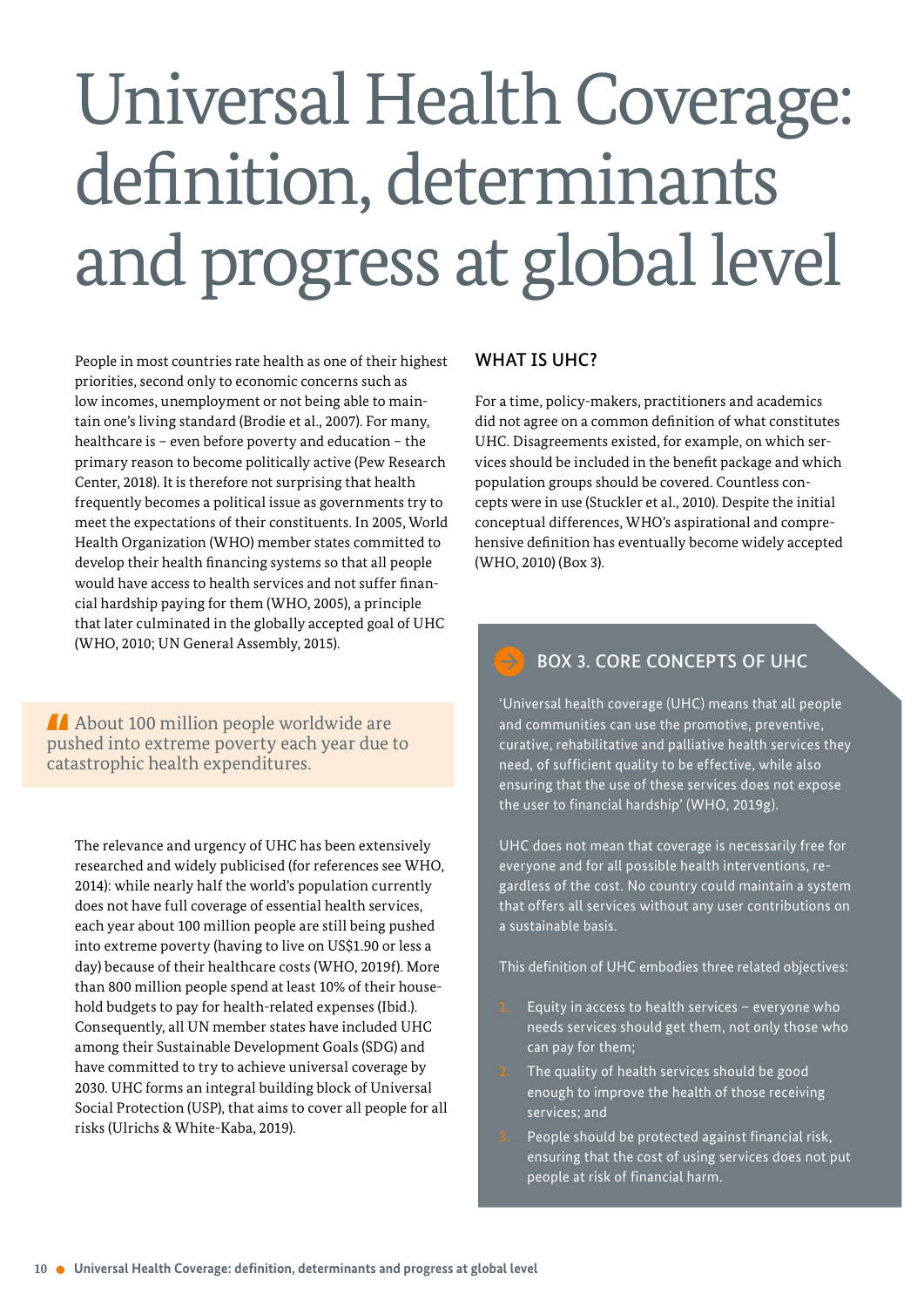The WHO 'Cube diagram' (Figure 1) has become a globally recognised, simplified visual representation of health policy choices: the services covered, the population covered, and the proportion of costs covered. Pursuing UHC can be thought of as 'filling the Cube', i.e. increasing the proportion of the population that is covered, expanding the range of available services and raising the proportion of the cost covered.<sup>3</sup>

**IF UHC does not mean that coverage is free for** everyone and for all possible health interventions.

Pursuing UHC requires strengthening several health system functions, as discussed in the next sub-section. Since resources are finite, governments' decisions on how to move towards UHC inevitably involve trade-offs, for example, whether to cover a broader range of services or a larger proportion of the population, or whether to pay for a higher share of the health service costs while narrowing the eligibility criteria. Therefore, each country's strategy to achieve UHC is unique, based on its context, means and political preferences.

#### HOW DO COUNTRIES MAKE PROGRESS TOWARDS UHC?

UHC is centrally but not exclusively concerned with financing. Health system financing for UHC includes at least three critical elements: revenue collection, pooling of resources and purchasing of services (WHO, 2007). The availability of resources is a fundamental prerequisite for moving towards UHC: without financing and efficient allocation, coverage cannot be expanded – or it would come at a prohibitive cost to the users. Therefore, governments need to reduce out-of-pocket payments and ensure the efficient and equitable use of resources. On the other hand, no amount of money can deliver quality service coverage if skilled health workers are not available or facilities are not within geographical reach of the population.

All functions of the health system must be strengthened for attaining UHC (WHO, 2014). In addition to financing, the four key functions include health service delivery, development of human (the health workforce) and physical (health facilities) resources, and what WHO calls 'stewardship': setting and enforcing rules and providing strategic direction for all actors involved (WHO, 2000; WHO, 2006; Campbell et al., 2013).

#### FIGURE 1. THREE DIMENSIONS TO CONSIDER WHEN MOVING TOWARDS UHC (THE WHO 'CUBE') (WHO, 2010)



Progress towards UHC is also subject to political economy dynamics, just as in any other public policy domain. This is of particular interest to this case study because the effectiveness of technical cooperation in support of UHC reforms depends on the extent to which political economy influences are considered and built into the programme or project design. The political economy of UHC has been studied from a variety of disciplines, including sociology, political sciences and public health. Its determinants of UHC can be broadly grouped into four categories (Stuckler et al., 2010):

- **Social democratic / left-labour coalitions: Left-leaning** political decision-makers tend to prioritise greater redistribution of wealth and social protection, including healthcare. A related tendency is that policy-makers expand UHC as an antidote to social discontent arising from high levels of social inequality (Navarro, 1989).
- Political regimes and social cohesion: Differences in political regime types – for example, parliamentary democracy, congressional democracy, presidential governance, dictatorship, etc. – influence policy outcomes and can lead to different health protection policy preferences. The political science literature also suggests that the successful implementation of social redistributive policies significantly depends on a society's degree of ethnic fractionalisation, geographic factors of proximity, and the ability to form labour unions. Redistributive public policies are less likely to occur in societies that are divided on ethnic or linguistic lines, or that are characterised by high levels of social inequality (Alesina & Glaeser, 2005; Steele, 2016).

<sup>&</sup>lt;sup>3</sup> The WHO Cube is typically said to depict national averages and may therefore mask disparities between population groups. Alternative visualisations – such as the 'step pyramid' (Roberts et al., 2015) – have been proposed to represent coverage, disaggregated by relevant dimensions, for example, income.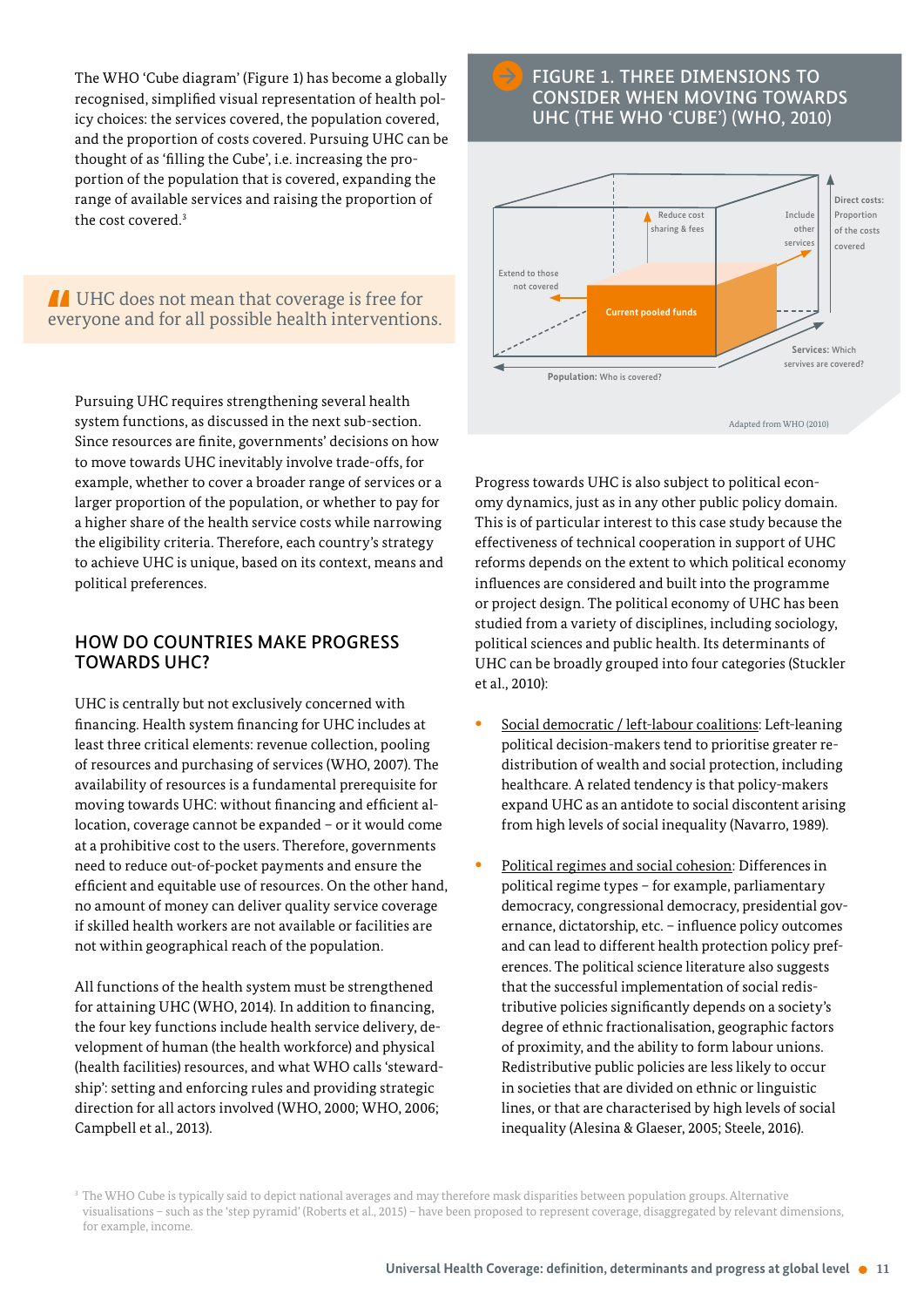- Starting point / initial health system design: Another strand of research argues that the initial setup of a country's health system influences its evolution over time. For example, providers in a system that relies on out-ofpocket payments develop vested interests in the status quo and may resist efforts to change the system towards a greater degree of public payment (Bump, 2015).
- Political windows of opportunity: This perspective highlights the role of exogenous shocks – positive or negative – that create opportunities for major change initiatives in the political process, which otherwise evolves at its usual very slow pace. The windows of opportunity can be opened, for example, by economic crisis or, conversely, the 'honeymoon' period of a newly elected leader who can advance controversial proposals based on his or her newly gained political capital (Fishback et al., 2007).

 Universal Health Coverage is first and foremost a political choice which transcends the technical issues to be solved.

UHC is fittingly regarded as a political choice, rather than simply a technical issue to be solved (WHO, 2010; WHO, 2019e; Kirton & Kickbusch, 2019). Governments have to make policy and investment choices along the dimensions of the Cube, deciding which services are covered, who is covered, and the proportion of the costs that are covered.

Attaining *universal* health coverage also requires tackling *all* barriers to coverage. Many of these barriers are non-financial – including political, legal, geographic and cultural barriers – and are not necessarily best addressed through financial means (Frenz & Vega, 2010; UNICEF, 2012; Thiede & Koltermann, 2013; WHO, 2006). As the overall objective is to improve the health of people, and not only health services, UHC requires approaches that go beyond the health sector. Countries must address the broader determinants of health, including social determinants such as education, employment, housing, and environment. Government's pursuit of UHC must consider these additional dimensions (Commission on Social Determinants of Health, 2008; World Conference on Social Determinants of Health, 2011; Leppo et al., 2013).

#### HOW IS UHC MEASURED AND WHERE DO COUNTRIES STAND GLOBALLY?

While data on health services and costs have been collected for some time, it was not until July 2017 that the United Nations (UN) adopted specific indicators for measuring progress on UHC, as part of the Sustainable Development Goals (SDG) indicator framework. WHO and the World Bank now lead the tracking of UHC (Box 4).

#### BOX 4. HOW IS UHC MEASURED?

Achieving UHC is grouped as Target 3.8 under SDG 3 –'Ensuring healthy lives and promoting well-being for all at all ages'. UHC is measured using two indicators:

**Indicator 3.8.1: Coverage of essential health services.** The UHC service coverage index is a single indicator, ranging from 0 to 100, that is computed based on tracer indicators (some of which are proxies of service coverage) to monitor coverage of essential health services. Essential health services are services that all countries, regardless of their demographic, epidemiological or economic profile, are expected to provide.

**Indicator 3.8.2: Proportion of a country's population with catastrophic spending on health**, defined as large household expenditure on health as a share of household total consumption or income. The incidence of catastrophic spending on health is reported on the basis of out-of-pocket (OOP) expenditures as a proportion of total household income or consumption. The idea is that spending a large fraction of the household budget on healthcare must be at the expense of the consumption of other goods and services, such as basic necessities or children's education. The intensity of catastrophic spending is measured by using two thresholds: OOP exceeding 10% of total household income or consumption, and OOP exceeding 25%.

Both indicators must be measured together to obtain a clear picture of those who are unable to access healthcare and those who face financial hardship due to spending on healthcare. To capture the equity dimension, the SDG goal indicators are to be disaggregated by income, sex, age, ethnicity, disability, geographical location and migratory status, as applicable and where data is available (WHO/World Bank, 2017).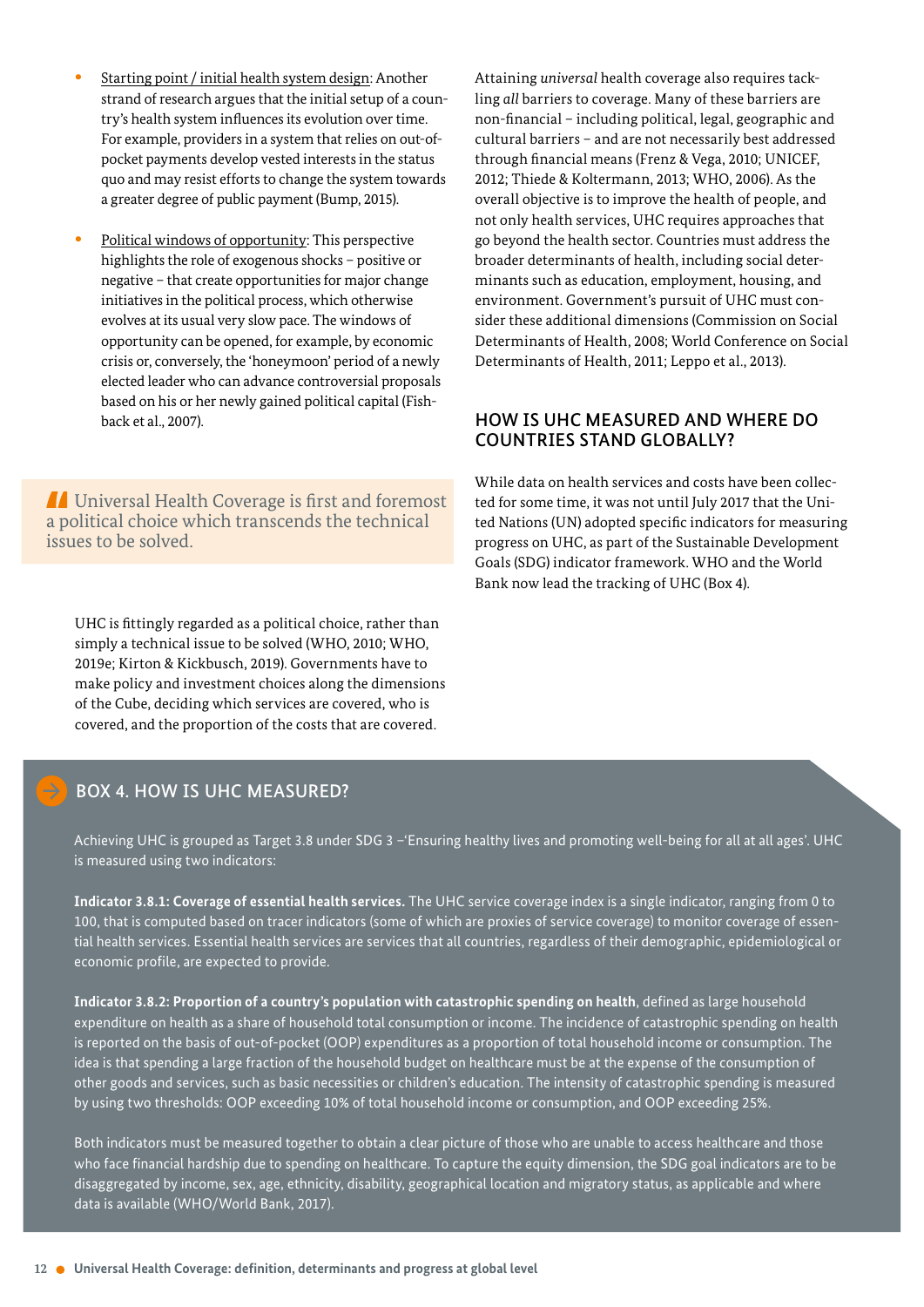The latest global monitoring report shows that the coverage of essential health services (indicator 3.8.1), as measured by the UHC service coverage index, has improved (WHO, 2019e). The global average increased from 45% in 2000 to 66% in 2017. Progress has been greatest in lower income countries, mainly driven by interventions for infectious diseases and for reproductive, maternal, newborn and child health services. However, socioeconomic factors exert a major influence on access to health services and ultimately health outcomes. Poor people have lower coverage even for basic services such as immunisation and antenatal care. For these basic services, rural areas generally have lower coverage than urban areas. Moreover, progress appears to have slowed and future gains in health system strengthening are projected to be partly offset by population growth (Ibid.). Therefore, progress in all countries must accelerate, with coverage having to double to reach the SDG target of UHC for all by 2030.

Unfortunately, financial protection has evolved in the opposite direction. The gains in service coverage have come at a major cost to individuals and their families. All regions except North America saw increases in the number of people and percentage of the population with catastrophic health expenditure (indicator 3.8.2) between 2000 and 2015 (WHO/World Bank, 2019). Globally, the proportion of the population with out-of-pocket spending of more than 10% of their household budget rose from 9.4% to 12.7%, and those with OOP spending exceeding 25% jumped from 1.7% to 2.9% of the global population. The share of the population impoverished by out-ofpocket health expenses grew by nearly 40%, from 1.8% in 2000 to 2.5% in 2015 – more than 200 million people in the most recent estimate (WHO, 2019e). The latest Global Monitoring Report on Financial Protection in Health indicated that more analysis is needed to understand the types of health systems that drive financial hardship from OOP health spending. Research suggests that in the South-East Asia region medicine accounts for the largest share of OOP health expenditure among people with any OOP health spending, and among the poorest people (WHO/World Bank, 2019).

This brief global overview illustrates that progressing towards UHC is a difficult task. The world over, but particularly in lower- and lower middle-income countries, constraints in basic infrastructure, human resource gaps, service quality and limited trust in health practitioners and medical authorities remain barriers to achieving UHC (WHO, 2019e). The next chapter outlines the measures taken by India and Indonesia in their pursuit of UHC.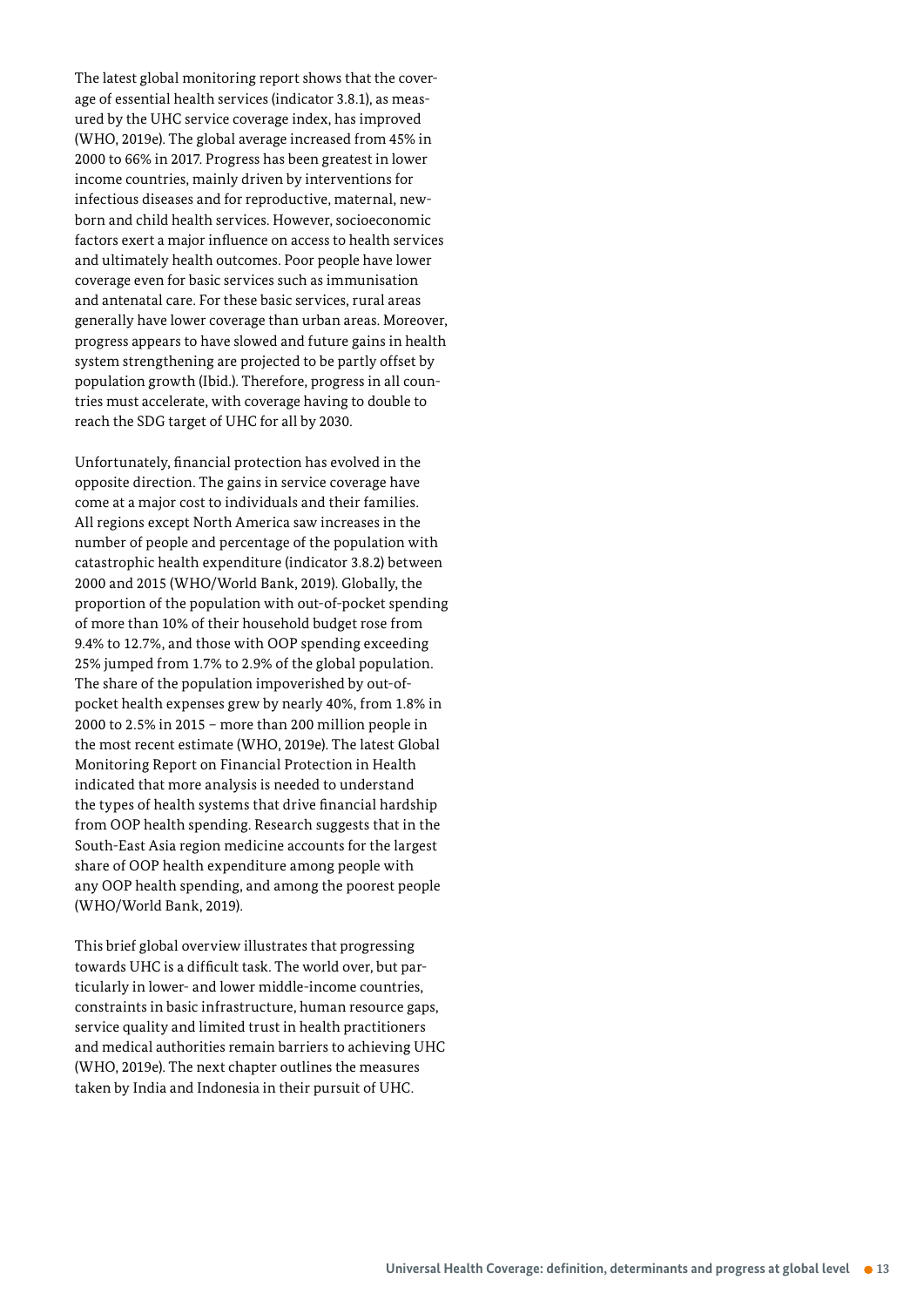# Two countries' journeys towards Universal Health Coverage

In recent years, both India and Indonesia have undertaken major initiatives towards UHC with technical support from GDC. As the following section will show, each country has taken a different approach: while India focused its first efforts on extending social health protection to the poor as part of its 'inclusive growth' strategy, Indonesia conceived of health protection as part of the government's comprehensive social protection mandate and therefore launched a single-payer national health insurance scheme for the entire Indonesian population.

#### INDIA'S TWO BIG STRIDES: LEARNING FROM RSBY INFORMS THE LAUNCH OF PM-JAY

In post-independence India, the government has historically spent little – around one per cent of Gross Domestic Product (GDP) annually – on health (WHO, 2019b). Many public health facilities have thus been left ill-equipped to meet the health needs of the population. Until 2007, the year of the launch of the RSBY national health protection scheme, the OOP share of total health expenditure stood at or above a staggering 70%, one of the highest rates in the world (La Forgia & Nagpal, 2012). OOP are direct payments made by individuals to healthcare providers at the time of service and are part of the health financing system in all countries that rely on user fees and co-payments to mobilise revenue. In poor settings where healthcare providers tend to be under-resourced, user fees represent a major source of revenue for health workers. However, unregulated direct charges often constitute a major barrier to accessing necessary healthcare.

Although numerous government, private, and community-based insurance schemes have long coexisted and occasionally merged with each other (Ahlin et al., 2016), enrolment levels have generally been low. In 2005/06, only five per cent of Indian households had at least one member covered by a health scheme or health insurance, with stark differences between income groups. While 16% of the richest quintile had some insurance coverage, only 0.1% to 0.7% of the bottom 40% of the population had a household member in a health scheme – not more than 28 million out of over 400 million people (IIPS & Macro International, 2007, p. 435). It is unsurprising that every year, catastrophic health expenses have pushed up to eight per cent of India's population into poverty (Kumar et al., 2015; Pandey et al., 2018). A *Lancet* review concluded that 'individuals with the greatest need for healthcare have the greatest difficulty in accessing health services and are least likely to have their health needs met' (Balarajan et al., 2011). India's widely admired steady and high economic growth rates did not translate into better healthcare for the majority of the population.<sup>4</sup>

In 2007, Prime Minister Manmohan Singh announced that his government intended to increase public spending on health, education, agriculture and rural development to pursue a vision of 'inclusive growth'. To implement this vision, three new initiatives were launched to strengthen social protection and extend social health insurance coverage to hundreds of millions of people living in poverty (Birdsall & Adams, 2016). One of these schemes was RSBY (*Rashtriya Swasthya Bima Yojana*), or 'National Health Insurance Programme', which aimed to provide social health protection to 65 million households which lived below the poverty line (Karan et al., 2017). At its peak, the scheme was operational in 25 out of 36 Indian states and union territories and covered 41 million households, or about 135 million individuals (National Health Authority, 2019a), corresponding to 63% of its coverage target.

<sup>&</sup>lt;sup>4</sup> Despite the overall challenging conditions, India has had significant successes in its health sector: The National Rural Health Mission was launched in 2005 as a supplyside strengthening programme and provided flexible funding for health to Indian states. It was later merged with the National Urban Health Mission into the National Health Mission which played a critical role in achieving the health-related Millennium Development Goals 4, 5 and 6 and contributed to a significant (20-40%) reduction in the burden of diseases affecting mothers and new-borns, the eradication of polio and fighting communicable diseases.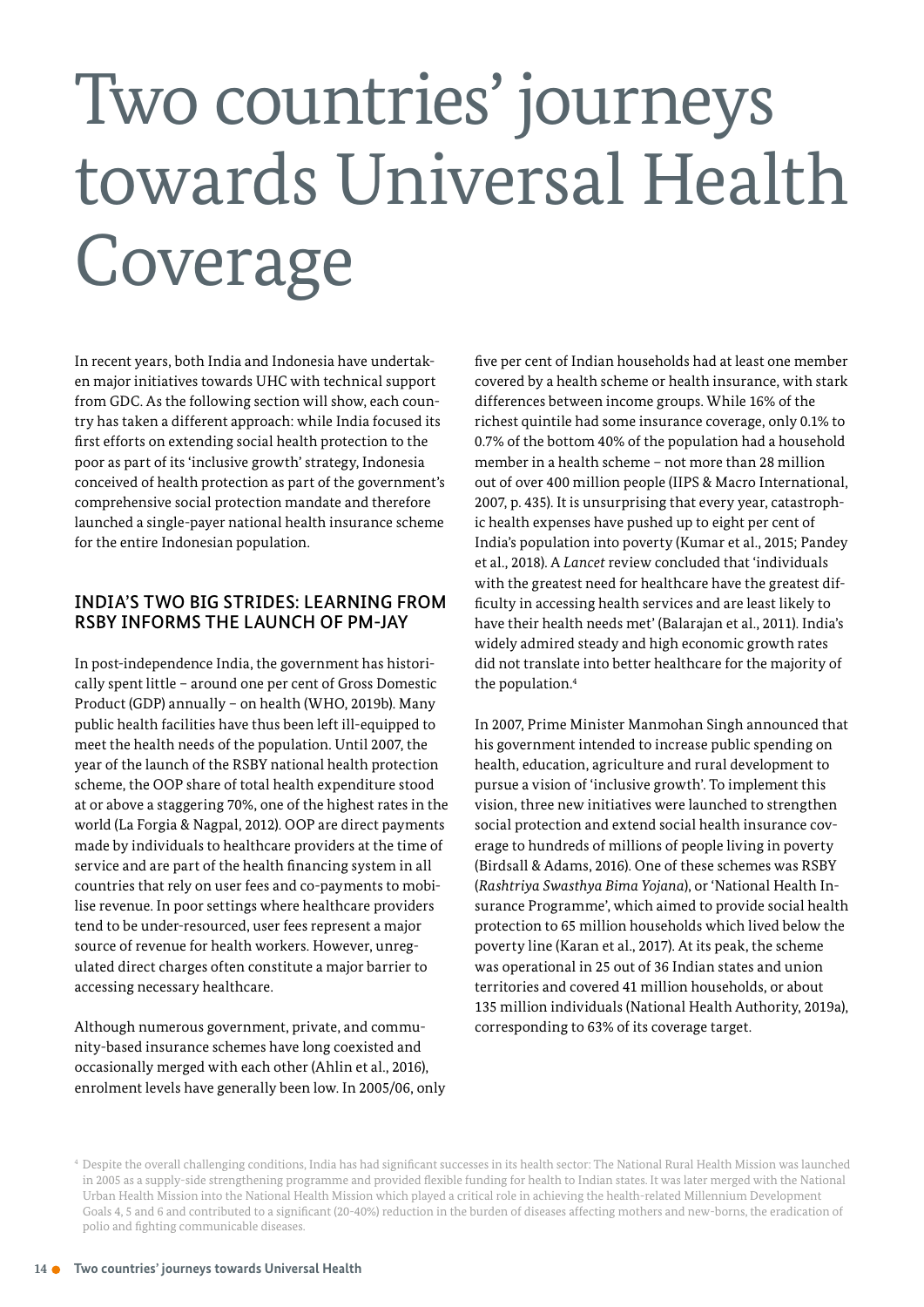The introduction of RSBY meant a significant step towards UHC, but the scheme experienced some administrative and political setbacks which will be discussed in the next chapter, which retraces the implementation process. The health ministry<sup>s</sup> prepared and released a comprehensive National Health Policy in 2017 that firmly committed the government to 'progressively achieve Universal Health Coverage' (Government of India, 2017) $\epsilon$  and paved the way for the launch of the national social health protection scheme PM-JAY in September 2018.

PM-JAY aims to cover the 'bottom 40%' of India's population (National Health Authority, 2019b), i.e. approximately 500 million poor and vulnerable individuals, making it the world's largest fully government-funded health protection scheme. Eligibility for PM-JAY is based on the deprivation and occupational criteria of the Socio-Economic Caste Census (SECC) 2011 (Ministry of Rural Development, 2011), or the enrolment in the previous RSBY scheme.

PM-JAY is part of the two-pronged *Ayushman Bharat* initiative: a major investment in delivering comprehensive primary healthcare through so-called 'Health and Wellness Centres' is intended to expand access to primary care, while PM-JAY covers secondary and tertiary healthcare-related costs of up to 500,000 Indian rupees (about €6,300) per family per year.

As PM-JAY is an entitlement-based scheme, beneficiaries do not need to enrol but there is an eligibility verification process. Upon their first contact with the system, e.g. when seeking treatment at a hospital, an agent checks their eligibility vis-à-vis a master database and a confirmation of their entitlement is handed to the beneficiaries – in most cases a computer printout that includes a Quick Response (QR) code and a PM-JAY identification card with the name, gender, year of birth and photograph of the beneficiary.



→ India's Minister of Health and Family Welfare, Harsh Vardhan (left) and State Minister Ashwini Kumar Choubey (centre) listen to a poster presentation on *health insurance in India by GIZ principal advisor Dr Nishant Jain (right foreground) at a conference in Delhi, 2019.*

<sup>&</sup>lt;sup>5</sup> Full name: Ministry of Health and Family Welfare.

 $^{\rm 6}$  A holistic vision for UHC in India was first outlined by a High-Level Expert Group convened by the Planning Commission of India in 2011 (Reddy et al., 2011).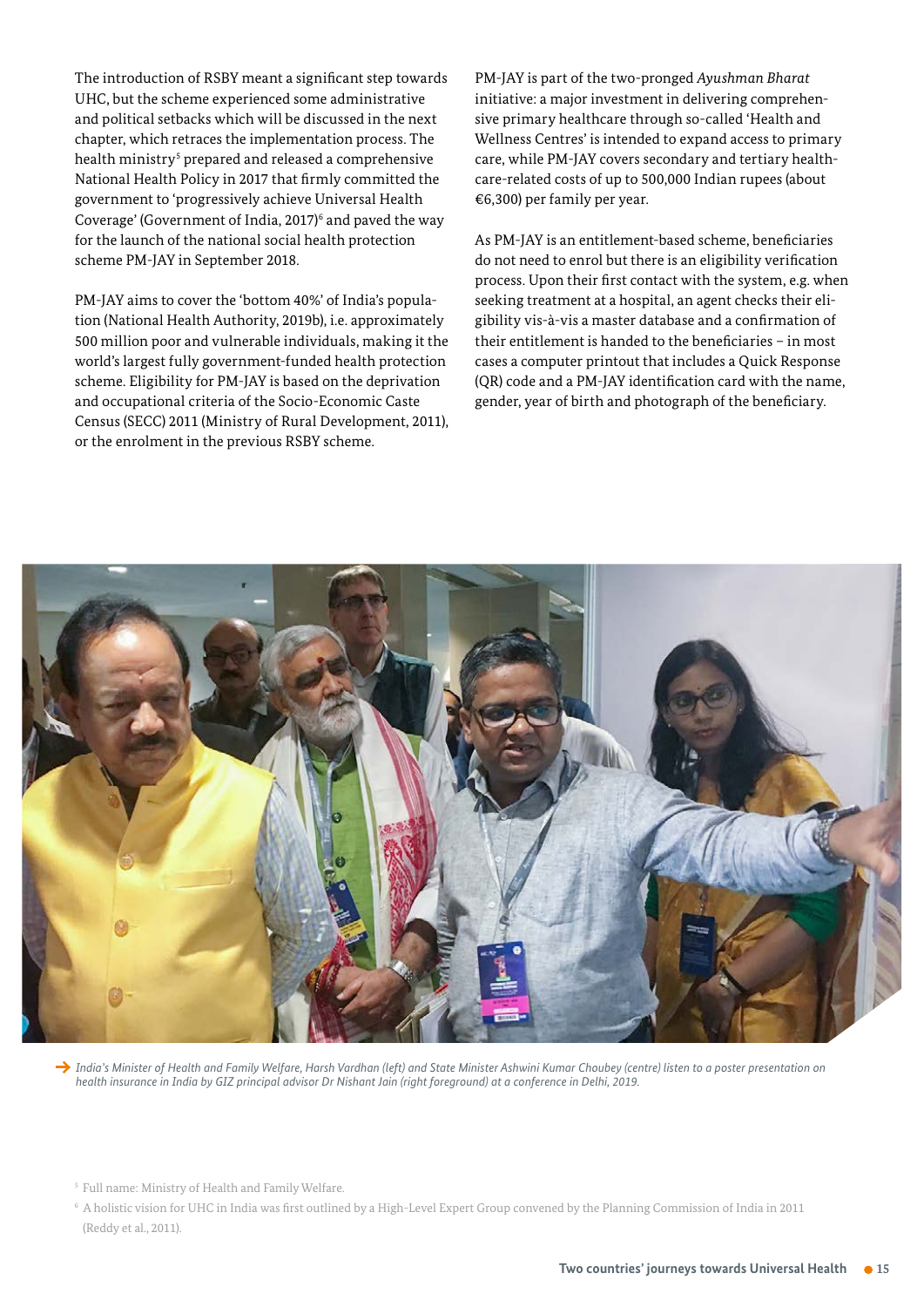As of December 2019, 110 million confirmations had been issued. In total, 6.5 million persons used PM-JAY to get treatment between its launch in September 2018 and December 2019 (National Health Authority, 2019c; Press Information Bureau, 2019; GIZ India, 2019). Table 1 (below) provides an overview of PM-JAY key features in comparison to Indonesia's JKN, their current coverage status and their priorities for expansion in relation to the WHO Cube.

#### INDONESIA TACKLES FRAGMENTATION AND EXPANDS COVERAGE

Although Indonesia had already established a network of community health centres (*puskesmas*) in every subdistrict by 1970 and gradually expanded the range of services provided, accessibility and affordability remained starkly uneven. Therefore, most health indicators have shown persistent gaps between wealthier and poorer people, as well as between population groups by geography, religion, and language spoken (Dartanto & Otsubo, 2016; UNDP/ UNEP, 2015; Wiseman et al., 2018). Health insurance systems existed at the time but covered mostly government and military personnel, a legacy from the colonial past (Agustina et al., 2019). For decades, the out-of-pocket share of total health expenditure remained consistently over 40% in Indonesia (Harimurti et al., 2013) and gradually rose to over 55% in 2010/11, more than double the South-East Asia regional average (WHO, 2019a).

In 1997, the Asian financial crisis severely hit Indonesia: peak inflation reached 78%. At the same time, an El Niño event caused one of Indonesia's worst droughts on record and, combined with the loss in purchasing power, sent food prices spiralling by over 80%. The proportion of poor households surged from 11% in 1996 to 20% in 1999, pushing an additional 19 to 20 million people into poverty (Ramesh, 2009; World Bank, 2000).

The repercussions of the crisis opened a political window of opportunity and triggered far-reaching changes, including the resignation of military leader and then president Suharto, widely regarded as a dictator, after 31 years in office. Having experienced the consequences of limited or no social protection cover during the crisis – less than 20% of Indonesia's population were protected by health insurance at the time (Harimurti et al., 2013) – social security reform became an issue of public interest and debate. Social security for all was finally made a political priority under the new social-democratic leadership from 2001 onwards (Agustina et al., 2019).

In 2004, Indonesia adopted a social security law that, as part of a comprehensive social security architecture, required the government to establish a National Social Security Council within five years and enshrined the goal of universal health coverage (Republic of Indonesia, 2004). This legislation laid the foundations for the transformation of the country's fragmented health insurance land scape into a single-payer system through the launch of the national health insurance scheme, JKN, in 2014 – with the explicit goal of achieving UHC for the entire population by 2019.

Immediately following the launch, JKN covered 117 million people, or 46% of the total population. Most participants were transferred from the previous social health insurance and medical schemes. Within only five years, coverage reached 221 million people, or 83% of the universal coverage target, as of September 2019 (DJSN, 2019), making it the largest contribution-financed social health insurance worldwide. Participation is mandatory for all Indonesian residents and contributions must be automatically deducted from formal employment payrolls. However, participation has been low for informal sector workers who do not live in poverty and who would have to self-enrol and pay the insurance premium. Research has indicated that the insurance premium is not the primary impediment, but rather a limited understanding of health insurance and the poor availability of services (Dartanto et al., 2016).

#### HOW DO INDIA AND INDONESIA MEASURE UP AGAINST THE SDG INDICATORS ON UHC?

By convention, the progress of the two countries towards UHC is measured using the UN's SDG indicator data on service coverage (SDG indicator 3.8.1) and catastrophic health spending (SDG indicator 3.8.2), as discussed above (Box 4). Table 2 provides an overview of where India and Indonesia stand, vis-à-vis each other and in the region.

When reviewing the SDG UHC indicator data in Table 2, it is important to bear in mind that robust data on most health indicators are only collected periodically. The latest available data, respectively, have been collected *after* Indonesia introduced its major national social health insurance, JKN, in 2014, but *before* India launched its social health protection scheme, PM-JAY, in 2018. Therefore the contributions of these schemes to the UHC status as represented by the SDG indicators may not yet have been captured; thus the data presented in Table 2 can be considered to be a baseline benchmark which PM-JAY and JKN will help to improve. Moreover, UHC is the result of a holistic health system effort, not individual social health protection schemes such as PM-JAY and JKN, although their contributions may be sizeable.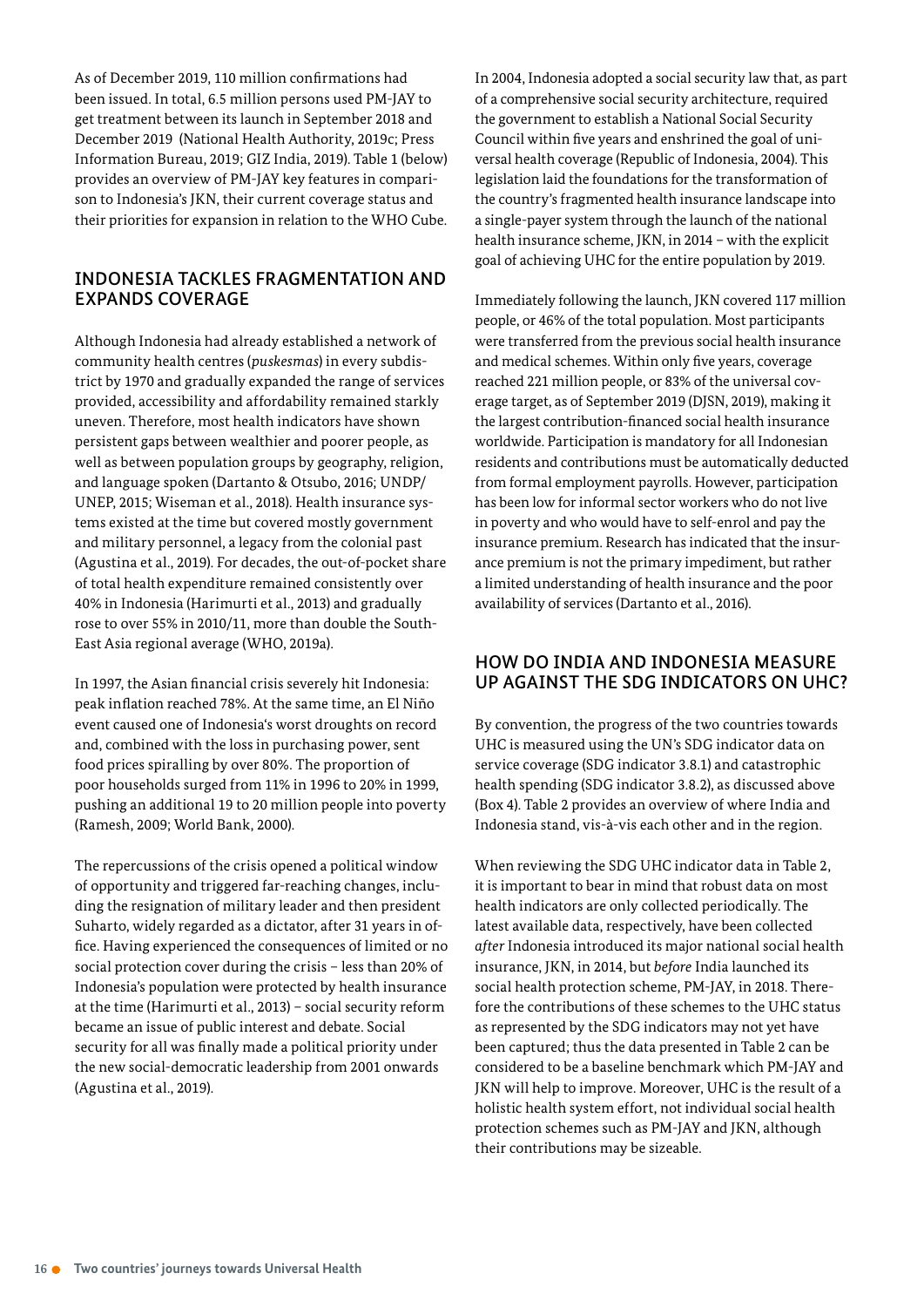### **TABLE 1. INDIA'S AND INDONESIA'S MAIN SOCIAL HEALTH INSURANCE SCHEMES: OVERVIEW OF KEY FEATURES VIS-À-VIS THE WHO CUBE**

|                                |                                    | INDIA (PM-JAY, SINCE 2018) <sup>7</sup>                                                                                                                                                                                                                            | <b>INDONESIA (JKN, SINCE 2014)8</b>                                                                                                                                                                                                          |  |  |  |  |  |  |
|--------------------------------|------------------------------------|--------------------------------------------------------------------------------------------------------------------------------------------------------------------------------------------------------------------------------------------------------------------|----------------------------------------------------------------------------------------------------------------------------------------------------------------------------------------------------------------------------------------------|--|--|--|--|--|--|
| A. OVERVIEW OF KEY FEATURES:   |                                    |                                                                                                                                                                                                                                                                    |                                                                                                                                                                                                                                              |  |  |  |  |  |  |
| Eligibility / enrolment        |                                    | Entitlement-based: deprivation and<br>occupational criteria from SECC 2011, plus<br>those previously enrolled under RSBY;<br>states can expand the scheme to cover<br>more categories                                                                              | Mandatory enrolment by 1 Jan 2014 for all<br>Indonesian residents                                                                                                                                                                            |  |  |  |  |  |  |
| <b>Funding source</b>          |                                    | Fully government-funded through general<br>taxation                                                                                                                                                                                                                | Contribution-funded. Employees pay<br>approx. 5% of payroll salary. Government<br>pays the contributions for the poorest 90<br>million people as of 2019 (33% of total pop-<br>ulation; the 2012 roadmap had anticipated<br>97 million poor) |  |  |  |  |  |  |
| Level of care                  |                                    | Inpatient care (all of secondary and most of<br>tertiary care)                                                                                                                                                                                                     | Primary, secondary and tertiary                                                                                                                                                                                                              |  |  |  |  |  |  |
|                                |                                    | B. CURRENT STATUS AND PRIORITIES FOR EXPANSION VIS-À-VIS THE WHO CUBE:                                                                                                                                                                                             |                                                                                                                                                                                                                                              |  |  |  |  |  |  |
| Population<br>covered          | <b>Current status</b>              | Approx. 500 million people or 40% of the<br>total population; An additional more than<br>100 million are covered through expansion<br>by states.                                                                                                                   | 221 million JKN members<br>(82% of target, Sep. 2019)                                                                                                                                                                                        |  |  |  |  |  |  |
|                                | Priorities for expan-<br>sion      | Include persons that are not yet covered<br>by any insurance scheme; link PM-JAY with<br>existing schemes for the formal sector<br>(for example, Employees' State Insurance<br>Scheme, other schemes for certain employ-<br>ee groups, and schemes at state level) | Full coverage of the entire population of<br>approx. 270 million people (100%)                                                                                                                                                               |  |  |  |  |  |  |
| Services covered               | <b>Current status</b>              | All inpatient secondary and most tertiary<br>care services with a short exclusion list;<br>prices for 1393 conditions have been fixed<br>in advance                                                                                                                | 'All medically necessary' procedures are<br>covered; an exclusion list applies (e.g.<br>prosthetic dental care or alternative<br>therapies such as acupuncture).                                                                             |  |  |  |  |  |  |
|                                | Priorities for expan-<br>sion      | Link primary care, including Health and<br>Wellness Centres, with PM-JAY; introduce<br>a referral system to achieve a continuum<br>of care                                                                                                                         | Increase service preparedness across all<br>health facility types to ensure effective<br>service delivery at the point of care (in 2017,<br>only 67% of community health centres<br>passed the service preparedness test)                    |  |  |  |  |  |  |
| Proportion of costs<br>covered | <b>Current status</b>              | Up to 500,000 rupees (about €6,300)<br>per family per year for inpatient care;<br>this amount is sufficient for most of the<br>inpatient care costs                                                                                                                | 100% of all medically necessary service<br>cost (no upper limit)                                                                                                                                                                             |  |  |  |  |  |  |
|                                | <b>Priorities for</b><br>expansion | Cover conditions which require more than<br>500,000 rupees per family per year; also<br>cover costs for outpatient care                                                                                                                                            | Reduce out-of-pocket expenditure as<br>percentage of current health expenditure<br>which still stands at 48% (2015)                                                                                                                          |  |  |  |  |  |  |

<sup>7</sup>Data sources for India: On insurance background and enrolment (National Health Authority, 2019c); service coverage (WHO, 2019e); priorities for expansion (GIZ India, 2019).

 $^{\rm 8}$  Data sources for Indonesia: On insurance background and enrolment (Republic of Indonesia, 2012; Mahendradhata et al., 2017; DJSN, 2019); service coverage (WHO, 2019e); OOP expenditure (WHO, 2019d); priorities for expansion (Agustina et al., 2019); service preparedness statistics (Directorate General of Health Services, 2017).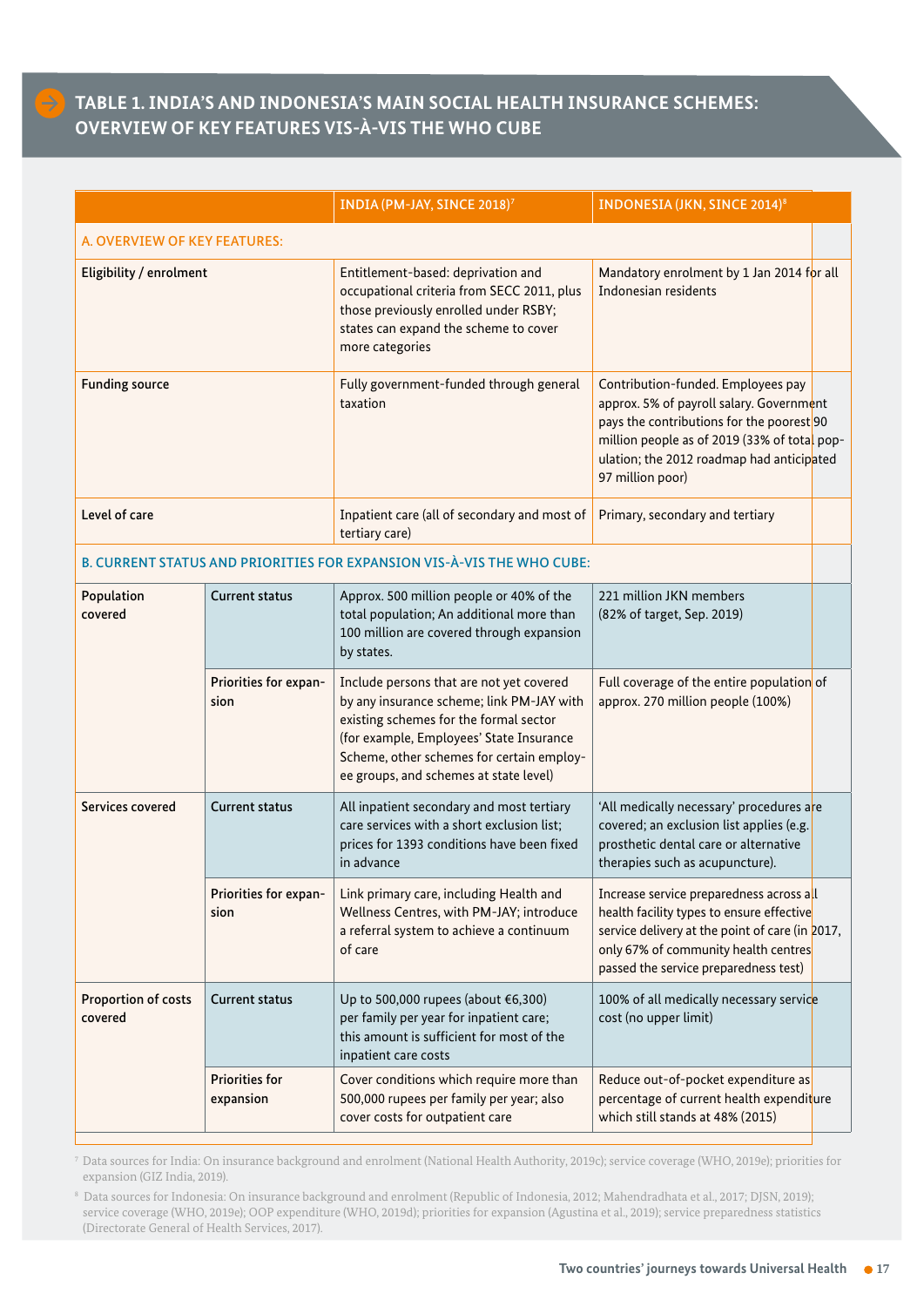The figures in Table 2 mirror the global trend that service coverage has improved in both countries while financial protection deteriorated, even in Indonesia after the introduction of JKN. The UHC service coverage index in 2017 stands at 55 points for India<sup>9</sup> (or 55% as these are 55 out of 100 index points) and 57 points for Indonesia, signalling that both countries still have some ways to go to attain UHC. Indicative of the weakening of financial protection coverage in step with the global and South-East Asia regional direction, the level of catastrophic health expenditure has increased in both countries. Additionally, India shows considerable disparities between states and union territories (cf. Pandey et al., 2018). In Indonesia the proportion of the population with OOP spending exceeding 25% of total household income or expenditure has stagnated at low levels.

As both countries have gradually expanded health service coverage to larger parts of the population, the data show that progress has been relatively slow, but steady. With the introduction of major social health protection schemes, RSBY and PM-JAY in India and JKN in Indonesia, the two countries have also taken significant steps in trying to improve financial protection and moving towards UHC.

The following chapter reviews the role of GDC in supporting India and Indonesia in undertaking these highly complex, long-term social health protection reforms.

#### **TABLE 2. INDIA'S AND INDONESIA'S PROGRESS ON UHC AS MEASURED BY THE SDG INDICATORS (WHO, 2019e)**

|                                                                       | SDG 3.8.1: UHC service coverage<br>index (range: 0-100) |                | SDG 3.8.2: CATASTROPHIC HEALTH EXPENDITURE                                                                                    |                |                                                                                                                               |                |
|-----------------------------------------------------------------------|---------------------------------------------------------|----------------|-------------------------------------------------------------------------------------------------------------------------------|----------------|-------------------------------------------------------------------------------------------------------------------------------|----------------|
| SDG indicator,<br>first/last<br>available data<br>point <sup>10</sup> |                                                         |                | Total population with household<br>expenditures on health greater than<br>10% of total household expenditure<br>or income (%) |                | Total population with household<br>expenditures on health greater than<br>25% of total household expenditure<br>or income (%) |                |
|                                                                       | To                                                      | T <sub>1</sub> | T <sub>0</sub>                                                                                                                | T <sub>1</sub> | T <sub>0</sub>                                                                                                                | T <sub>1</sub> |
| India                                                                 | 52                                                      | 55             | 13.39                                                                                                                         | 17.33          | 2.18                                                                                                                          | 3.9            |
|                                                                       | (2015)                                                  | (2017)         | (2004)                                                                                                                        | (2011)         | (2004)                                                                                                                        | (2011)         |
| Indonesia                                                             | 53                                                      | 57             | 2.56                                                                                                                          | 3.61           | 0.42                                                                                                                          | 0.41           |
|                                                                       | (2015)                                                  | (2017)         | (2001)                                                                                                                        | (2015)         | (2001)                                                                                                                        | (2015)         |
| South-East                                                            | 46                                                      | 61             | 10.71                                                                                                                         | 12.82          | 1.96                                                                                                                          | 2.85           |
| Asia Region                                                           | (2010)                                                  | (2019)         | (2000)                                                                                                                        | (2010)         | (2000)                                                                                                                        | (2010)         |

<sup>&</sup>lt;sup>9</sup> In 2018, India's government think tank, NITI Aayog, together with the UN in India, published a 'SDG India Index Baseline Report' with the aim of localising the SDG indicators and assessing the states' and union territories' progress on the SDGs (NITI Aayog/UN, 2018).

<sup>&</sup>lt;sup>10</sup> The earliest and latest available data for India and Indonesia are from different time periods, therefore the earliest (T0) and latest (T1) data point is provided for each country to show change over time.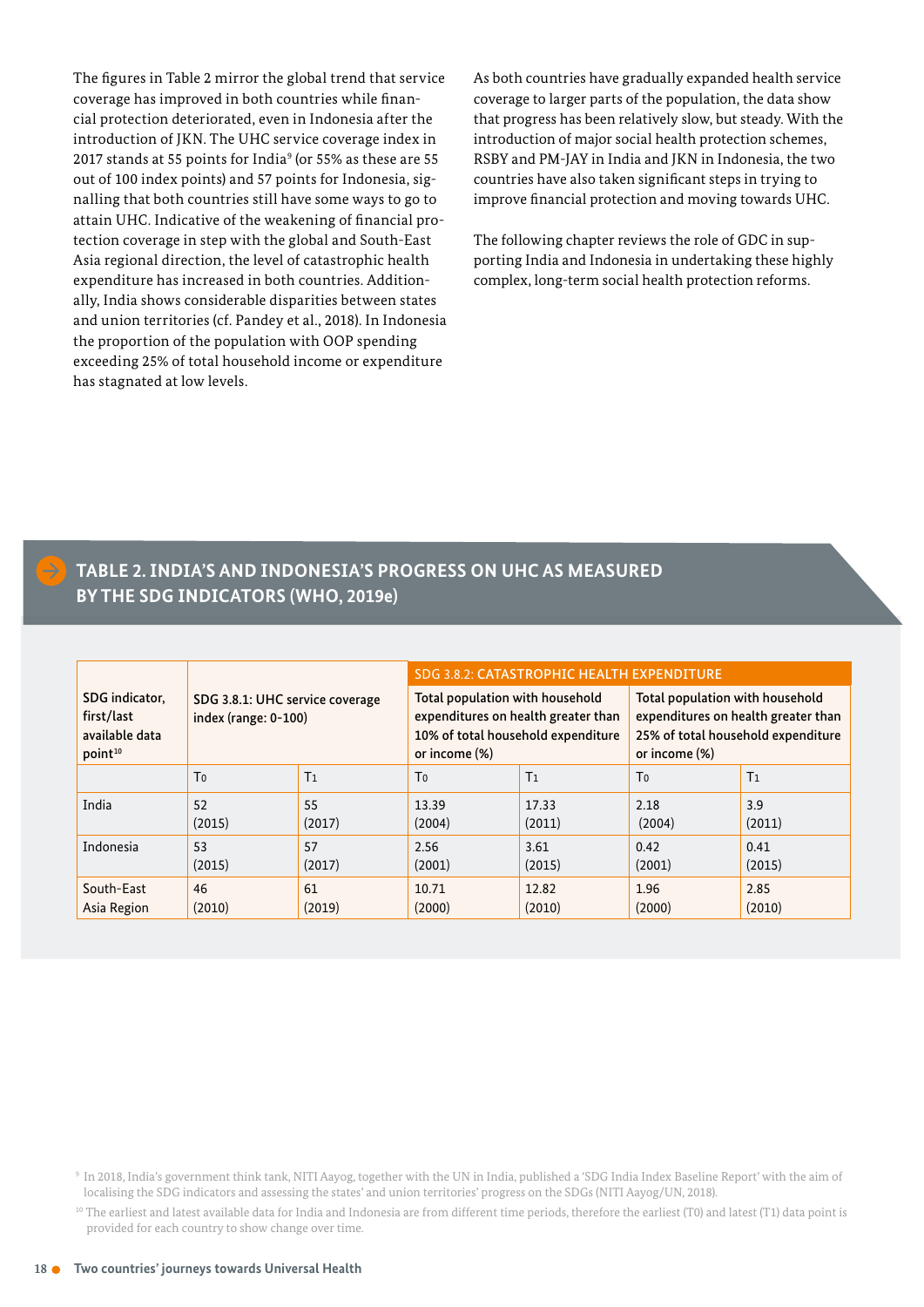# <span id="page-18-0"></span>Supporting large-scale social health protection reforms: learning from implementation

Instead of concentrating on individual UHC issues related to health financing or service delivery, we take a processoriented approach and review the experiences of GDC teams through the lens of a simplified model of the policy cycle (Figure 2). Cyclical models have been widely used in the political science and international development literature, although it is important to reiterate the fundamental insight of smart implementation that events on the ground rarely unfold in a neatly cyclical process. <sup>11</sup> This chapter traces the policy reform and implementation process in each country through the cycle to identify where and how technical cooperation was able to add value to the partner-led UHC processes - subject to the political economy dynamics outlined above, as the study will show. The chapter is structured following the five policy cycle stages and, for each stage, examines the implementation experience in India and Indonesia.

#### 1. SUPPORTING IDEATION AND INFORMING AGENDA SETTING

In the policy cycle, reform processes typically begin with individuals or institutions identifying a problem area that requires government attention, or recognising that the status quo can be improved with new ideas that inform a programmatic or policy change. Sufficient momentum is required for an issue to surface on the political agenda and to gain traction with decision-makers, either by having broad public support or a champion from within the system.



In India and Indonesia, German-supported advisors contributed significantly to advancing the social health protection reforms by investing in individuals and processes that generated ideas for 'what could be' and by helping local change agents build support for their transformational proposals, as will be discussed below.

<sup>11</sup> Therefore, some of the learnings from implementation may apply to more than one stage in the policy cycle. In the context of international development, project management cycles have been associated with 'donor-driven' or otherwise externally determined processes, with limited or only token local participation (Flint & Natrup, 2019). The policy reform processes in India and Indonesia reviewed in this case study were fully locally initiated and locally led; we use the cyclical model only as an analytical device to structure the discussion.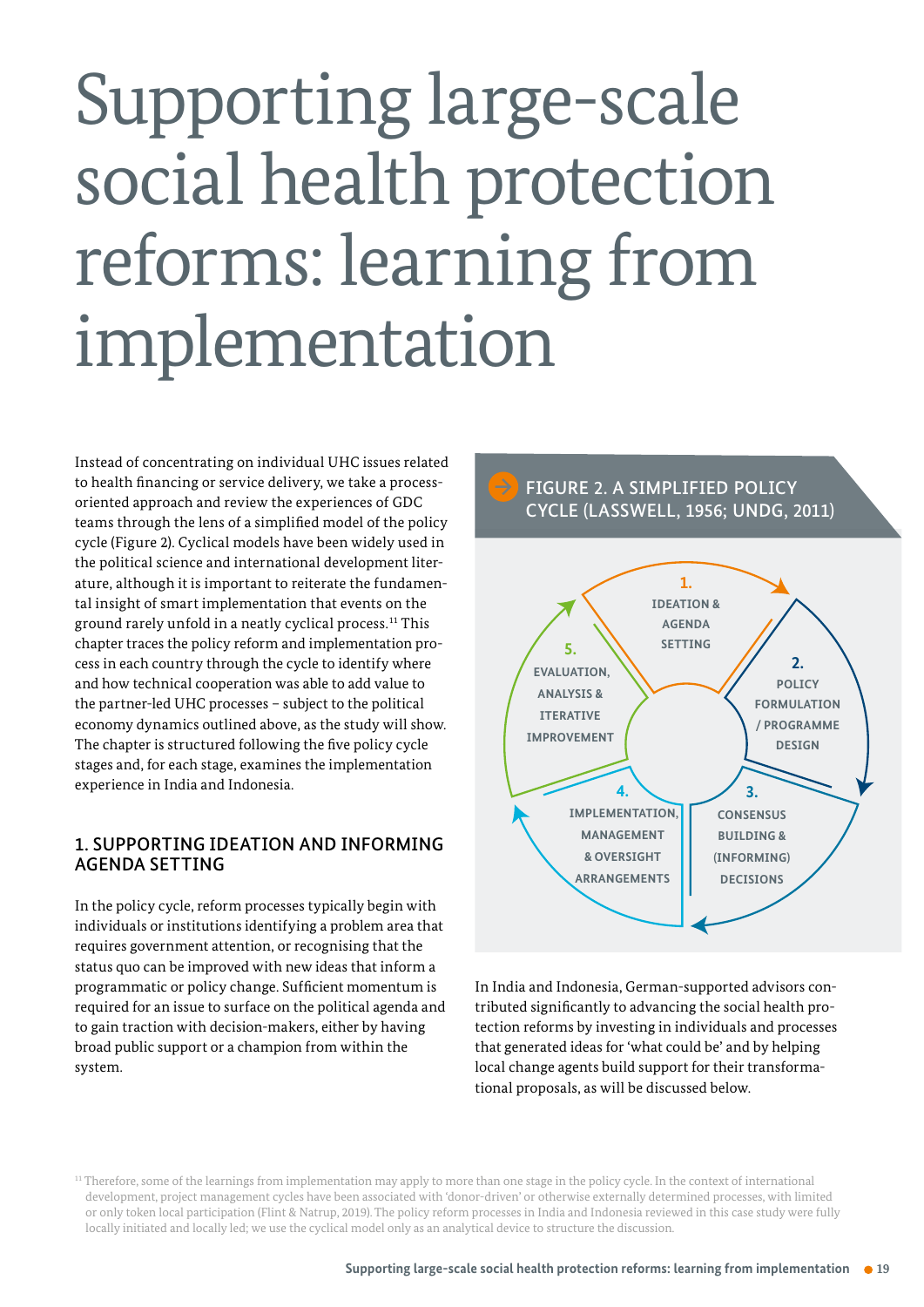#### **Shaping social health protection in India from the start – and the restart**

India's first major German-supported venture into social health protection began without GDC involvement. The concept of RSBY was initiated in 2007 under the leadership of Anil Swarup, then Director General and Joint Secretary in the labour ministry<sup>12</sup>, with support from national experts and agencies, the ILO and the World Bank. RSBY was housed in a department within the labour ministry because informal sector workers and their families constituted the majority of its target group. With India being a federation and health the responsibility of the states and union territories, the central government provided the overall regulatory framework and 75% of the budget, but the states decided whether and how to implement the scheme for their citizens.

Gujarat was one of the first few states to take on RSBY. When they received the RSBY implementation guideline from the labour ministry at the end of 2007, they had many questions and reached out to Nishant Jain, principal advisor of the GIZ-supported health programme, for technical support. They had heard that Jain had earned his doctoral degree in health financing and health insurance from the renowned Indian Institute of Management, and knew that he was one of only a handful of experts on the subject in India at the time. Jain not only helped Gujarat's administration to interpret and use the central RSBY guidelines; he also identified a number of areas for improvement in the guidelines that needed to be addressed by the labour ministry to make the scheme more effective. Jain subsequently sent a series of ideas to the labour ministry which marked the beginning of a dialogue between GIZ and the institution.

Anil Swarup who led RSBY recognised that the GIZ advisor offered concrete proposals for fine-tuning the scheme, based on practical insights from state-level implementation. Swarup therefore asked GDC to provide more systematic support to RSBY. Although GDC did not have an active project – and therefore resources – with the labour ministry at the time, Jain managed to reorient some funds within GIZ's ongoing collaboration with the health ministry towards RSBY work. <sup>13</sup> This was possible because health insurance was one of the main components of the GIZ-supported health project in India. GDC continued supporting the labour ministry informally until 2010, when the collaboration was formalised with a new project agreement at the request of the labour ministry. Beginning with the new project in 2011, GDC's support

to RSBY was scaled up under the leadership of GIZ's Rolf Schmachtenberg. GDC worked closely with the team at the labour ministry to refine the design of RSBY, support its expansion to more states and strengthen the effectiveness of the programme.

In the meantime, several more states wishing to implement RSBY requested GDC's and Jain's support. Thus started a fruitful process of incrementally improving the scheme as it was rolled out, with Jain and the small GDC team that he had formed taking learnings from one state and generating ideas for how to tweak the RSBY scheme so the concept could be adapted and better implemented in the next state. In a book, Swarup later wrote about Jain's role in this formative period of RSBY: 'He was the one who kept the momentum going, shuttling from one state capital to the other, trying to find solutions to problems (…). Much of the success of the scheme after its launch can be attributed to the small team of GIZ that became an intrinsic part of [the] RSBY movement'<sup>14</sup> (Swarup, 2019).

**T** 'GIZ's principal advisor was the one who kept the momentum going, shuttling from one state capital to the other, trying to find solutions to problems.' (Anil Swarup, India)

Despite the considerable successes of expanding social health protection through RSBY – the scheme was operational in 25 states out of 28 at its peak (National Health Authority, 2019a) – several fault lines in the scheme's setup emerged within five years of its implementation. The bureaucracy of the labour ministry was ill-equipped to manage a health protection programme for hundreds of millions of people. Within the ministry and in the overall government hierarchy, RSBY had a relatively low standing, so that its continued existence hinged decisively on the leadership of Anil Swarup and his ability to defend the scheme against competing government priorities. The cohesiveness of RSBY's implementation across different strong states proved to be a delicate balancing act and was facilitated by the work of Jain and his GIZ team who bridged the gap between the national and the state level. Although challenging at times, the empowerment of the state level was one of the major successes of RSBY. It provided states with first-hand experience in running a health protection scheme and later motivated many of them to expand RSBY or to launch their own schemes.

<sup>&</sup>lt;sup>12</sup> Full name: Ministry of Labour and Employment.

<sup>&</sup>lt;sup>13</sup> With the approval of then programme director Hans Steinmann.

<sup>&</sup>lt;sup>14</sup> In an anecdote exemplary of Jain's commitment, Swarup also reminisces that 'none of us could believe it when he showed up a couple of days before his wedding at a state-level workshop and volunteered to make a presentation.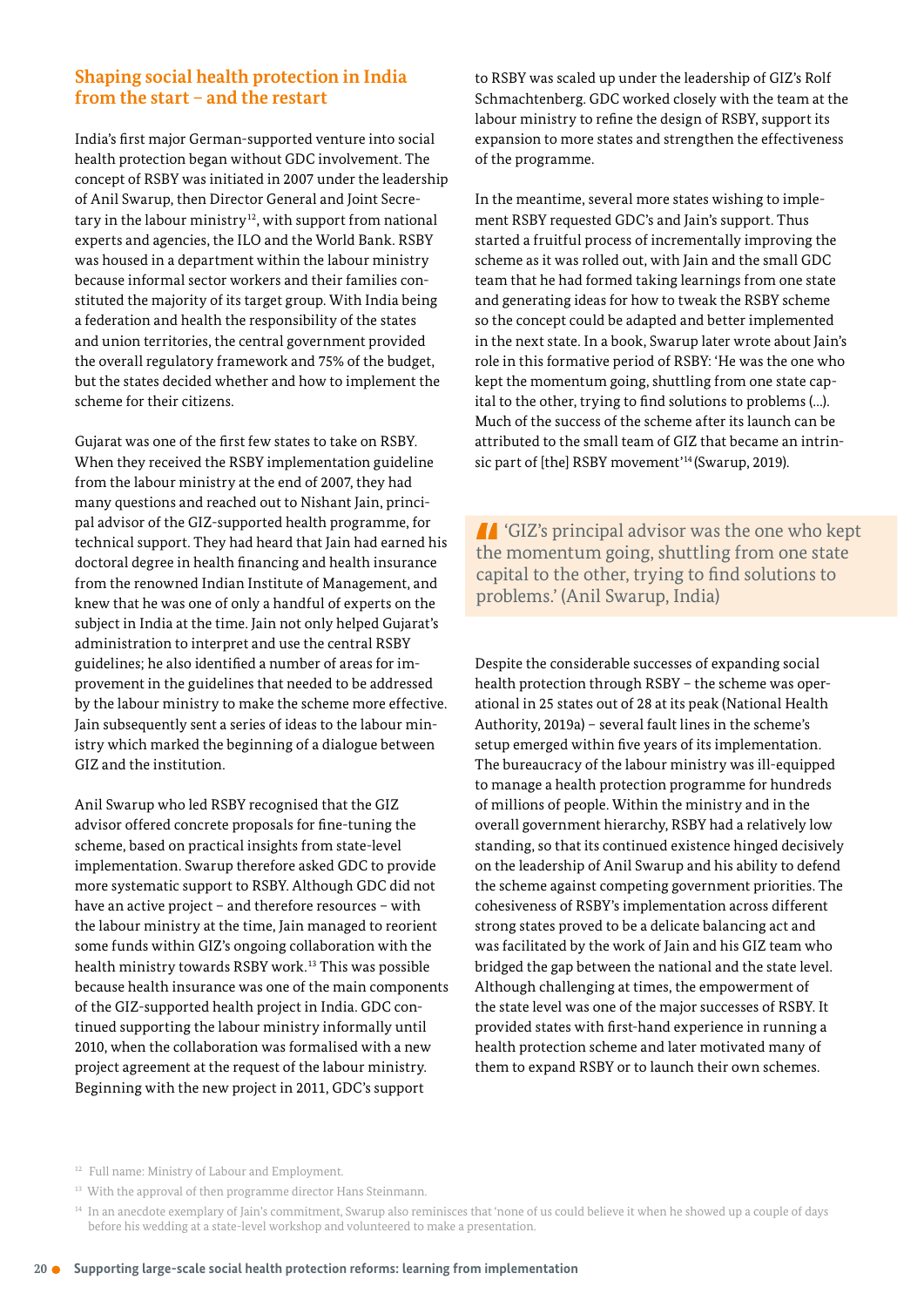

 *GIZ advisor Susanne Ziegler in conversation with community members in Bihar.* 

In 2014, several unfortunate events coincided that eventually had a significant negative impact on the performance of RSBY. When Swarup was promoted and was transferred to another ministry, the scheme had lost its most powerful proponent within the labour ministry. Even though his successor, Rajeev Sadanandan, tried his best to maintain the momentum for RSBY, the highest-level leadership in the labour ministry withdrew their support for the scheme. As a consequence, the states no longer received adequate RSBY implementation support from the national level and therefore either discontinued RSBY or launched their own health protection schemes. At the same time, GIZ's 2011-2014 project agreement with the labour ministry on RSBY ended; it took almost one year for the new agreement to be signed between GIZ and the Government of India. Due to this multitude of issues, the performance of RSBY dropped considerably: only 19 states continued with the scheme in 2015.

The GDC team's experience with RSBY yielded several learnings that informed GDC's strategic positioning in support of India's UHC initiatives going forward, including how they would contribute to the design of future UHC efforts as providers of unique insights and ideas. This will be discussed in the next section concerning the policy formulation stage of the policy cycle.

#### **Forming a 'critical mass' for social health insurance in Indonesia**

Indonesia's gaps in social protection, and particularly in health, had become evident during the 1997 Asian financial crisis. It had left most poor households exposed (cf. previous chapter) and gave rise to calls for greater solidarity in society generally and for public social security specifically. From 2001 on, the country's new social-democratic leadership made social security reform a government priority, recognising the need to address the mounting popular discontent. However, there was considerable uncertainty about how to proceed.

In this context, as early as 1998, the InWEnt<sup>15</sup> corporation began offering short courses on health insurance and organised study tours to Germany for selected government officials and academics from Indonesia; the participants also received in-depth briefings of how German public health insurance providers such as AOK (*Allgemeine Ortskrankenkasse*) worked.

At the same time, a collaboration emerged between Paul Rueckert, then GIZ's principal advisor in Jakarta, and Dr Hasbullah Thabrany, a charismatic and politically active health economics academic who had invited Rueckert to give a presentation at one of his public lectures at Universitas Indonesia in Jakarta. Thabrany was a passionate, vocal advocate for social health insurance and wrote prolifically about the merits of UHC. His research and opinion pieces regularly appeared in national newspapers and were picked up internationally, e.g. by the Washington Post (Emont, 2016).

In 2004, GDC, at the initiative of BMZ and together with the ILO and WHO, formed a Consortium on Social Health Protection which was active in multiple countries. In Indonesia, the Consortium organised a series of conferences and public workshops on social health insurance with Thabrany, drawing large and diverse audiences across the country. In collaboration with the Ministry of Health, Rueckert and the academic put together international study tours for Members of Parliament (MPs) who were part of the Commission on Health. Pursuing a 'seeing is believing' strategy, the exposure visits were designed to give the MPs an overview of how other countries – the Philippines, Korea, Japan and Germany – had organised their social health protection systems. The MPs could compare the different pathways to UHC that these countries had taken and form their own opinions as to what would be practical in Indonesia. Gradually, more and more policy-makers were convinced that universal social health protection was desirable and possible for Indonesia to implement.

<sup>15</sup> Capacity Building International, Germany (*Internationale Weiterbildung und Entwicklung*, InWEnt), was an independent corporation before being merged with GTZ and others into GIZ in 2011. InWEnt was formed in 2002 as a merger of the *Deutsche Stiftung für internationale Entwicklung* (DSE) and the *Carl-Duisberg-Gesellschaft e.V.* (CDG). The trainings for stakeholders in Indonesia in the late 1990s may have been organised by one of InWEnt's founding organisations but were referred to as 'InWEnt' contributions.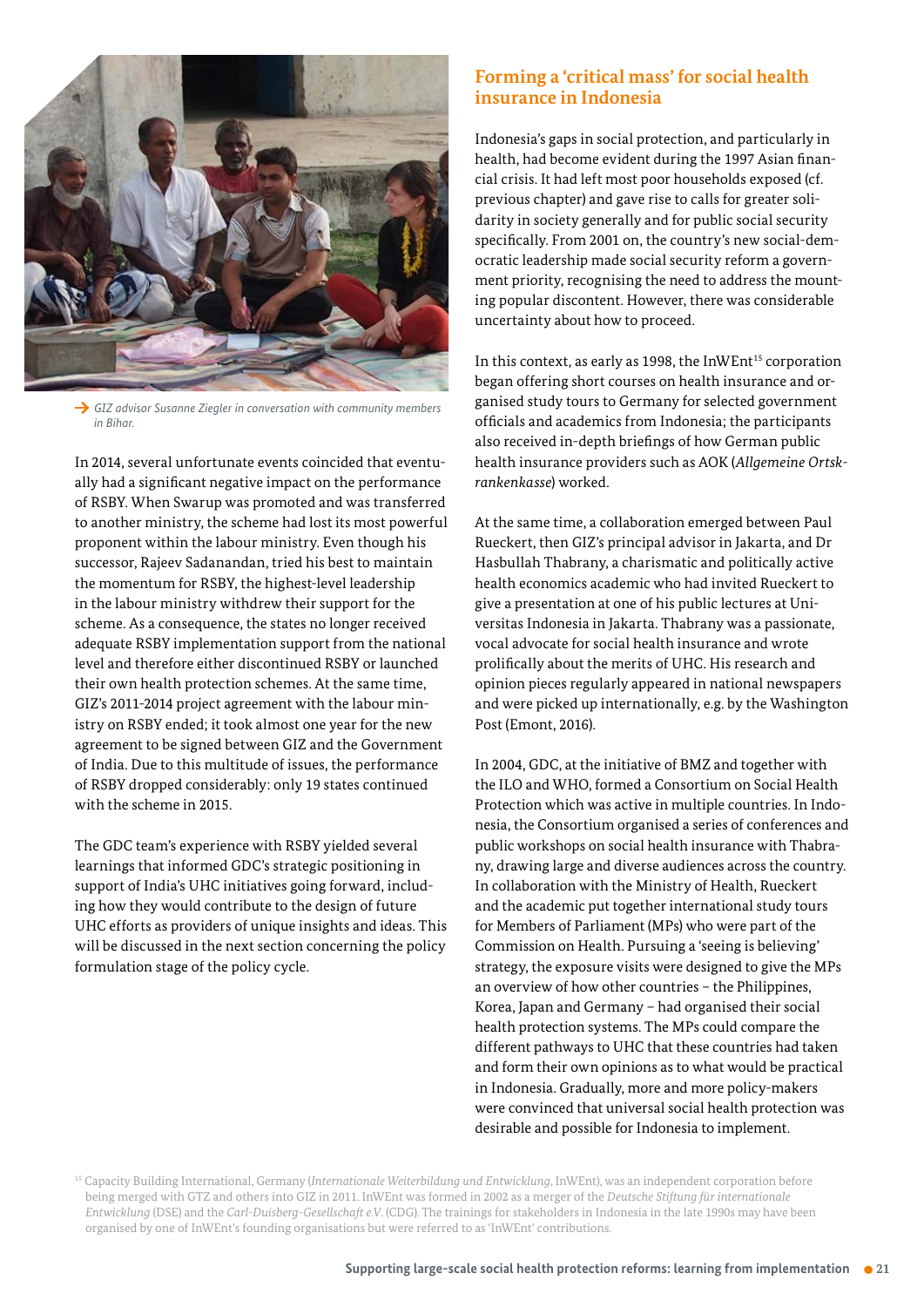GDC continued to support the efforts of Thabrany, who worked with the Parliamentary Commission on Health to help prepare the legislation that would make social health insurance a government mandate. Importantly, GDC and Thabrany could rely on the help of a number of the former InWEnt trainees who, in the meantime, had moved to key positions across the government, including the Ministry of Health and the then Coordinating Ministry for People's Welfare. With their backing, voices in support of UHC spoke out from different corners of the government administration and political spectrum. 'After three years of debate and a purported 56 versions of the bill' (Agustina et al., 2019), all interest groups agreed on the content of the social security law.

The bill that was adopted by Parliament in 2004 envisaged a comprehensive social protection system with UHC as one component. The law also required the government to establish a National Social Security Council within five years (Republic of Indonesia, 2004).

Thabrany later characterised the contribution of GDC as 'crucial in helping to build a *critical mass* in support of social health protection'. From the beginning, Rueckert appreciated that building public and political support for UHC and for translating political will into legislation was a sensitive process that could only be locally owned and driven. Insisting on GDC visibility could have been



 *Professor Dr Hasbullah Thabrany, a key advisor in Indonesia's UHC reform process.* 

counterproductive. Instead, Rueckert focused GDC's technical cooperation on providing financial and intellectual support to the work and advocacy of a local activist, Thabrany, and the reform process he had helped to set in motion. The strategy of aligning GDC's technical cooperation with a single champion and driving force behind the UHC reform process, while successful, was not without risk, as India's experience with Anil Swarup – reviewed above – illustrates.



#### IDEATION AND AGENDA SETTING: KEY LEARNINGS FROM IMPLEMENTATION (1)

- By harnessing GDC's technical capacity and financial resources in support of local champions (Swarup in India, Thabrany in Indonesia) and supporting their UHC reform efforts without forcing GDC visibility, German-supported advisors helped their partners to advance locally initiated, owned and driven social health protection agendas. GDC's in-country advisors showed remarkable intuition in identifying and gauging which individuals were the most promising to support.
- The experiences from both countries demonstrate that UHC reforms are deeply political. It presents a risk for technical cooperation to be closely tied to processes that stand or fall with the success or failure, or the absence or presence of individual champions. When these fail (which they did *not* in Indonesia) or leave (which they *did* in India), the progress made is jeopardised. Therefore, in addition to working with champions, a broader institutional anchoring of technical cooperation processes is a viable strategy for hedging risk and increasing the chances for UHC reforms to take hold. <sup>16</sup> GDC subsequently followed this path in both countries.
- The promise and peril of 'betting on champions' also applies to GDC internally. For example, had GIZ's Jain, well-connected in India's health sector and with deep subject matter expertise, left the organisation before the launch of PM-JAY, GIZ's role in RSBY and PM-JAY would presumably have been very different. Therefore, it is important for the relevance and sustainability of technical cooperation projects that the 'champions' work in the context of a formally established, broader collaboration between GDC and its partner institution(s) that rests on more than one or two advisors' shoulders. At the same time, the role of individuals with the right technical expertise, level of access and soft skills to establish and maintain trusted relationships with the partners should not be discounted.

<sup>&</sup>lt;sup>16</sup> One might argue that, when the political 'tide' has turned for or against an issue, there is little that technical cooperation can do. In Indonesia, a social security law might have eventually been passed, whether or not a charismatic leader such as Thabrany pushed it – although it could have taken considerably longer or taken a different shape. One can only speculate, had GDC and others in India worked sooner towards a broader insti tutional anchoring of social health protection beyond the Ministry of Labour, whether RSBY could have been sustained.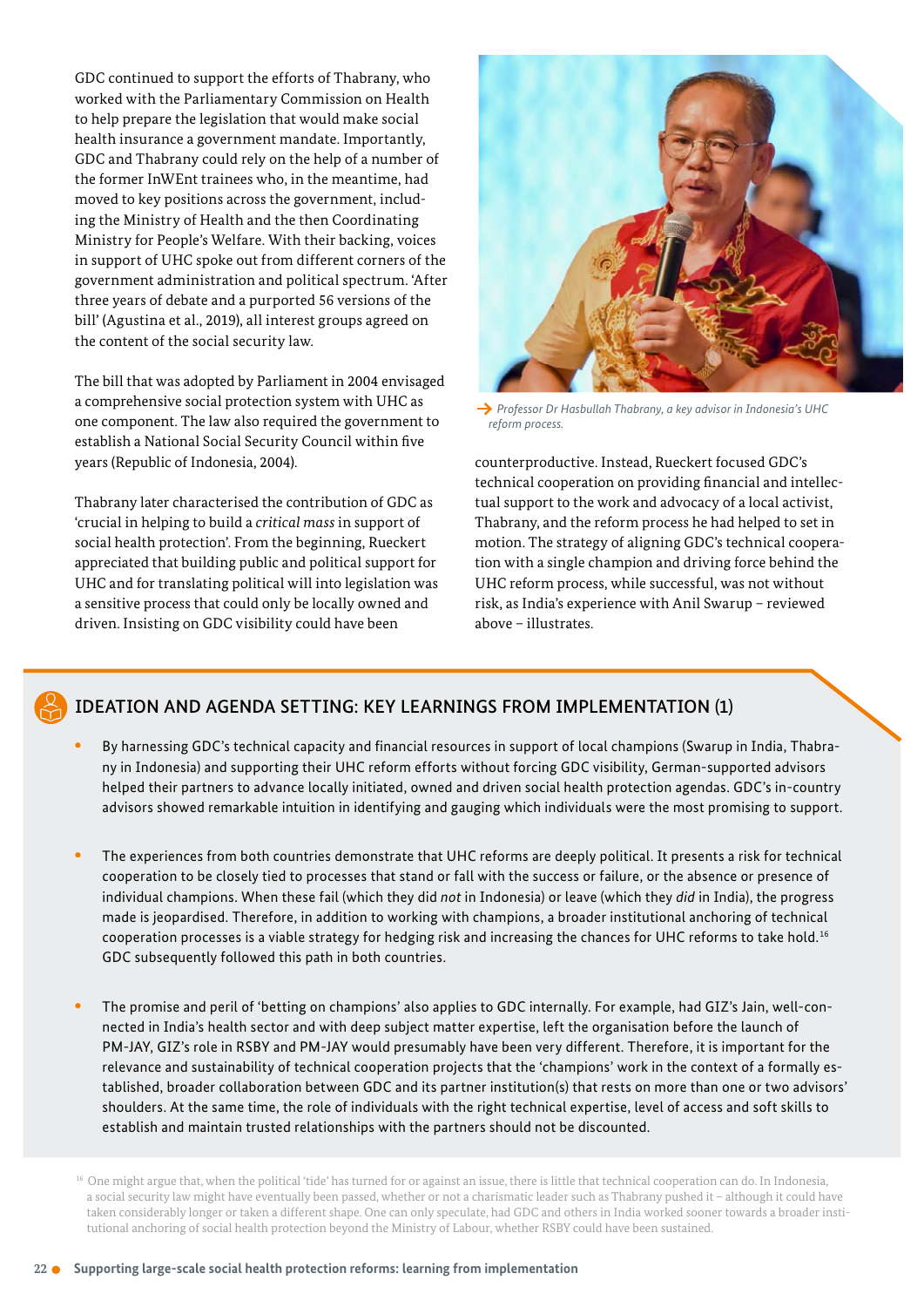

→ Dr Indu Bhushan, CEO of India's National Health Authority.

#### 2. PROVIDING INSIGHTS FOR POLICY FORMULATION AND PROGRAMME DESIGN

In the second stage of the policy cycle, once an issue or idea has made it onto the policy agenda, options need to be generated and elaborated for addressing the issue or operationalising the idea.

#### **An independent institution to manage India's PM-JAY**

With India's change in government at the national level in 2014, it was felt that a health protection scheme should be housed in the health ministry. Therefore, responsibility for RSBY was shifted from the labour ministry to the health ministry in 2015. However, the health ministry had practically no prior involvement with RSBY and limited expertise to revive it. As Jain describes this transition period, 'all the files on RSBY were transferred from the labour ministry to the health ministry, but the knowledge was not transferred with the papers.'

Fortunately, the GIZ team under the leadership of the programme director at the time Helmut Hauschild, with Jain in the technical lead role, was able to contribute the institutional memory and could also draw on their tacit knowledge from six years of in-depth engagement with RSBY from design to implementation. The GIZ team shared their learnings with key staff in the health ministry. Jointly, they pondered options for how an improved national health protection scheme could be designed, to be ready should the political opportunity arise. One of their main proposals was that a successful scheme would require an independent body to manage it, removed from the day-to-day dynamics of a ministerial bureaucracy.

The day after finance minister Jaitley's consequential budget speech that announced PM-JAY in February 2018, the GDC team in India got to work. A team led by the health ministry, with support from GDC and other development partners, including ILO and the World Bank, designed virtually all aspects of the new social health protection scheme within six months – from the legal framework, institutional setup and organisational structure to the eligibility criteria, service benefit packages and models for costing the scheme. When PM-JAY was launched in September 2018, it was under the oversight and management of the newly established National Health Agency, a body created by Cabinet decision, vested with full functional autonomy though organisationally an 'attached office' of the health ministry. In January 2019, the National Health Agency was converted into the National Health Authority (NHA). State Health Agencies (SHA) were set up in participating states, or existing State Nodal Agencies (SNA) that had been created to run RSBY were converted into SHA, to ensure a more stringent management of the scheme at sub-national level while leaving the state's operational autonomy intact. PM-JAY not only subsumed RSBY, the states were also provided with considerable flexibility to converge their existing schemes with PM-JAY. As of December 2019, 25 out of 28 states and 8 out of 9 union territories had rolled out PM-JAY (National Health Authority, 2019a; GIZ India, 2019).

#### **Ten years, two laws and one roadmap to design JKN in Indonesia**

Following the Asian financial crisis, the Indonesian government had come to consider social health protection, not as an end in itself, but as a part of comprehensive social protection and a means to reduce poverty. GIZ's principal advisor from 2004, Franz von Roenne, recognised the government's strategic intent and decided to realign the thrust of GDC's programmatic support from the Ministry of Health towards the social protection side of Indonesia's governance architecture. In 2008, as part of this initiative, GDC facilitated a visit by Dr Bernd Rürup (see cover photo), a German social policy and social security expert. Dr Rürup provided insights into how Germany reformed its social security system and how political momentum for reforms could be maintained.

The GDC strategy of supporting social security reforms was further pursued by Alfred Hannig, who led GDC's project support to the Coordinating Ministry for People's Welfare, and was eventually formalised starting in 2009, when GDC's social protection project under principal advisor Johanna Knöss worked with the Ministry of National Development and Planning (BAPPENAS) as one of its main counterparts: this ministry's cross-sectoral role was key for tackling UHC reforms holistically.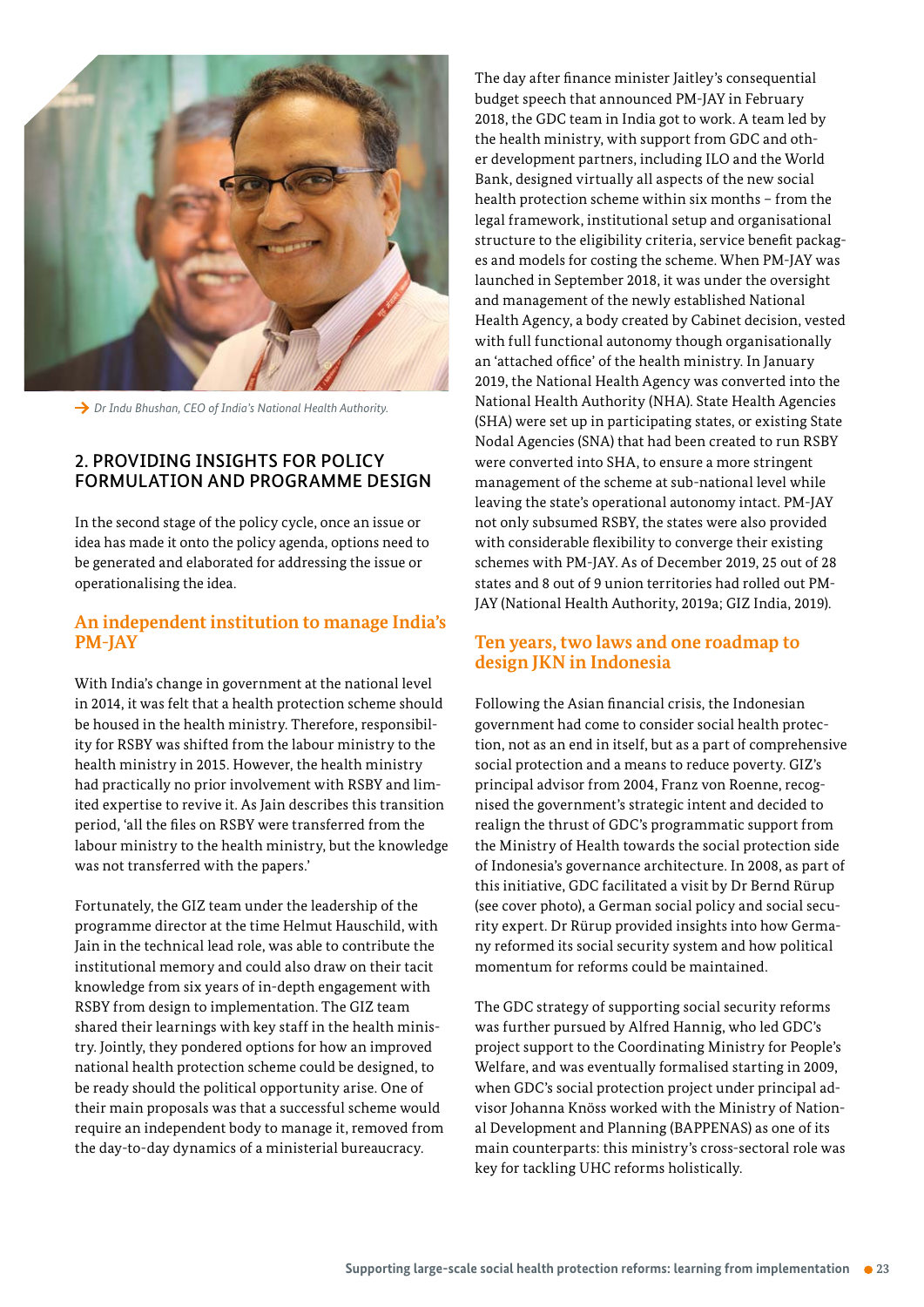The obvious first and pivotal task was to support the Indonesian partners in establishing the National Social Security Council, as envisaged in the 2004 social security law, to provide the overall policy framework and oversight over a coherent social security system for the country while reporting directly to the President. GDC brought on board a former executive at Poland's National Health Insurance Fund who had successfully merged 17 independent regional health insurance authorities into a single entity. This international advisor knew how to navigate the complex politics of reforming a fragmented social health protection system. In his experience, it was 'all about regulation, so you need the best lawyer', therefore he recruited two more Indonesian resource persons – a legal scholar and former Secretary General of the Constitutional Court and a well-connected official from the Ministry of Health.

For the next five years, the German-supported experts engaged all relevant institutions in a participatory process to prepare the regulations and administrative arrangements to establish DJSN as an organisational body. Among their main concerns was to ensure a strong positioning and effective functioning of the Council so it could fulfil its mandate of developing a robust policy framework for social health insurance for all Indonesians. In 2009, it assumed its duties as a 15-member council, with six members from government (Ministries of Health, Defence, Finance, Labour and Social Affairs), five experts, two members from employers' organisations and two from workers' organisations.

The Council subsequently delivered on its mandate and developed the policy framework, as will be discussed in the following section. GIZ's Ibu Aya later supported the Council in elaborating the 2012 Roadmap toward national health insurance, facilitating a delicate, months-long process in which council members and a team of 13 GDC-supported consultants, including Thabrany, operationalised the policy framework by working out all the details for the JKN health insurance, including who would be covered, which services would be covered and how high the different insurance premium levels would need to be.

### al Consultation Meeting JKN-KIS:<br>Informal Sector into JKN Membership versber 2017

kerja sama

jerman

qiz a



 *Ahmad Ansyori, a member of Indonesia's National Social Security Council (DJSN) from 2014 to 2019, at a consultation meeting on the national health insurance JKN.*

#### 3. CREATING SAFE SPACES FOR CONSENSUS BUILDING AND BROKERING DIFFICULT DECISIONS

At the third stage of the policy cycle, consensus must be built to reach policy decisions. Formulating policy and programme design options and deciding on the 'rules of the game' involve balancing competing interests and forging compromise around politically sensitive issues. When those with conflicting views can be included in the decision-making process and reach an agreement through reasonable discussion, their policy solutions tend to be durable (Gutmann & Thompson, 2010). However, when vested interests are left unaccounted for, they can stall progress or derail a reform endeavour.

### **Working as a neutral broker to help keep India's RSBY and PM-JAY in balance**

The GDC team in India drew on two resources that put it in a unique position in the country's health sector: the learnings from years of designing and implementing all aspects of social health protection, and a deep understanding of how the system works at the national and the state levels. Under RSBY, despite being formally associated with

### POLICY FORMULATION AND PROGRAMME DESIGN: KEY LEARNINGS FROM IMPLEMENTATION (2)

- GDC was highly effective as a bearer of institutional memory and contributor of practical learnings from implementation, assisting partners in optimising their system designs, as well as helping to identify and engage seasoned external experts with outstanding skills whose experience and technical inputs proved to be pivotal on several occasions.
- GDC was also able to provide detailed technical inputs in multi-stakeholder, multi-year processes of developing the regulations, administrative procedures and operational 'nuts and bolts' of India's and Indonesia's social health protection systems, something it was only able to do thanks to its long-term engagement and the technical expertise of the in-country teams.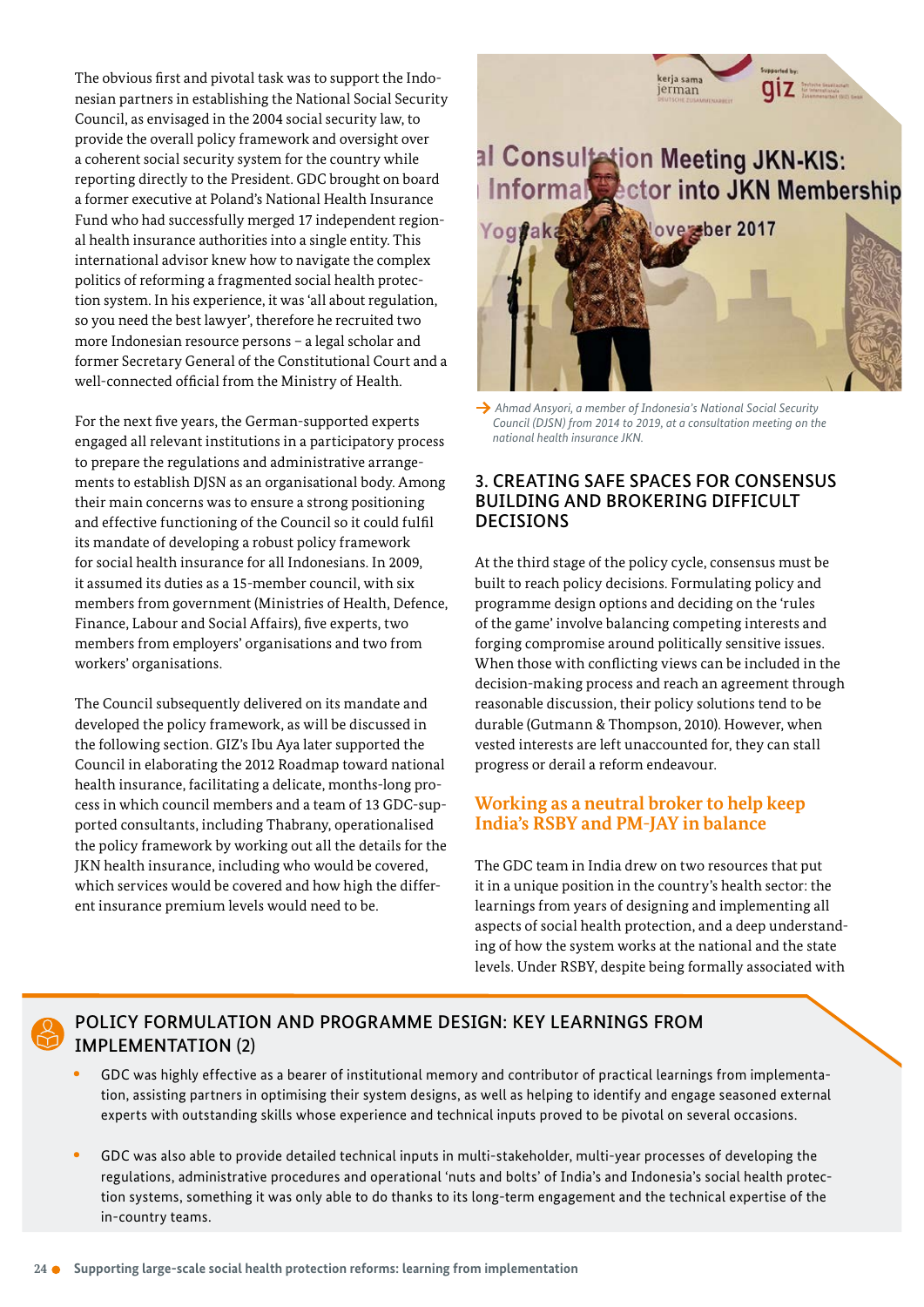the government, GDC was respected as a 'neutral broker' who, based on their holistic understanding of social health protection, primarily pursued the interest of the scheme, rather than siding with a particular actor. Jain and his team were fully aligned with Swarup's 'business model approach' and understood that the efficiency of RSBY hinged on a balanced, 'healthy conflict of interests' (as Jain puts it) between the three main sides: the central and state governments as the funder, the insurance companies as the payers, managers and claims processors, and the hospitals as the service providers.

Acutely aware of the political economy dynamics between the three actors, GDC sought to maintain an equilibrium between all three as part of their support to each individually while acknowledging the primacy of the government's vision of providing better health protection for the poor and vulnerable. A 'controlled conflict' was most likely to secure a satisfactory outcome for the health service users by ensuring that the specific interests of each side kept the others in check:

- The government did not want to overpay for social health protection and therefore set financial coverage limits and rules for insurance claims processing, as well as encouraging efficient use of resources among service providers.
- The insurance companies interested in generating profit – had to work within the financial boundaries set by the government; as their margin depended on how many beneficiaries they could enrol and how efficiently they processed claims, they had an incentive to extend coverage to more people and to install reliable systems for detecting fraudulent insurance claims from hospitals.
- The health service providers, while being scrutinised to ensure correct claims management, could count on a reliable stream of revenue from treating RSBY beneficiaries; at the same time, their feedback on the adequacy of the reimbursement rates for each service package gave the government and the insurance companies an indication of whether their benefit package cost estimates were too high or too low.

GDC still fulfils its neutral broker role under PM-JAY although the system has changed towards greater flexibility: the states and union territories can now choose between an insurance model (working with private insurance companies to purchase health services), a trust model (a state-owned agency purchasing services directly), and a mixed model (one part handled by insurance companies and another by a state agency) (National Health Authority, 2019a). By giving the states the freedom of choice, PM-JAY not only mirrors India's federalism, by which health is constitutionally within the states' purview, the flexibility of PM-JAY ensures that states can choose the mode of

implementation that is most appropriate for their context. Research on the effectiveness and efficiency of the three models based on data from the states and union territories that implement PM-JAY has not yet been published. However, key informants interviewed for this case study suggested that states pursuing the insurance model or the mixed model have experienced a more efficient management of the scheme, although many states appear to fare well also following the trust model.

#### **Providing a platform and moderating a process for transforming Indonesia's most powerful parastatals**

While Indonesia's National Social Security Council was still being established, the team of German-supported experts also pondered on how they could address the existing fragmentation of the health and social security system, a challenging starting point for moving towards more equitable social health protection. Four major schemes not only catered to separate segments of society, they were set up as parastatal companies – among the country's biggest – and represented powerful interests, among them: civil servants, the military and police, and private sector employees. The GDC group of advisors recognised that a social health insurance scheme would not be financially viable or operationally efficient if these existing schemes were not integrated into it. A transformation and merger of the four schemes were required (Bender & Knöss, 2008; Knöss & Sumadi, 2009).

The two Indonesian advisors engaged by GDC in 2004 — the legal expert and the former health sector official — initiated and tactfully steered a participatory process that brought together the parastatals and the ministries represented in DJSN. The advisor duo benefited from the guidance of the Polish international advisor whose expertise in public health insurance mergers was crucial although he kept a low profile to not disrupt the locally led process. The GDC team prepared international study tours, including to Germany, numerous working meetings and a series of consultations, also with Parliament. This approach afforded the diverse group of government and parastatal actors a 'safe space' to deliberate and focus on 'what was best for Indonesia'. They eventually came to an agreement and formulated their consensus in the draft bill that was adopted by Parliament in 2011 as the seminal Social Security Carrier Law or 'BPJS Law' (Republic of Indonesia, 2011). While the law did not go into details, it stipulated the transformation of *Askes*, the parastatal company catering to civil servants, into the single-payer *Badan Penyelenggara Jaminan Sosial Kesehatan* (BPJS Health, or 'Social Security Carrier for Health'), operating as a public trust to manage the national social health insurance, JKN. *Jamsostek*, the parastatal serving private sector employees, was transformed into BPJS *Ketenagakerjaan* (Labour), also a public trust that combined the administration of occupational accident, old-age risk, pension and death benefits.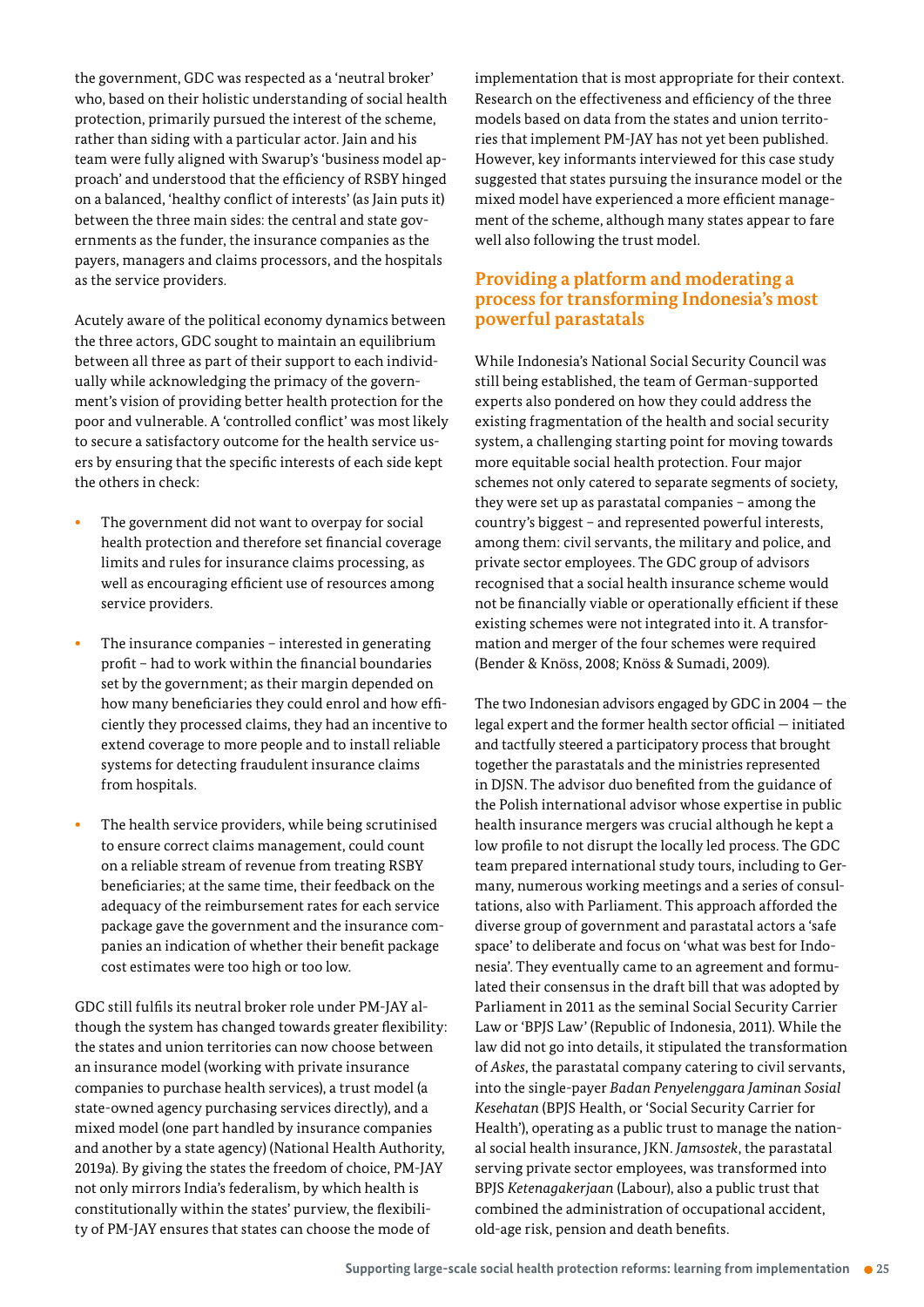The Deputy Minister in the Coordinating Ministry for People's Welfare later explicitly acknowledged the pivotal role of the German-supported experts in forging a stable consensus among the Indonesian key institutions towards a single-payer national social health insurance model (Setiana, 2009).

Since the 2011 Social Security Law did not specify *how* the different schemes were to be transformed, considerable work was left to be done and conflicting positions needed to be reconciled before JKN could be launched. The process of developing the 2012 Roadmap towards national health insurance was not only a means to arrive at the administrative details of JKN: the Roadmap was fundamentally a vehicle to craft a compromise among the government institutions and other stakeholders represented in the Council, including the powerful labour unions and the representatives of the parastatal companies who had to give up considerable power and privilege. GDC hired 13 subject matter experts to support the Roadmap development and deployed Ibu Aya to help the Council facilitate the difficult drafting process. Unanimously described as an 'expert communicator' and 'tireless process manager with attention to detail', Ibu Aya assumed the role of 'honest broker' who created a professional and collegial atmosphere for the different interests to come together and gradually find common ground. While Ibu Aya was GIZ staff and provided support on behalf of GDC, everyone involved in the drafting appreciated that GDC 'did not try to interfere in the substantive decisions' that had to be worked out among the Indonesian stakeholders. The 2012 Roadmap is considered an important prerequisite for the successful, detailed design and launch of JKN in 2014. The President's recognition of the Roadmap as a strategic document to guide the transformation of Indonesia's social health protection schemes also helped to increase the line ministries' acceptance of the Council's steering and coordinating the reform process.



**→** *Dr Mundiharno (left), Director of Development Planning and Risk Management at BPJS Kesehatan in a meeting with GIZ principal advisor Ibu Aya (centre) and her team member Anna Farida Hairani.*

#### 4. INFORMING AND CAPACITATING IMPLEMENTATION, MANAGEMENT AND OVERSIGHT

The previous sections have illustrated that GDC, through its national and international advisors, has made tangible contributions to the conceptualisation, regulation and detailed design of the social health protection schemes in India and Indonesia. GDC's support also extended to the implementation phase, the fourth stage of the policy cycle.

#### **Demand-driven capacity development and implementation support for RSBY and PM-JAY**

In India, the GDC team has sought to bolster the implementation of RSBY and PM-JAY through numerous demand-driven interventions, for example, by embedding technical consultants in NHA, the body that oversees PM-JAY, to support its organisational development or to devise specifications for the information technology (IT) and management information systems (MIS).

### CONSENSUS BUILDING AND DECISION-MAKING: KEY LEARNINGS FROM IMPLEMENTATION (3)

- GDC was instrumental in helping its partners reach stable compromise solutions to sensitive UHC design questions by letting highly skilled and well-connected national staff manage dialogue processes and create safe spaces for stakeholders with divergent interests to deliberate freely and find consensus.
- GDC's ability to act as a trusted convener, neutral broker and advocate for the common goal of UHC was made possible (a) by its approach of working with and through national staff and local champions, (b) because it was not seen to be pushing its own agenda, and (c) because it was not perceived as a 'threatening' actor with a big budget that would bend decisions in its preferred direction.
- International GDC advisors were able to make significant technical contributions and provide strategically important guidance, an approach which succeeded because they did not force GDC technical inputs or visibility on their partners.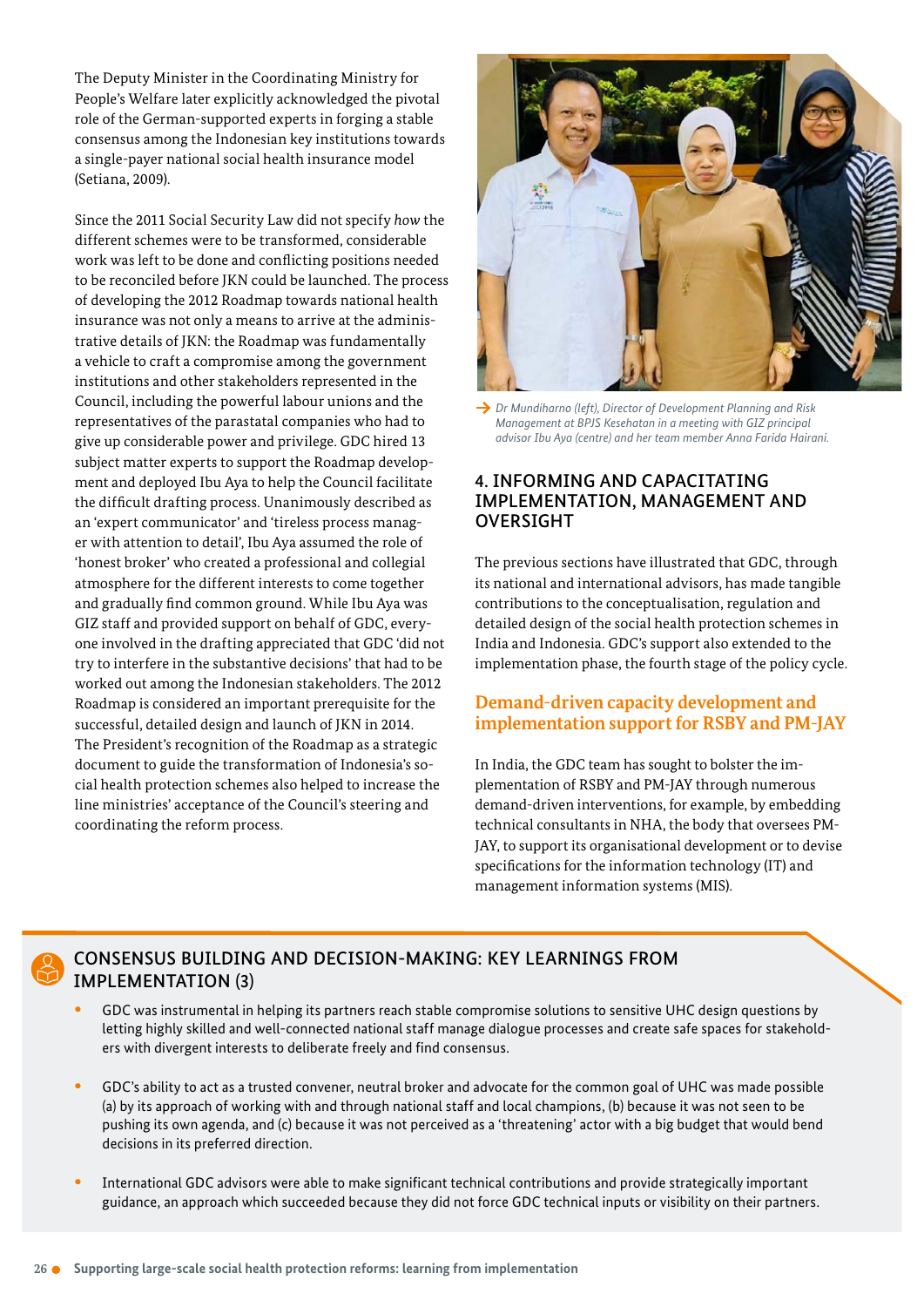

**→** NHA Chief Executive Officer Dr Indu Bhushant, GIZ's Dr Nishant Jain  *and their teams during a workshop on benefits package design*

Since the Indian states fulfil important functions in running the social health protection schemes, GDC had experimented with a 'young professionals' programme under RSBY, deploying students having recently completed their master's degree as consultants to the state nodal agencies where they actively supported the implementation of RSBY for up to one year. If the states found these consultants to add value, they were encouraged to hire them full time – which a minority did while others did not find the budgetary resources to take on extra staff. Under PM-JAY, the GDC team recast their support to the states into a 'professionals programme', providing demand-driven implementation support to State Health Agencies (SHA) with more experienced consultants for a period of 12 years. Again, the SHAs are encouraged to take over the consultants where longer-term assistance is required. In 2019, GDC deployed more than 60 such professionals to different states. At the national level, several GDC staff members have been embedded in the NHA and work as a part of its team. GDC also regularly responds to a wide range of short-term technical assistance requests from NHA.

The GDC team has become such an integral part of NHA and the running of PM-JAY that some development partners who were interviewed for this case study, while appreciating GDC's flexible support in the setup phase of PM-JAY, cautioned against the risk of 'substitution instead of enablement'. They suggested that the time was ripe for a transition: instead of doing it themselves, GDC should empower NHA to strengthen the management and implementation capacities for PM-JAY at the national and state levels. GDC has already taken a significant step in this direction by supporting NHA to adopt 'Capacity Building Guidelines' (National Health Authority, 2019d). One of the guidelines' main objectives is institutional capacity strengthening at the national and state levels.

#### **The changing role of Indonesia's National Social Security Council**

In Indonesia, GDC supported the National Social Security Council in regulating and operationalising the transition from a fragmented health and social security system to the establishment of a single-payer social health insurance, JKN. While GDC's assistance in the Council's formative period focused on strengthening the institutional body itself, through organisational development services the German-supported advisors later transitioned to more implementation-focused assistance. For example, the Council and GDC recognised that public expectations had soared following the launch of JKN: people seemed to await an overnight transformation of health services that had been underfinanced for decades. Therefore, GDC worked with the Council to monitor public perceptions and the media coverage about JKN and BPJS Health, the health insurance administrator, and designed strategic communication products to inform the public about JKN and to manage expectations. GDC also engaged an Indonesian expert to help develop an implementation monitoring system for JKN with an interactive online dashboard (DJSN, 2019). The web-based system provides geographically disaggregated data on the progress of enrolment, premium payments, empanelled service providers, and many other variables to help the Council oversee the implementation of JKN.

The Council's oversight role has undergone significant changes over time. It is a composite body: its 15 members are appointed by and directly responsible to Indonesia's president. They come from different government and non-governmental institutions and are appointed for fiveyear terms. They are supported only by a small secretariat housed in the Ministry for Human Development and Culture (previously the Coordinating Ministry for People's Welfare), but not backed by a ministerial bureaucracy. Therefore, the extent to which the Council can fulfil its regulatory and oversight role depends on the commitment of its members and their clout in the government administration and the health system. During its first term, from 2009 until 2014, when the Council had the defining task of establishing the ground rules and procedures for JKN, it was mostly composed of 'heavyweights' such as Dr Chazali Situmorang (former Deputy Minister of the Coordinating Ministry of Human Development and Culture), highly regarded in their own organisations and with access to key decision-makers in the administration.

From 2014 on, beginning with its second term and a different membership, the Council's influence and visibility gradually seemed to wane. Once the all-important task of making BPJS operational had been accomplished, the health insurance administrator (the transformed parastatal company) quickly became a powerful institution in its own right and began tracking its own progress.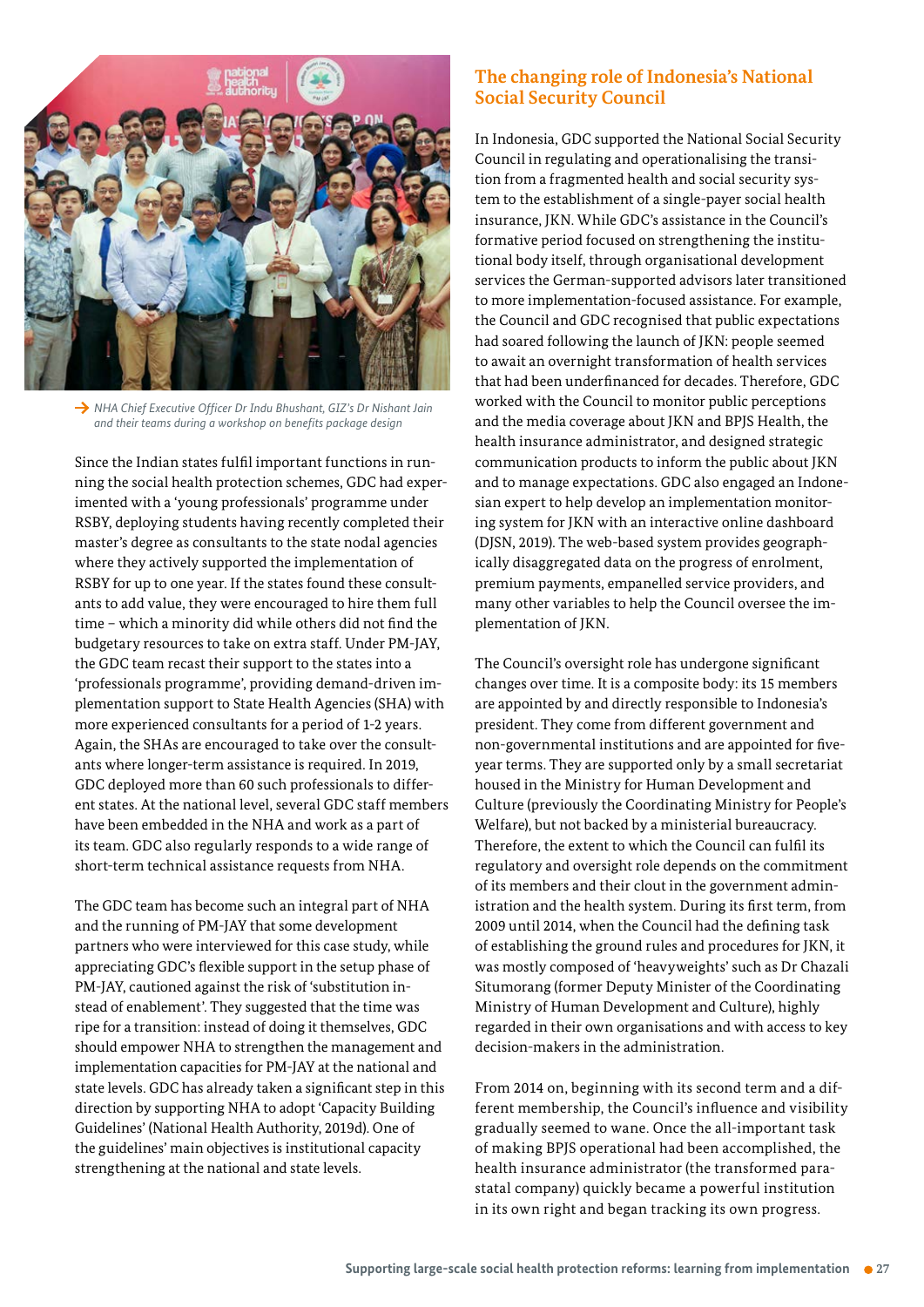Today, the Council depends on data from BPJS Health to populate its JKN monitoring dashboard, but gets access to the data with up to three months delay. Senior government leaders interviewed for this case study did not see DJSN assert itself or effectively fulfil its oversight role since around 2016: some raise questions about the Council's added value and justification.

What is perceived as the Council's quiet demise has coincided with the end of GDC's support to it. Although GDC's social security project was formally active until the end of 2018, the focus during its final two years shifted from policy advice to the development of the JKN implementation monitoring system. The narrow focus of GDC's commission on monitoring support may have limited its ability to assist the Council in more substantively fulfilling its coordination and oversight role.

#### 5. CONDUCTING ANALYSES AND EVALUATIONS FOR ITERATIVE IMPROVEMENT

Evidence-informed policy-making and programme management depend on timely analyses and evaluations to assess progress and to guide course corrections, where needed – the fifth and final stage of the policy cycle.

In both countries, GDC conducted or supported policy-relevant research and analyses, some of which provided strategic insights for the countries' respective UHC reforms. Well timed, the German-supported study on 'Options for Social Protection Reform in Indonesia' (Bender et al., 2008) was released during the decisive stages of drafting the social security carrier law and provided a robust problem analysis as well as concrete reform scenarios – including the merger of the parastatal companies and their transformation into public trusts. One year after the launch of JKN, GDC technically and financially enabled an analysis of the financial sustainability of the scheme and the incidence and effects of out-of-pocket payments under JKN (Hidayat et al., 2015a; Hidayat et al., 2015b).

In India, an evaluation of RSBY supported by GDC found that RSBY's coverage limit of five people per family was not realistic for the often larger family sizes of India's poor, resulting in the exclusion especially of women and the elderly. The assessment also showed that the coverage cap of 30,000 rupees per year was insufficient to cover people's medical needs for costlier treatments. The family size limit was subsequently removed from PM-JAY and the coverage amount increased to 500,000 rupees annually.

GDC also produced several smaller thematic studies and evidence syntheses, for example, on the empowering effect that RSBY had for women (Cerceau et al., 2017) and the challenges of keeping the database of eligible PM-JAY beneficiaries up-to-date (Schaberg & Ziegler, 2019). GDC has commissioned an international research consortium<sup>17</sup> with documenting the implementation processes and assessing the short-term impact of PM-JAY, aiming to inform the future direction of the scheme. As part of this research, a baseline study was conducted just before the launch of PM-JAY, a second round of data collection was planned for late 2019, and first results are expected in 2020.

**A** GDC has accumulated a vast body of institutional memory and practical learnings in India and Indonesia.

GDC has accumulated a vast body of institutional memory and practical learnings in India and Indonesia and has made some of it accessible through grey literature publications (e.g. Jain, 2010; Silberhorn, 2015; Birdsall & Adams, 2016; Cerceau et al., 2017). There is room to increase efforts to document tacit, strategic management insights that may not be suitable for external publication but that are important for maintaining GDC's effectiveness and relevance as a complexity-aware, politically informed development partner.



### IMPLEMENTATION, MANAGEMENT AND OVERSIGHT: KEY LEARNINGS FROM IMPLEMENTATION (4)

- GDC has effectively strengthened the implementation, management and oversight of UHC initiatives in India and Indonesia through direct technical assistance and organisational capacity development activities.
- The experiences from both countries indicate that implementation assistance and management support must be geared towards strengthening institutional capacities and relationships and must take care not to be tied (exclusively) to the fortunes of politically appointed individuals who only temporarily fulfil their role. Otherwise, GDC assistance risks substituting itself for local capacity or, where local capacity has been developed, it risks losing it 'overnight' when those who embody the capacity move elsewhere.

<sup>17</sup> The consortium is led by the Heidelberg Institute of Global Health (Faculty of Medicine, Heidelberg University) and includes the German Development Institute / *Deutsches Institut für Entwicklungspolitik* (DIE), City University of London, IQVIA (India) and Nielsen (India).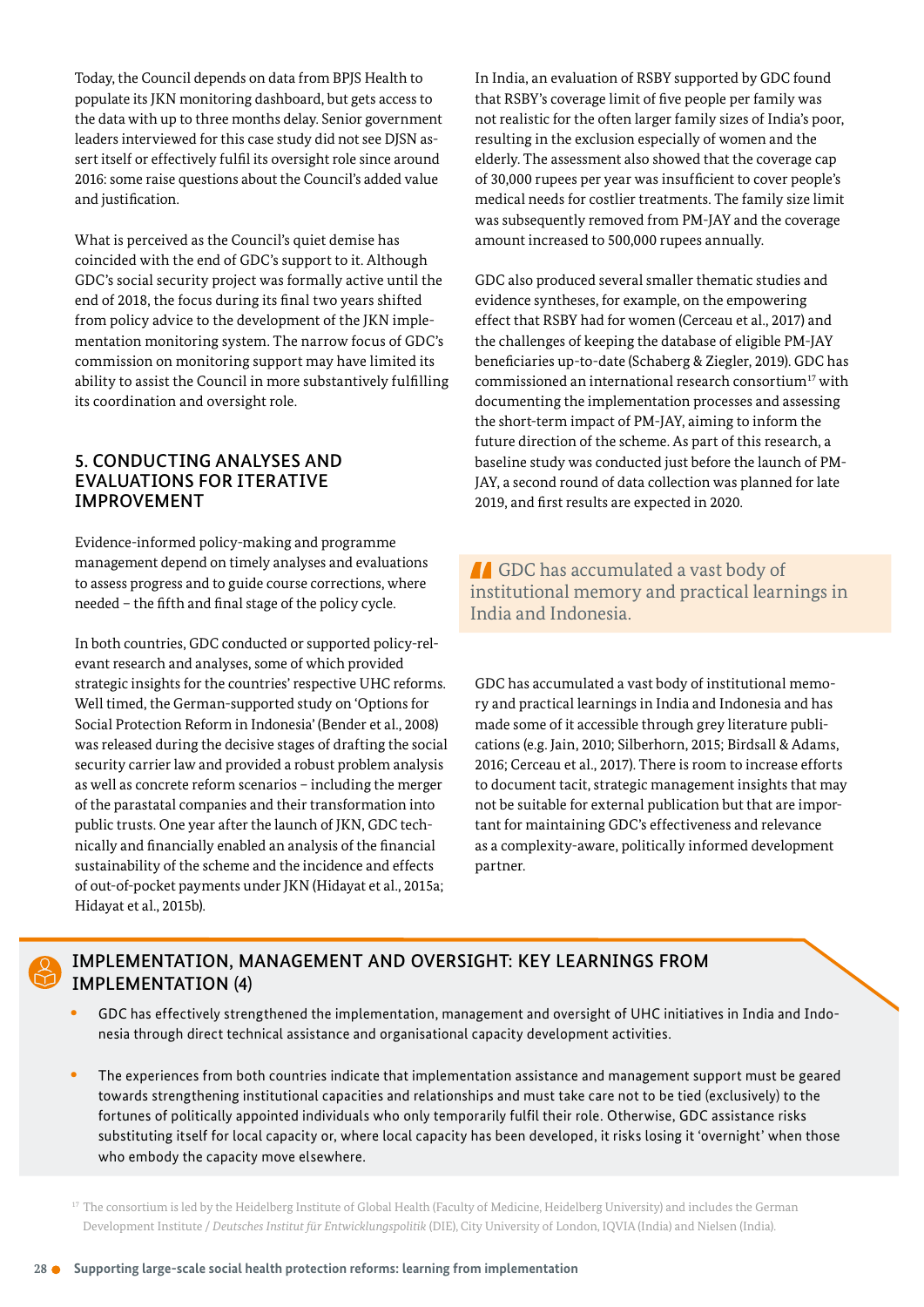The Indian GDC team has retained virtually all of its knowledge, in spite of two programme director rotations, thanks largely to GIZ's Nishant Jain and other national team members who have stayed with the organisation since the beginnings of RSBY in 2007. In Indonesia, the principal advisors have changed frequently and there is a tangible risk of valuable learnings' being lost.

#### **Cross-cutting insights: the importance of trust, flexibility and localised knowledge**

Reflecting across the experiences and contributions of GDC to the partner-led UHC reform processes in India and Indonesia, several additional learnings emerge.

GDC was granted the opportunity to contribute to many of the core decision-making processes and was allowed to help shape the social health protection schemes in both countries because the partners trusted GDC. This trust had emerged from (a) GDC's long-term commitment to the UHC agenda (over 10 years in each country) even in difficult times – for instance, not giving up on UHC although RSBY had suffered a major setback – and over thorny political issues, such as suggesting a merger of some of Indonesia's most powerful parastatal companies; (b) GDC's broad and deep technical expertise that was grounded in implementation experience and mostly delivered through national staff; and (c) the conscious efforts of the GDC advisors to build relationships with their counterparts as equals and to demonstrate their unwavering support for locally-defined instead of donor-driven priorities.

 $\blacksquare$  The key to effectiveness was GDC's long-term, flexible and impact-focused approach, committing its technical assistance to genuinely partner-led processes.

The last strategy, supporting *partner*led processes, required considerable flexibility on the part of GDC – in two directions. First, country teams needed to be able to respond to partner needs and demands even if these came at short notice, from unanticipated geographic areas or different institutions, or on a subject area that was 'not in the partner agreement'.<sup>18</sup> Secondly, since the partners' requests did not necessarily align with the project results framework – typically spanning four to five years – that GIZ had agreed upon with its client BMZ, the GIZ advisors needed to be flexible in how they communicated their activities, how they advocated for support with their financier, and how they reported on results. Some indicators had purposely been defined in relatively broad terms to ensure that a wide range of activities could be captured, as long as they pursued the same objective.

More recently, the emergence of narrowly defined results frameworks and short-duration GDC projects (e.g. no longer than two to three years, possibly with limited funding) call into question the defining characteristics of what made GDC support effective in India and Indonesia: taking a long-term, impact-focused approach to UHC reforms and committing to genuinely partner-led processes with flexibility over time and resources.

The experiences of GDC in supporting India's and Indonesia's social health protection reforms further illustrate the importance of balancing international with local expertise. The majority of the key informants who participated in this case study referred, at some point, to GDC's ability to make Germany's vast health insurance legacy accessible and practically usable for the partner countries (Bismarck was mentioned in nearly every second interview). GDC did bring its international expertise to bear – by organising study visits, offering short training courses or by bringing German and international experts to India and Indonesia. However, there can be no doubt that these technical inputs were effective because they were ultimately delivered through or moderated by skilled and trusted national advisers and partners who spearheaded the support for reform processes locally.

### EVALUATION, ANALYSIS, IMPROVEMENT: KEY LEARNINGS FROM IMPLEMENTATION (5)

- GDC assisted its partners in establishing monitoring and evaluation systems and supported or conducted selected high-impact analyses that, when provided at the right time, helped to improve the design or management of India's and Indonesia's UHC schemes. However, GDC's main strength was to contribute insights from experiential learning in the daily practice of technical cooperation.
- It may be worth considering for GDC in India and Indonesia to periodically capture their institutional memory and implementation learnings, or risk losing this knowledge that currently rests almost exclusively with the advisors. Documenting their tacit knowledge would ensure that future technical cooperation can function effectively in the two countries, while the insights may be relevant to GDC teams working on similar challenges elsewhere.

18 GDC advisors have occasionally denied requests for support when they thought others were better placed to respond or when responding would have jeopardised their impartiality (like printing UHC information posters that resembled campaign ads shortly before an election). Most partner requests were about additional technical support which GDC typically and readily met by hiring additional consultants or deploying its own advisers.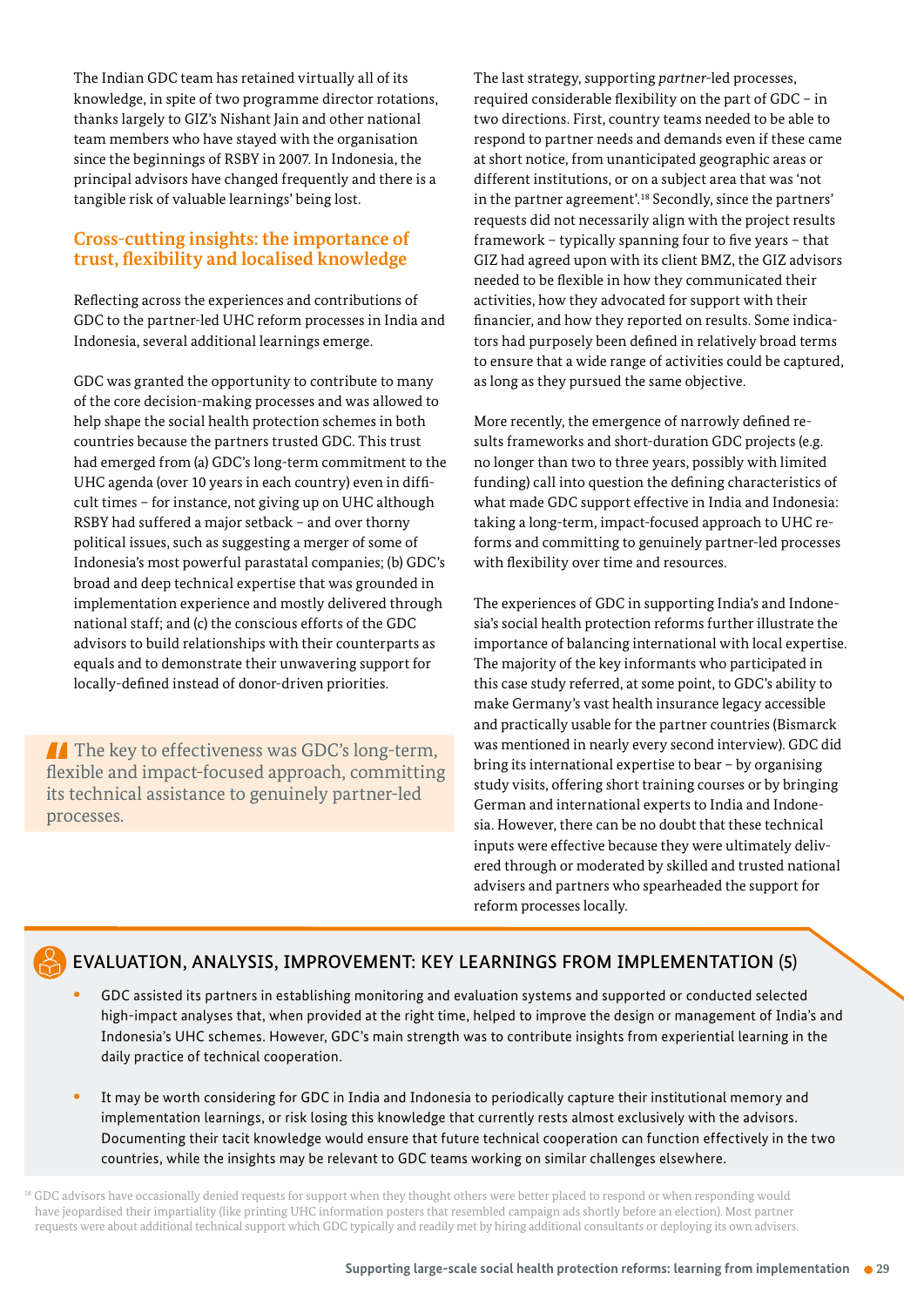# What's next for India and Indonesia – and for GDC – on the road to UHC?

India and Indonesia have taken great strides towards UHC by extending social health protection to hundreds of millions of people in just a few years. Now both countries face similar challenges: they need to extend coverage to those who are eligible but who have been left out – whether it is because they do not want to participate, cannot afford to, or are not even aware of their eligibility. For both countries, this means finding ways to include the better-off in the social health protection schemes to ensure a more balanced risk pooling – a politically difficult task because these richer groups would rather purchase private insurance.

The teams in India and Indonesia are also concerned about the financial sustainability of PM-JAY and JKN: each lays a considerable weight on its government's annual budget. Moreover, in India, NHA and its partners are pondering two big questions that Indonesia has already made considerable progress on: how to strengthen the continuum of care by aligning primary health service providers - currently not part of PM-JAY but covered through the Health and Wellness Centres initiative – with the scheme, e.g. through a better referral system? And how to promote convergence among India's numerous fragmented health protection schemes?

With plenty left to do, the question for GDC is whether and how it wants to contribute to the two countries' ongoing, challenging journeys towards UHC. The partners are keen for GDC's continued, tangible support, given its track record of being highly effective in helping to advance partner-led processes in India and Indonesia. GDC recently ended its social protection programmatic support to JKN in Indonesia. Work in India continues but renewing funding agreements is becoming more challenging.

Internationally, Germany supports 'UHC2030', a multi-stakeholder platform to promote health systems strengthening and political commitment towards UHC. Germany is also a member of the global partnership on 'Universal Social Protection 2030' and, like Indonesia, forms part of its interim steering committee. Attaining UHC is a major part of the USP agenda, which envisions covering all people for all risks. However, in India, USP does not feature prominently on the political agenda. While Germany's high-level international engagement for UHC and USP is laudable, this case study's key informants feel that it cannot replace the in-depth in-country bilateral support that has helped India and Indonesia to get this far towards UHC – while there is still a long way to go.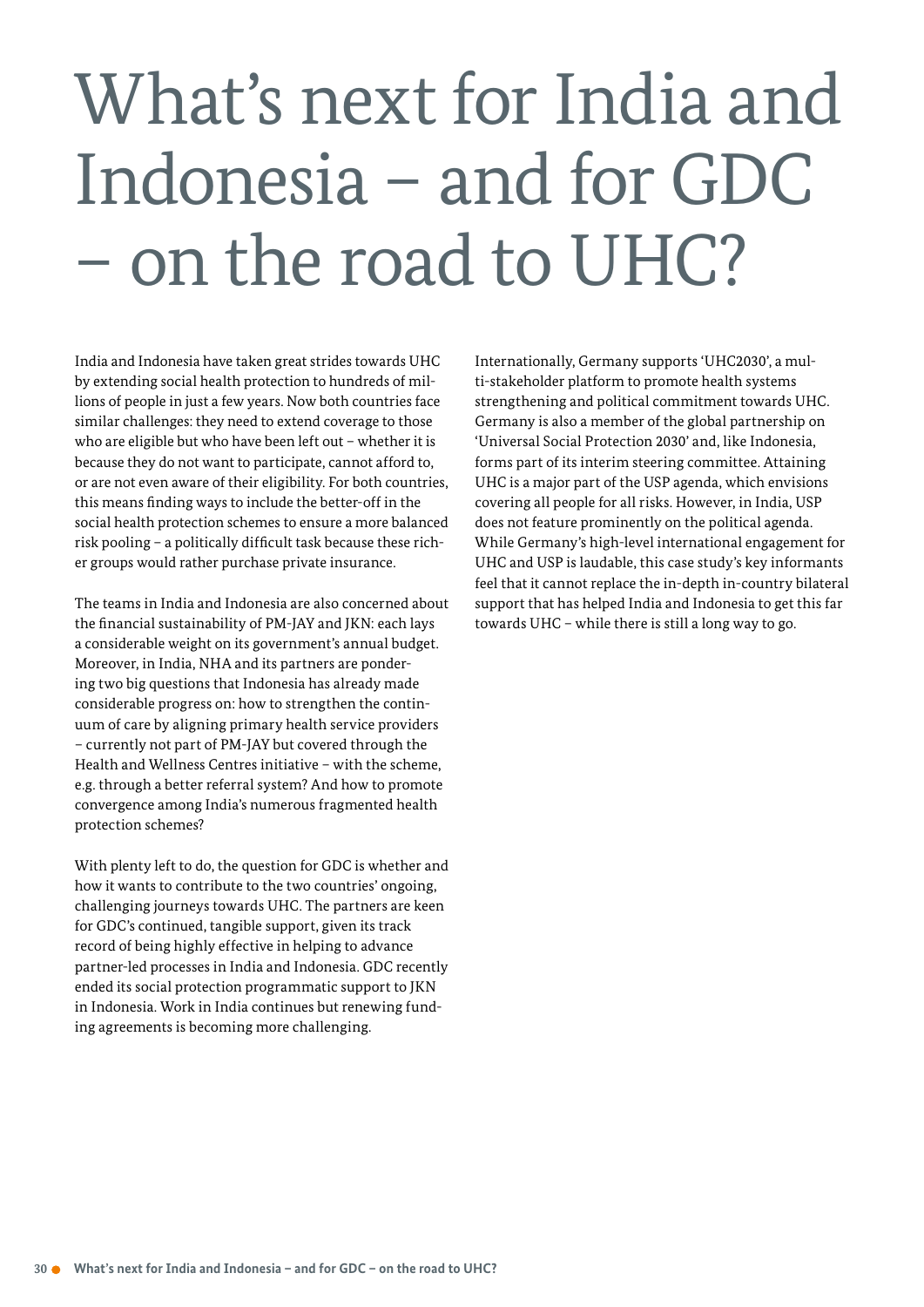## <span id="page-30-0"></span>Peer review

Prior to publication, each case study in the German Health Practice Collection is reviewed by two independent peer reviewers. The reviewers, who are internationally recognised experts in their fields, are requested to comment on how the case study has answered its guiding questions and whether it has generated new insights into the implementation of the given approach and the development challenge it addresses. In the present case, the insightful queries posed by the two peer reviewers have led the writer to streamline the structure of the study and present certain topics in more detail. The peer reviewers' main observations are summarised here.

Both experts agree that the case study yields significant insights worth sharing with an international audience. Highlighting particularly important success factors for technical cooperation, they emphasise the role of long-term engagement, investing in building trust with government partners, context awareness and the crucial contribution of local expert advisors, as explored in this case study. One reviewer wrote, 'I congratulate the author and the initiative to write such a paper. Often these very relevant experiences are forgotten once the key players [have] disappeared from the playing field'.

One expert reviewer suggested that a discussion on 'replicability' could have added value to the case study from two perspectives: (a) investigating what are the conditions for replicating the technical assistance approach of 'flexibility and patience' in other countries, and (b) exploring similar cases where GDC has supported large-scale social health protection reforms, to assess the extent to which GDC remained flexible in its support of the partner's agenda vs. having promoted its preferred social health protection model. Since this case study was tasked with retracing the UHC reforms in India and Indonesia to learn from implementation in these two countries, the two questions raised by the peer reviewer, while highly relevant, were beyond the scope of this paper.

The other reviewer critically remarked that the study question and methodology, including the use of the policy cycle model, needed to be clarified. The present case study has been revised based on the reviewer's helpful suggestions. This reviewer also suggested to restructure the entire study around five to seven key learnings and to underpin each learning with examples from the two countries. Given that the author had been tasked to identify learnings by retracing the implementation process in each country, a process-oriented approach and structure were chosen, in alignment with another GIZ case study compendium (Kirsch et al., 2017). The cyclical model of the policy reform process is considered to be a suitable structure for this purpose and has therefore been maintained in this case study.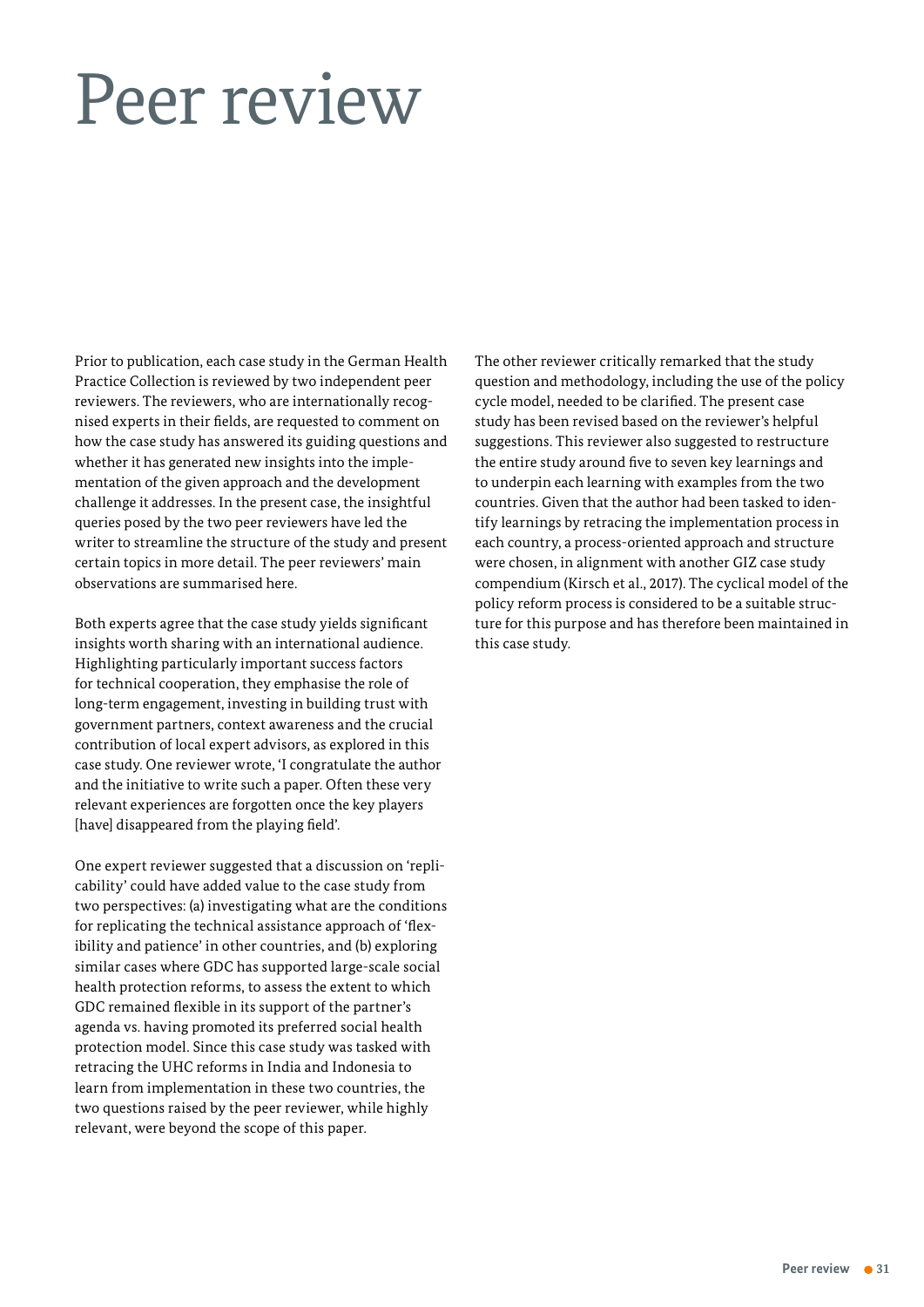# Acknowledgements

The German Federal Ministry for Economic Cooperation and Development (BMZ) would like to thank the many individuals and organisations who have contributed to this case study, particularly the key informants in India and Indonesia, as well as current and former GDC staff, who took time out of their busy schedules to be interviewed.

Special thanks are due to Dr Nishant Jain, Susanne Ziegler, Lisa Schaberg and Baya Agarwal (GIZ India), and Cut Sri Rozanna (Ibu Aya) and Anna Farida Hairani (GIZ Indonesia) for organising the study missions and for facilitating the case study interviews.

For their independent peer reviews, we thank Dr Arnaldo Pellini, Senior Research Fellow at the Overseas Development Institute, and Lluis Vinyals Torres, Health Policy Advisor at the World Health Organization.

This case study was researched and written by Clemens Gros. The valuable inputs provided by Anna von Roenne, Managing Editor of the German Health Practice Collection, throughout the publication process are gratefully acknowledged.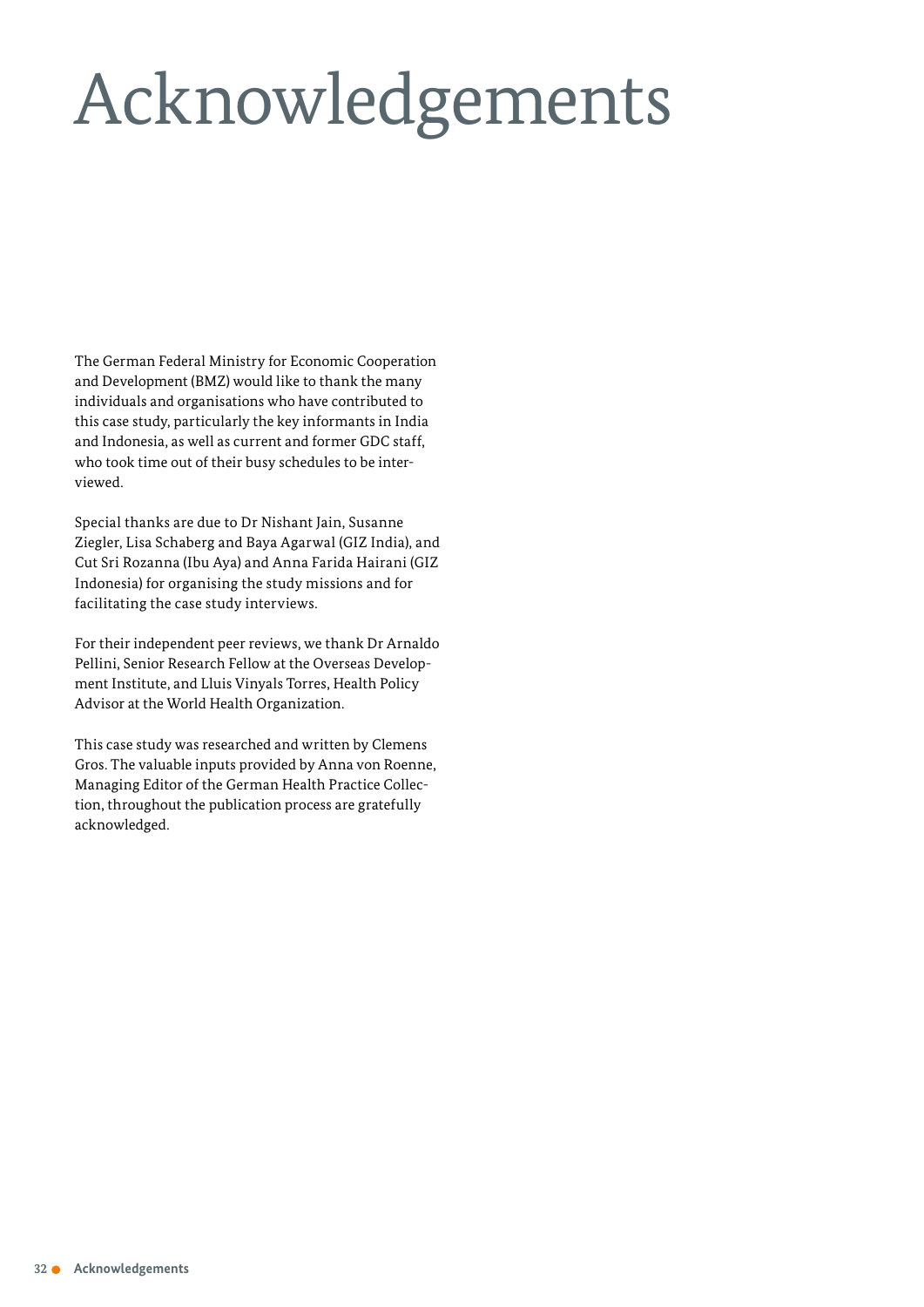# <span id="page-32-0"></span>References

Agustina R et al. (2019). Universal health coverage in Indonesia: concept, progress, and challenges. *The Lancet*, 393(10166), pp. 75-102.

Ahlin T et al. (2016). Health insurance in India: what do we know and why is ethnographic research needed? *Anthropology & Medicine*, 23(1), pp. 102-124.

Alesina A and Glaeser E (2005). *Fighting Poverty in the US and Europe: A World of Difference*. Oxford: Oxford University Press.

Andrews M et al. (2017). *Building state capability. Evidence, analysis, action*. Oxford: Oxford University Press.

Balarajan Y et al. (2011). Health care and equity in India. *Lancet*, Volume 377, pp. 505-515.

Bender K et al. (2008). *Options for Social Protection Reform in Indonesia*. Jakarta: Deutsche Gesellschaft für Technische Zusammenarbeit (GTZ) GmbH.

Bender K and Knöss J (2008). Social Protection Reform in Indonesia: In Search of Universal Coverage. In: C Küsel, U Maenner & R Meissner, (eds.) *The Social and Ecological Market Economy: A Model for Asian Development?* Eschborn: Deutsche Gesellschaft für Technische Zusammenarbeit (GTZ) GmbH, pp. 327-338.

Birdsall K and Adams S (2016). *Health insurance for India's poor: Meeting the challenge with information technology*. Berlin/Bonn: Deutsche Gesellschaft für Internationale Zusammenarbeit (GIZ) GmbH.

Brodie M et al. (2007). *A global look at public perceptions of health problems, priorities, and donors: the Kaiser/Pew global health survey*. [Online] Available at: https://www.kff.org/wp-content/uploads/2013/01/7716.pdf

Bump J (2015). The Long Road to Universal Health Coverage: Historical Analysis of Early Decisions in Germany, the United Kingdom, and the United States. *Health Systems & Reform*, 1(1), pp. 28-38.

Campbell J et al. (2013). Human resources for health and universal health coverage: fostering equity and effective coverage. *Bulletin of the World Health Organization*, 91(11), pp. 853-863.

Cerceau S et al. (2017). Empowering Women through Health Insurance: Lessons from RSBY in India. In: K Miles, M WiedmaierPfister & M Dankmeyer, (eds.) *Mainstreaming Gender and Targeting Women in Inclusive Insurance: Perspectives and Emerging Lessons. A Compendium of Technical Notes and Case Studies*. Bonn and Eschborn: Deutsche Gesellschaft für Internationale Zusammenarbeit (GIZ) GmbH.

Commission on Social Determinants of Health (2008). *Closing the gap in a generation: Health equity through action on the social determinants of health*. *Final report.* Geneva: World Health Organization.

Dartanto T and Otsubo S (2016). *Intrageneration Poverty Dynamics in Indonesia: Households' Welfare Mobility Before, During, and After the Asian Financial Crisis*. Tokyo: JICA Research Institute.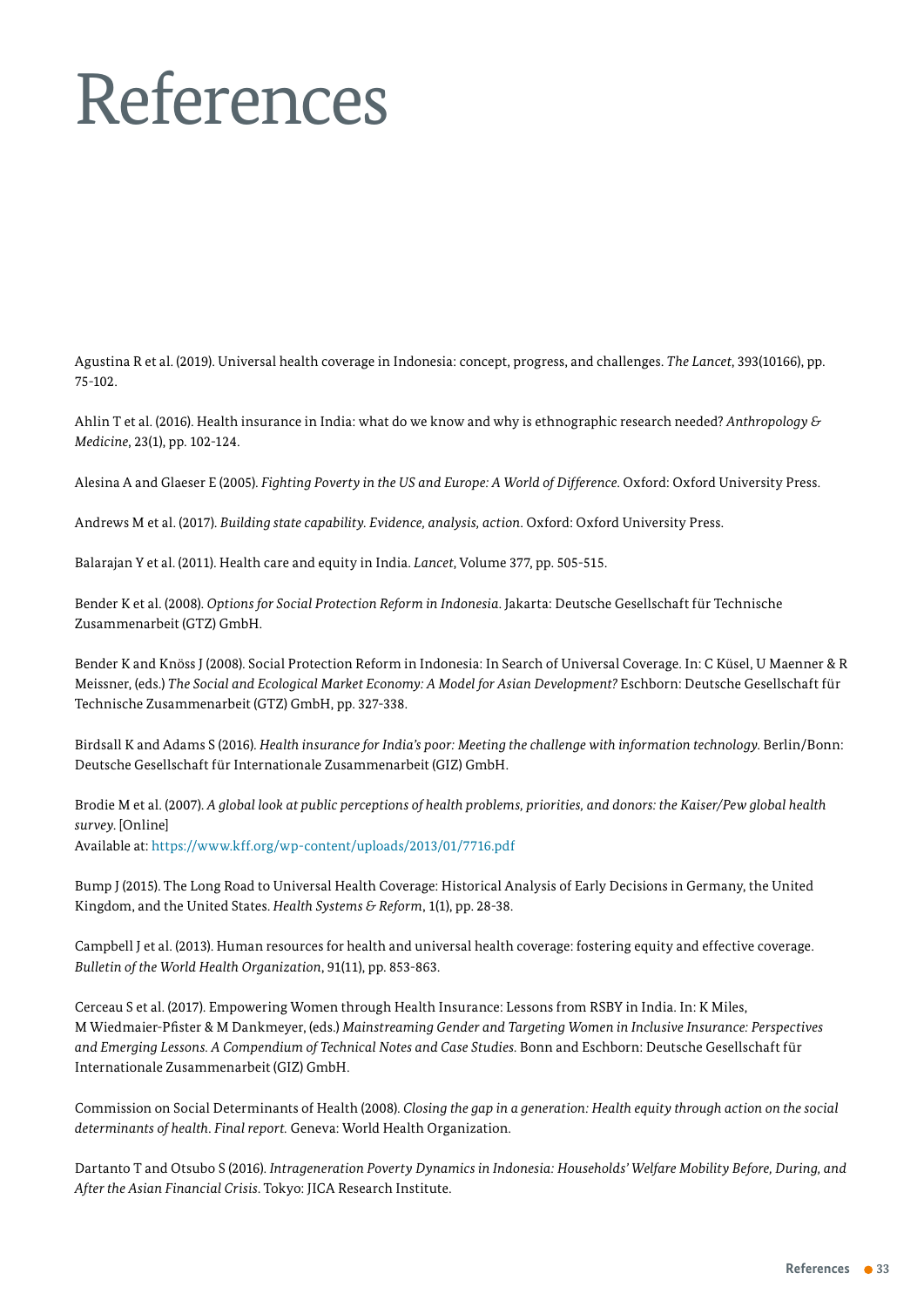Dartanto T et al. (2016). Participation of Informal Sector Workers in Indonesia's National Health Insurance System. *Journal of*  Southeast Asian Economies, 33(3), pp. 317-342.

DDD Manifesto (2014). *The DDD Manifesto: On Doing Development Differently*. London: ODI.

Directorate General of Health Services (2017). *Work accountability report*. Jakarta: Ministry of Health.

DJSN (2019). *Sistem Monitoring Terpadu* (JKN M&E Dashboard). [Online] Available at: http://sismonev.djsn.go.id/sismonev.php

Doshi V (2018). India just announced a vast new health insurance program. But can it afford it? In: *The Washington Post.* [Online] Available at: https://www.washingtonpost.com/world/asia\_pacific/india-just-announced-a-vast-new-health-insuranceprogram-but-can-it-afford-it/2018/02/01/805efb46-0757-11e8-ae28-e370b74ea9a7\_story.html

Emont J (2016). A country of a quarterbillion people is trying to provide health care for all. In: *The Washington Post*. [Online] Available at: https://www.washingtonpost.com/world/asia\_pacific/a-country-of-a-quarter-billion-people-seeks-to-providefree-health-care-for-all/2016/05/18/f36bf7b2-1b93-11e6-82c2-a7dcb313287d\_story.html

Ernsthofer A and Stockmayer A (eds.) (2009). *Capacity development for good governance*. Baden-Baden: Nomos.

Fishback P et al. (2007). Births, deaths and New Deal relief during the Great Depression. *The Review of Economics and Statistics,* 89(1), pp. 1-14.

Flint A and Natrup C (2019). Aid and development by design: local solutions to local problems. *Development in Practice*, 29(2), pp. 208219.

Frenken S and Müller U (eds.) (2010). *Ownership and political steering in developing countries*. Baden-Baden: Nomos.

Frenz P and Vega J (2010). *Universal health coverage with equity: what we know, don't know and need to know. Background paper for the global symposium on health systems research.* Geneva: World Health Organization.

GIZ India (2019). *Information on the current status of PMJAY (participating states and union territories; beneficiary confirmations issued; priorities for PMJAY expansion), as of December 2019: provided by GIZ India*. Unpublished, New Delhi: Deutsche Gesellschaft für Internationale Zusammenarbeit (GIZ) GmbH.

Government of India (2017). *National Health Policy,* 2017. New Delhi: Ministry of Health and Family Welfare.

Government of India (2018). Budget 2018-2019: Speech of Arun Jaitley, Minister of Finance. [Online] Available at: <https://www.thehindu.com/news/resources/article22619699.ece/BINARY/Jaitley%20full%20speech>

Gutmann A and Thompson D (2010). The Mindsets of Political Compromise. *Perspectives on Politics*, 8(4), pp. 1125-1143.

Harimurti P et al. (2013). *The Nuts & Bolts of Jamkesmas: Indonesia's Government-Financed Health Coverage Program.* Washington D.C.: The World Bank.

Hidayat B et al. (2015a). *Financial Sustainability of the National Health Insurance in Indonesia: A First Year Review. Policy Brief.*  Jakarta: Deutsche Gesellschaft für Internationale Zusammenarbeit (GIZ) GmbH.

Hidayat B et al. (2015b). *Out-of-Pocket Payments in the National Health Insurance of Indonesia: A First Year Review. Policy Brief.* Jakarta: Deutsche Gesellschaft für Internationale Zusammenarbeit (GIZ) GmbH.

IIPS & Macro International (2007). *National Family Health Survey (NFHS3), 2005–06: India: Volume I*. Mumbai: International Institute for Population Sciences.

Jain N (2010). *56 Million Steps Towards Universal Coverage: RSBY Health Insurance for the Poor in India*. Eschborn/New Delhi: Deutsche Gesellschaft für Technische Zusammenarbeit (GTZ) GmbH.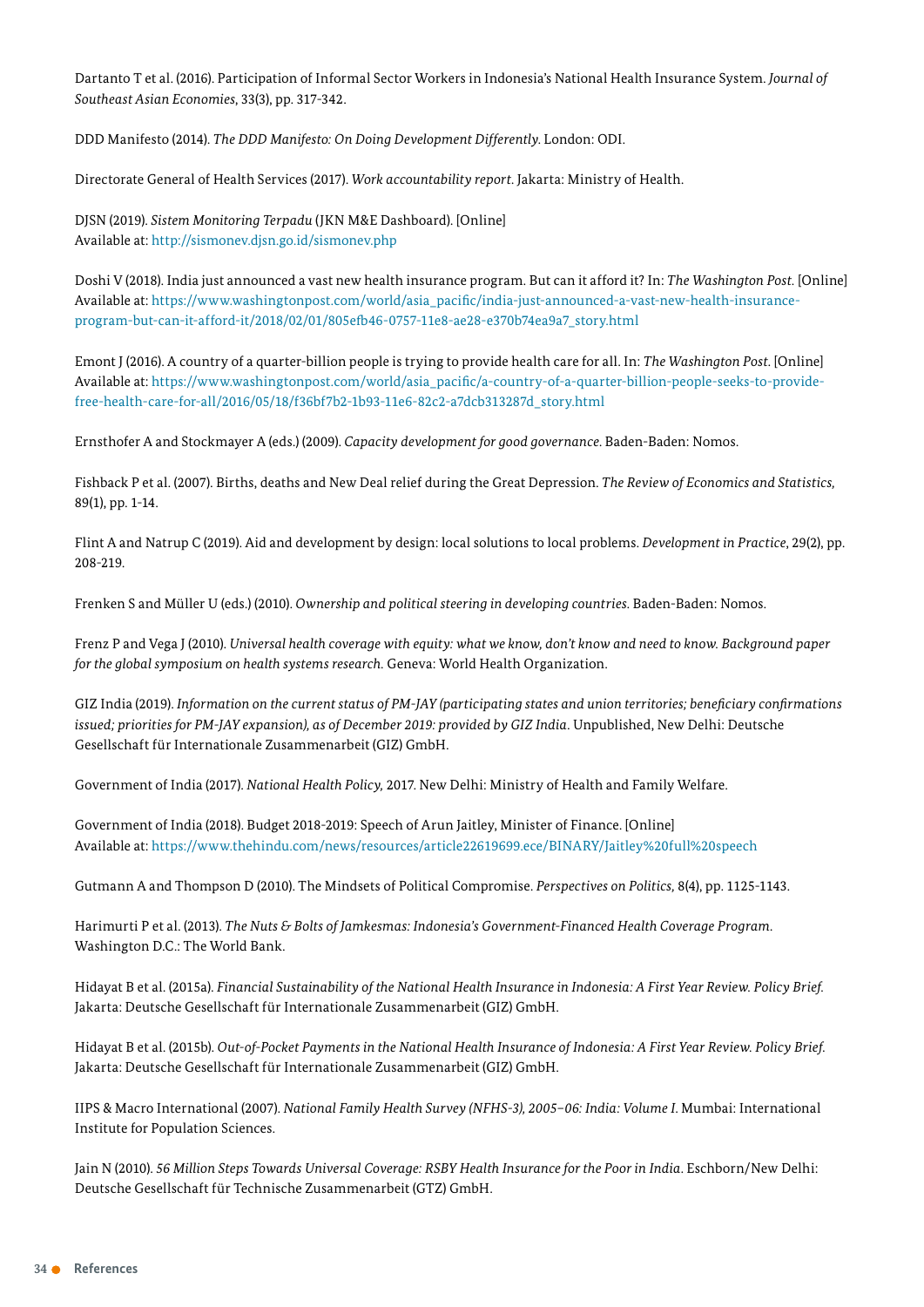Karan A et al. (2017). Extending health insurance to the poor in India: An impact evaluation of *Rashtriya Swasthya Bima Yojana* on out of pocket spending for healthcare. *Social Science & Medicine*, Volume 181, pp. 83-92.

Kickbusch I (2019). Advancing universal health coverage in 2019 through the gender dividend. In: J Kirton & I Kickbusch, (eds.) *Health: A political choice. London: Global Governance Project, pp. 16-19.* 

Kirsch R et al. (eds.) (2017). *Transformation, Politics and Implementation: Smart Implementation in Governance Programs*. Baden-Baden: Nomos.

Kirton J and Kickbusch I (eds.) (2019). *Health: A political choice. Delivering Universal Health Coverage 2030*. London: Global Governance Project.

Klingebiel S et al. (eds.) (2016). *The Fragmentation of Aid: Concepts, Measurements and Implications for Development Cooperation*. London: Palgrave Macmillan.

Knöss J and Sumadi P (2009). *Political Economy of Reform: A case study from Indonesia*. London, paper presented at the conference: 'Beyond Accra: Practical Implications of Ownership and Accountability in National Development Strategies'. London School of Economics, 22-24 April, pp. 228-236.

Kumar K et al. (2015). Socio-Economic Differentials in Impoverishment Effects of Out-of-Pocket Health Expenditure in China and India: Evidence from WHO SAGE. *PLOS ONE*, 10(9).

La Forgia G and Nagpal S (2012). *Government-Sponsored Health Insurance in India*. Washington D.C.: The World Bank.

Lasswell H D, (1956). *The decision process: seven categories of functional analysis*. Bureau of Governmental Research, College of Business and Public Administration, University of Maryland.

Leppo, K et al. (eds.) (2013). *Health in all policies: seizing opportunities, implementing policies.* Helsinki: Ministry of Social Affairs and Health.

Mahendradhata Y et al. (2017). The Republic of Indonesia: Health System Review. *Health Systems in Transition,* 7(1).

Ministry of Rural Development (2011). *Socio-Economic Caste Census 2011*. New Delhi: Government of India.

National Health Authority (2019a). *Lessons learned in one year implementation of PMJAY.* New Delhi: Government of India.

National Health Authority (2019b). *About Pradhan Mantri Jan Arogya Yojana (PMJAY)*. [Online] Available at: https://pmjay.gov.in/about-pmjay

National Health Authority (2019c). *Annual Report 201819. Ayushman Bharat Pradhan Mantri Jan Arogya Yojana*. New Delhi: Government of India.

National Health Authority (2019d). *Capacity Building Guidelines*. New Delhi: Ministry of Health and Family Welfare. Government of India.

National Population and Family Planning Board (BKKBN), Statistics Indonesia (BPS), Ministry of Health (Kemenkes), & ICF (2018). *Indonesia Demographic and Health Survey 2017.* Jakarta: BKKBN, BPS, Kemenkes, and ICF.

Navarro V (1989). Why some countries have national health insurance, others have national health services, and the US has neither. *Social Science & Medicine*, 28(9), pp. 887-898.

NITI Aayog/UN (2018). *SDG India Index Baseline Report, 2018*. New Delhi: NITI Aayog.

OECD/UNDP (2019a). *Making development cooperation more effective: How partner countries are promoting effective partnerships*. Part I of the Global Partnership 2019 Progress Report, s.l.: Global Partnership for Effective Development Co-operation.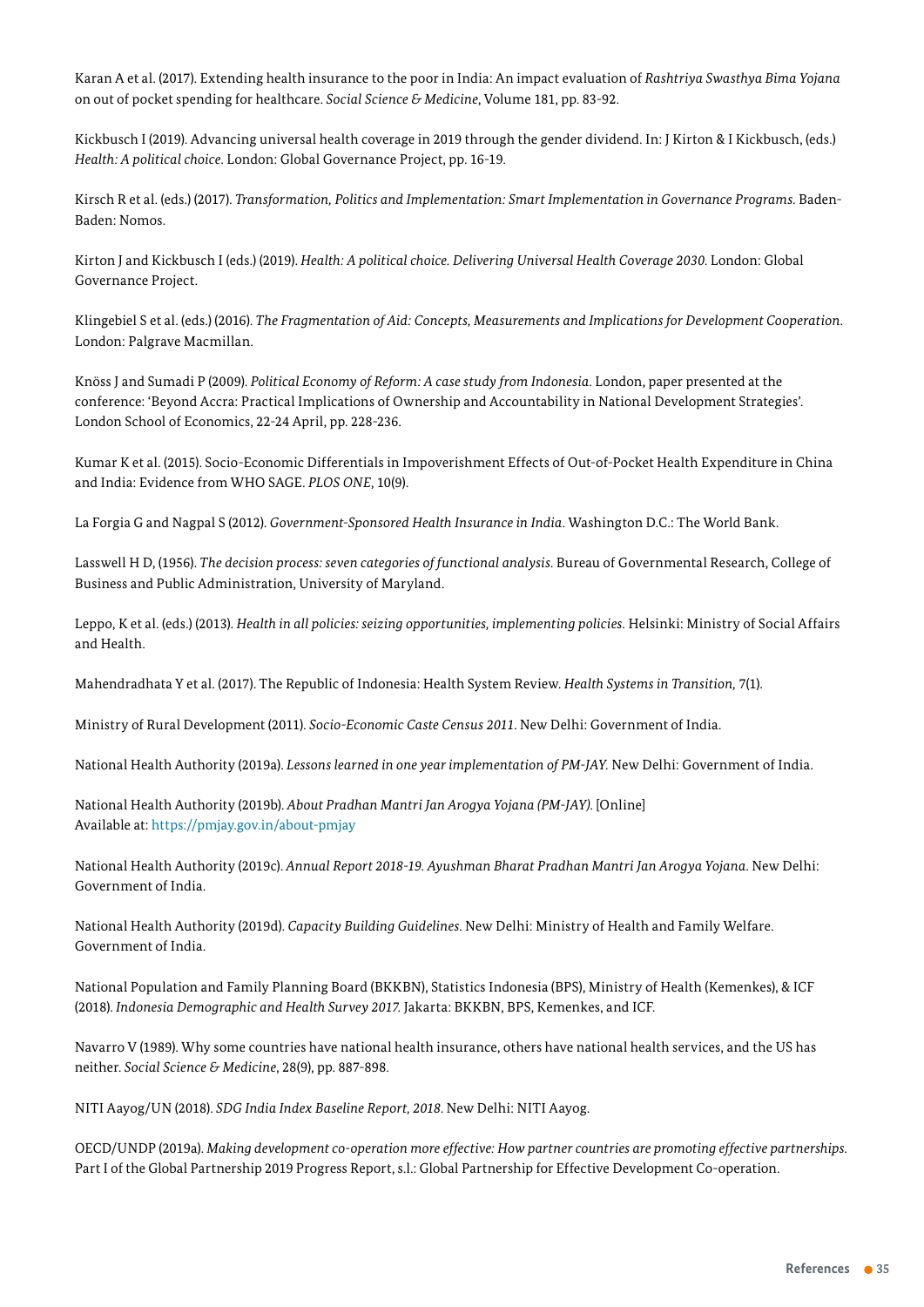OECD/UNDP (2019b). *Making development cooperation more effective: How development partners are promoting effective, countryled partnerships. Part II of the Global Partnership 2019 Progress Report, s.l*.: Global Partnership for Effective Development Co-operation.

Pandey A, Kumar G, A, Dandona R and Dandona L (2018). Variations in catastrophic health expenditure across the states of India: 2004 to 2014. *PLoS ONE*, 13(10), p. e0205510.

Pandey A, Ploubidis G, Clarke L and Dandona L (2018). Trends in catastrophic health expenditure in India: 1993 to 2014. *Bulletin*  of the World Health Organization 2018, Volume 96, pp. 18-28.

Pew Research Center (2018). *Many Around the World Are Disengaged From Politics*. Washington D.C.: s.n.

Press Information Bureau (2019). *Celebrating Ayushman Bharat Pakhwara. Press release 17 September 2019*. [Online] Available at: https://pmjay.gov.in/sites/default/files/2019-09/Ayushman%20Bharat%20Pakhwara%20-0.pdf

Ramesh M (2009). Economic Crisis and its Social Impacts: Lessons from the 1997 Asian Economic Crisis. *Global Social Policy*, 9(1), pp. 79-99.

Reddy K et al. (2011). *Highlevel expert group report on universal health coverage for India*. New Delhi: Planning Commission of India.

Republic of Indonesia (2004). *Law No. 40 of 2004 Concerning National Social Security System*. [Online] Available at: [https://www.bpjsketenagakerjaan.go.id/assets/uploads/tiny\\_mce/Peraturan%20inggris/07112016\\_081646\\_EN\\_](https://www.bpjsketenagakerjaan.go.id/assets/uploads/tiny_mce/Peraturan%20inggris/07112016_081646_EN_UU%20No%2040%20Tahun_2004%20tentang%20SJSN_1.pdf) [UU%20No%2040%20Tahun\\_2004%20tentang%20SJSN\\_1.pdf](https://www.bpjsketenagakerjaan.go.id/assets/uploads/tiny_mce/Peraturan%20inggris/07112016_081646_EN_UU%20No%2040%20Tahun_2004%20tentang%20SJSN_1.pdf)

Republic of Indonesia (2011). Law No. 24 of 2011 *Concerning The Social Security Administrative Body.* [Online] Available at: https://www.bpjsketenagakerjaan.go.id/assets/uploads/tiny\_mce/Peraturan%20inggris/15122015\_105624\_EN [UU%20No%2024%20Tahun%202011%20tentang%20BPJS.pdf](https://www.bpjsketenagakerjaan.go.id/assets/uploads/tiny_mce/Peraturan%20inggris/15122015_105624_EN_UU%20No%2024%20Tahun%202011%20tentang%20BPJS.pdf)

Republic of Indonesia (2012). *Roadmap toward the National Health Insurance of Indonesia (INA Medicare) 20122019: The Brief Edition*. Jakarta: Republik Indonesia.

Roberts M et al. (2015). Disaggregating the Universal Coverage Cube: Putting Equity in the Picture. *Health Systems & Reform*, 1(1), pp. 22-27.

Schaberg L and Ziegler S (2019). *How to identify the poor? The case of India*. New Delhi: Unpublished draft.

Setiana A (2009). *Acknowledgements. Letter written by the Deputy Minister.* Jakarta: Coordinating Ministry for People's Welfare.

Silberhorn T (2015). Germany's Experience in Supporting and Implementing Human Rights-Based Approaches to Health, plus Challenges and Successes in Demonstrating Impact on Health Outcomes. *Health and Human Rights*, 17(2), pp. 2129.

Steele L (2016). Ethnic Diversity and Support for Redistributive Social Policies. *Social Forces*, 94(4), p. 1439–1481.

Stuckler D et al. (2010). *The political economy of universal health coverage. Background paper for the global symposium on health systems research*. Technical report. Geneva: WHO.

Swarup A (2019). *Not just a civil servant*. New Delhi: Unicorn Books Pvt. Ltd.

Thiede M and Koltermann K (2013). *Access to health services Analyzing nonfinancial barriers in Ghana, Rwanda, Bangladesh and Vietnam using household survey data. A review of the literature*. New York: UNICEF.

Ulrichs M and White-Kaba M (2019). A systems perspective on Universal Social Protection: Towards life-long equitable access to *comprehensive social protection for all*. Berlin/Bonn: Federal Ministry for Economic Cooperationand Development (BMZ).

UN General Assembly (2015). *Resolution adopted by the General Assembly on 25 September 2015. A/RES/70/1: Transforming our world: the 2030 Agenda for Sustainable Development*. New York: United Nations General Assembly.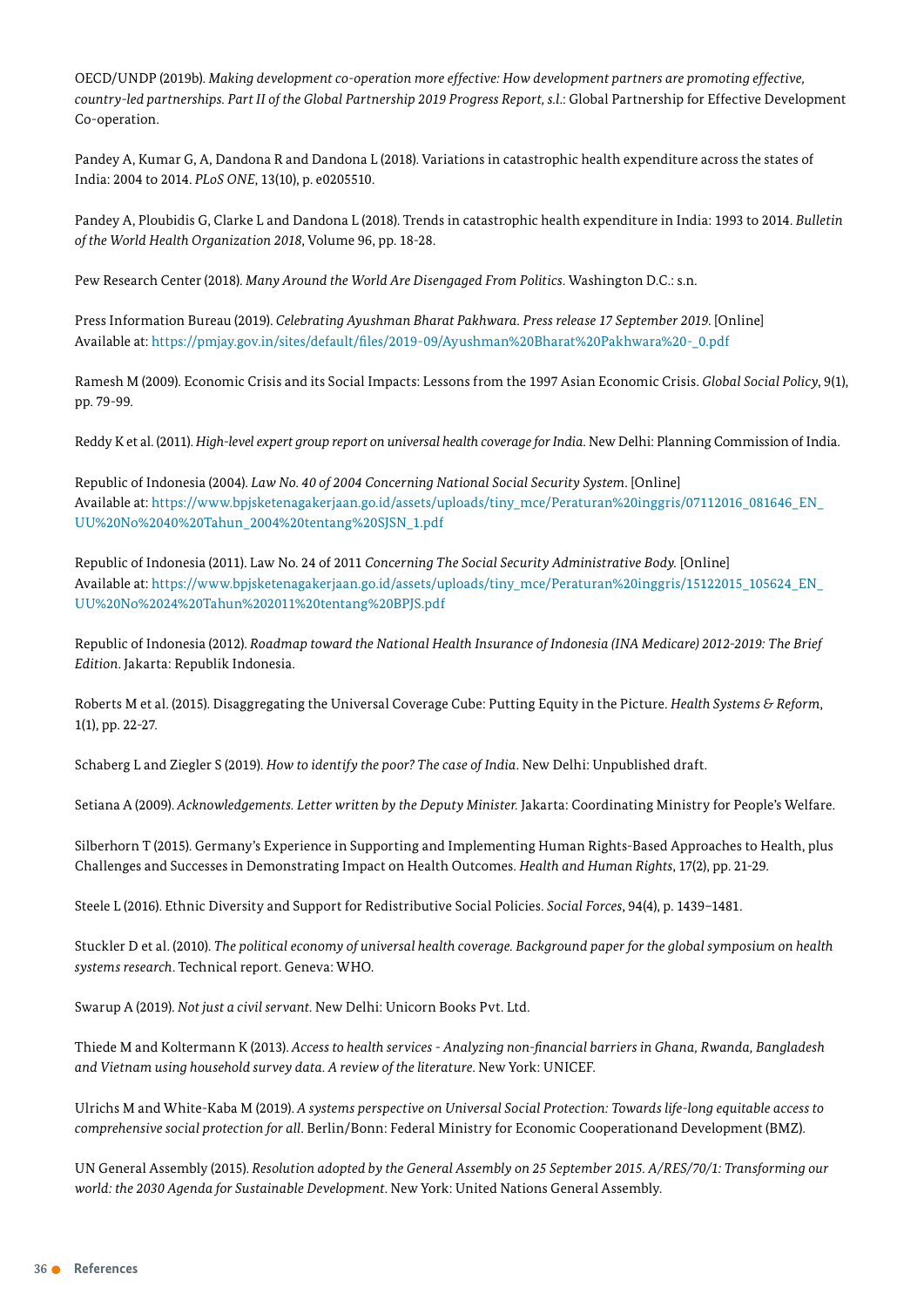UNDG (2011). *Results-Based Management Handbook: Harmonizing RBM concepts and approaches for improved development results at country level.* New York: United Nations Development Group.

UNDP/UNEP (2015). *Indicators and Data Mapping to Measure Sustainable Development Goals (SDGs) Targets: Case of Indonesia*. Jakarta: United Nations Development Programme / UN Environment Programme.

UNICEF (2012). *National health insurance in Asia and Africa*. New York: United Nations Children's Fund.

WHO/World Bank (2017). *Tracking universal health coverage: 2017 global monitoring report*. Geneva: World Health Organization and International Bank for Reconstruction and Development / The World Bank.

WHO/World Bank (2019). *Global Monitoring Report on Financial Protection in Health 2019*. Geneva: World Health Organization and International Bank for Reconstruction and Development / The World Bank.

WHO (2000). *The world health report 2000 Health systems: improving performance*. Geneva: World Health Organization.

WHO (2005). *Resolution WHA58.33. Sustainable health financing, universal coverage and social health insurance*. [Online] Available at: [http://apps.who.int/medicinedocs/en/m/abstract/Js21475en/\](https://apps.who.int/medicinedocs/en/m/abstract/Js21475en//)

WHO (2006). *Working together for health*. *World Health Report 2006*. Geneva: World Health Organization.

WHO (2007). *Everybody's business: strengthening health systems to improve health outcomes. WHO's framework for action*. Geneva: World Health Organization.

WHO (2010). *Health systems financing: the path to universal coverage. World health report 2010*. Geneva: World Health Organization.

WHO (2014). *Making fair choices on the path to universal health coverage. Final report of the WHO Consultative Group on Equity and Universal Health Coverage*. Geneva: World Health Organization.

WHO (2019a). *Global Health Expenditure database*. [Online] Available at: <http://apps.who.int/nha/database>

WHO (2019b). Global Health Observatory data repository: Domestic general government health expenditure (GGHE-D) as percentage of gross domestic product (GDP) (%), Data by country. [Online] Available at: <http://apps.who.int/gho/data/view.main.GHEDGGHEDGDPSHA2011v>

WHO (2019c). Health equity country profiles. [Online] Available at: [https://www.who.int/gho/health\\_equity/country\\_profiles/en/](https://www.who.int/gho/health_equity/country_profiles/en/)

WHO (2019d). Global Health Observatory data repository: Out-of-pocket expenditure as percentage of current health expenditure (CHE) (%). [Online] Available at: <http://apps.who.int/gho/data/node.main.GHEDOOPSCHESHA2011?lang=en>

WHO (2019e). *Primary Health Care on the Road to Universal Health Coverage: 2019 Monitoring Report*. Geneva: World Health Organization.

WHO (2019f). *Universal health coverage (UHC) fact sheet*. Geneva: World Health Organization.

WHO (2019g). *What is health financing for universal coverage?* [Online] Available at: [https://www.who.int/health\\_financing/universal\\_coverage\\_definition/en/](https://www.who.int/health_financing/universal_coverage_definition/en/)

Wiseman V et al. (2018). An evaluation of health systems equity in Indonesia: study protocol. *International Journal for Equity in Health*, 17(138).

World Bank (2000). *East Asia: Recovery and Beyond*. Washington D.C.: The World Bank.